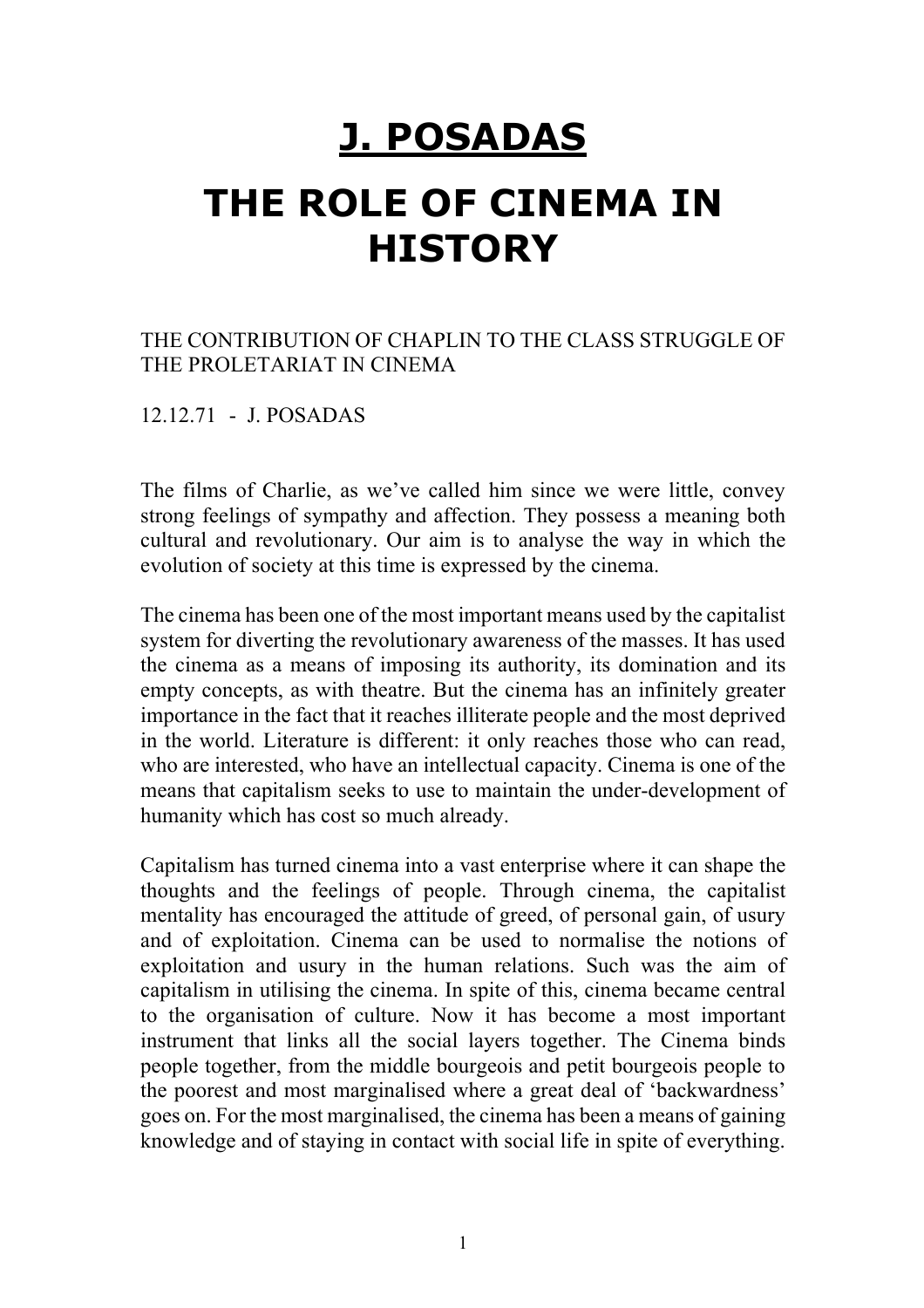Invented by the Lumiere brothers, the cinema was developed for those who could use it and who could market it. Hence its use moved quickly from France where it was developed, over to the United States and the market. This did not happen all that quickly however, because when it was a new invention, the bourgeoisie showed no interest in it; it ignored it as long as there was no market and no public. It so happened that, just around that time, finance, market and enterprising ability happened to be developing in the United States. These elements were yet to reach the rest of the capitalist world. Only in the United States was there the accumulated capital to consider its investment in cinema.

We use all film, theatre and museum activity as a means of improving our culture and our knowledge of history. Such a revolutionary knowledge enables us to understand the development of history. This allows us to identify how particular human sentiments arose, and how they emanated from different ruling layers. It is though studies like this one, which we make of cinema, that we witnessed how, in spite of all the forces of backwardness, there have always been individuals, or groups of people capable of using the contradictions of backwardness to make advances. In the uneven process of capitalist development, there have always been those showing the way to fraternal human relations. By studying how it happened, we learn that culture is not the result of the unimpeded exercise of human ability, but from a very conflicted and restricted development. This way, we appreciate how humankind has always thirsted after progress, always! Its progress has been hampered because the class struggle did not allow it to use all its tools. Take the political Party, the Communist Party for instance. It had to be created. The same goes for the Trade Unions. The same goes for all the cultural means needed for the Party and the Unions to communicate with the population. The cinema is most apt in doing this. Theatre reaches restricted groups whilst cinema reaches the crowds immediately. It puts millions of people in touch with the rest of the world, and with the course of social progress. It can tell millions about the full extent of progress in a short time, particularly the progress that takes place in the human relations.

Capitalism articulates the human relations around greed, selfishness, corruption and sensuality in all its guises. Throughout time, it instilled these sentiments in all the art forms. The way it does it today through cinema, it did it through the theatre, literature and Art. Egoism is the foremost sentiment that capitalism seeks to instil in people. Egoism comes from the economic relation based on profit-making and personal gain. Egoism wells up from that relation, and from there, it organises the mind. In its beginnings, the cinema reflected this to perfection. Everything was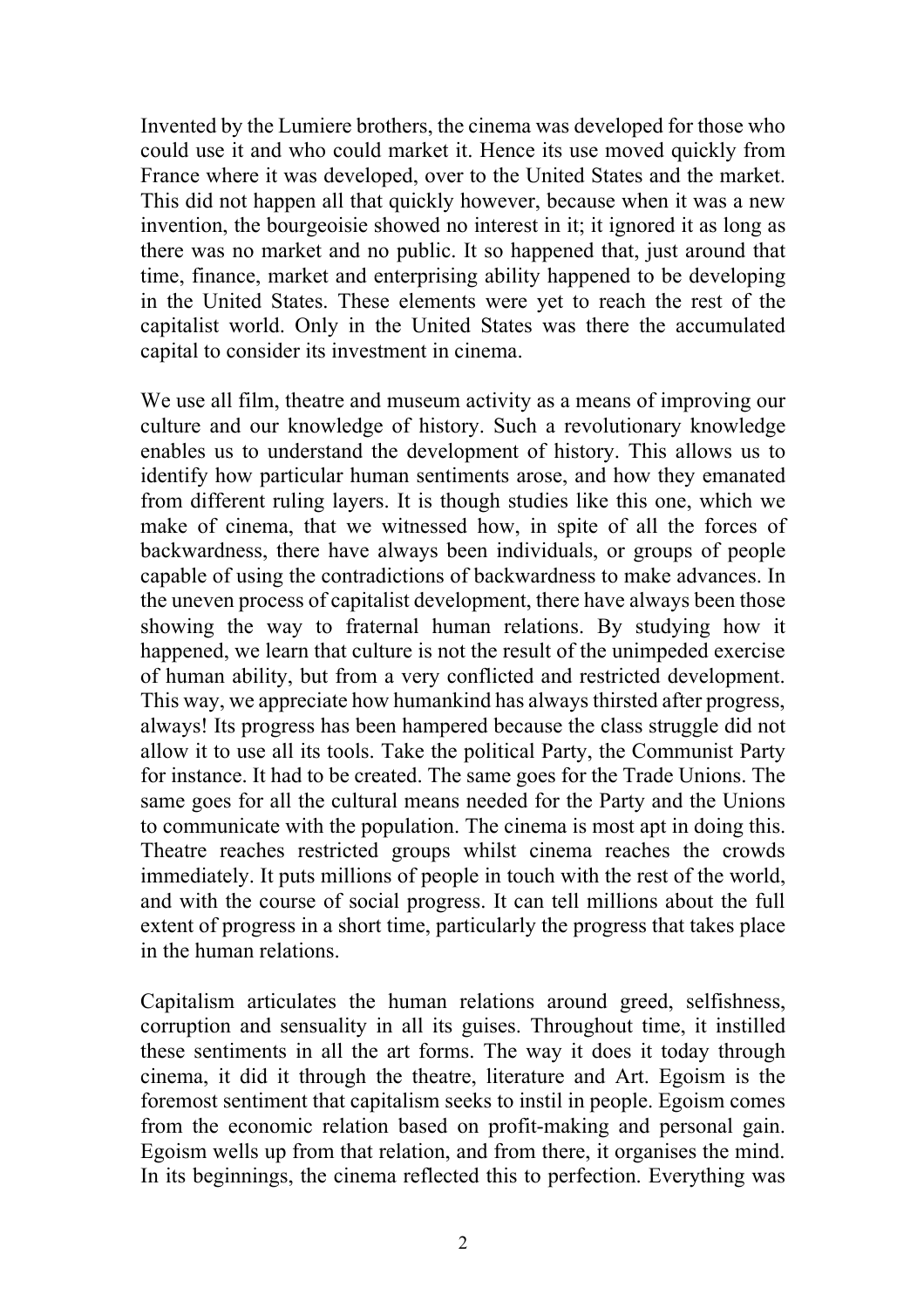centred around the individual, the life of the individual, the life of groups of individuals, exclusive circles and that sort of thing.

## CHARLIE MAKES CAPITALISM LOOK RIDICULOUS

We must wonder at the fact that Charlie's cinema developed when Yankee capitalism seemed at its most powerful. The Yankee cinema of when Charlie lived, reflects its omnipotence in the realm of films. In those days, films were used to pervert the notion of sex, the sexual relations and everything to do with love and the human relations. Chaplin's cinema broke with all that. None of his films praised capitalism, the wealthy, or the power of those in command. All Charlie's films – and this for the first time in the history of cinema – introduce the life of the poor. This was when capitalism seemed so much in the ascendency.

In this, Charlie acts like Goya who painted kings with the face of idiots. When Goya was asked 'Why do you paint like that?' he replied: 'because this is the way things are.' Goya painted all the squalor of life in Spain, the poor people, the invalids. His art was an indictment of a regime wanting to be seen in splendour, treasures and wealth. And Goya, right in the middle of a scene depicting the king hunting, shows a drunk beggar seeking alms. To him, portraying a man drunk was not a condemnation of the poor man, but of the regime that had made him so. When Goya paints the king on his horse, and adds a beggar nearby, he is not painting to flatter, but to condemn. Faced with this regime wanting to lie, Goya says: 'look at yourself as you are'!

In his use of cinema, Chaplin does something equivalent in the middle of an apparently growing capitalism, in North America of all places. Those in power wanted Charlie to depict them as rich deciders able to impose their will on society. Instead of that, he portrays them as idiots and thieves who try to solve everything by the gangster-method - one of them falling in water without realising that there was water there. It may look like a joke, but it is not. It shows that such people *are* idiots. In 'The Bankers', a CEO hides away because he is afraid. He is a coward whose sole interest is money, nothing to do with love; Charlie plays the selfless employee who defends love, justice and truth. The banker feels fears because for him, only money counts.

The film ridicules capitalism as when it shows the safe in the brooms closet. This device shows that the whole system is shit. Even if it is not at conscious level, Chaplin's work expresses the class struggle. You see this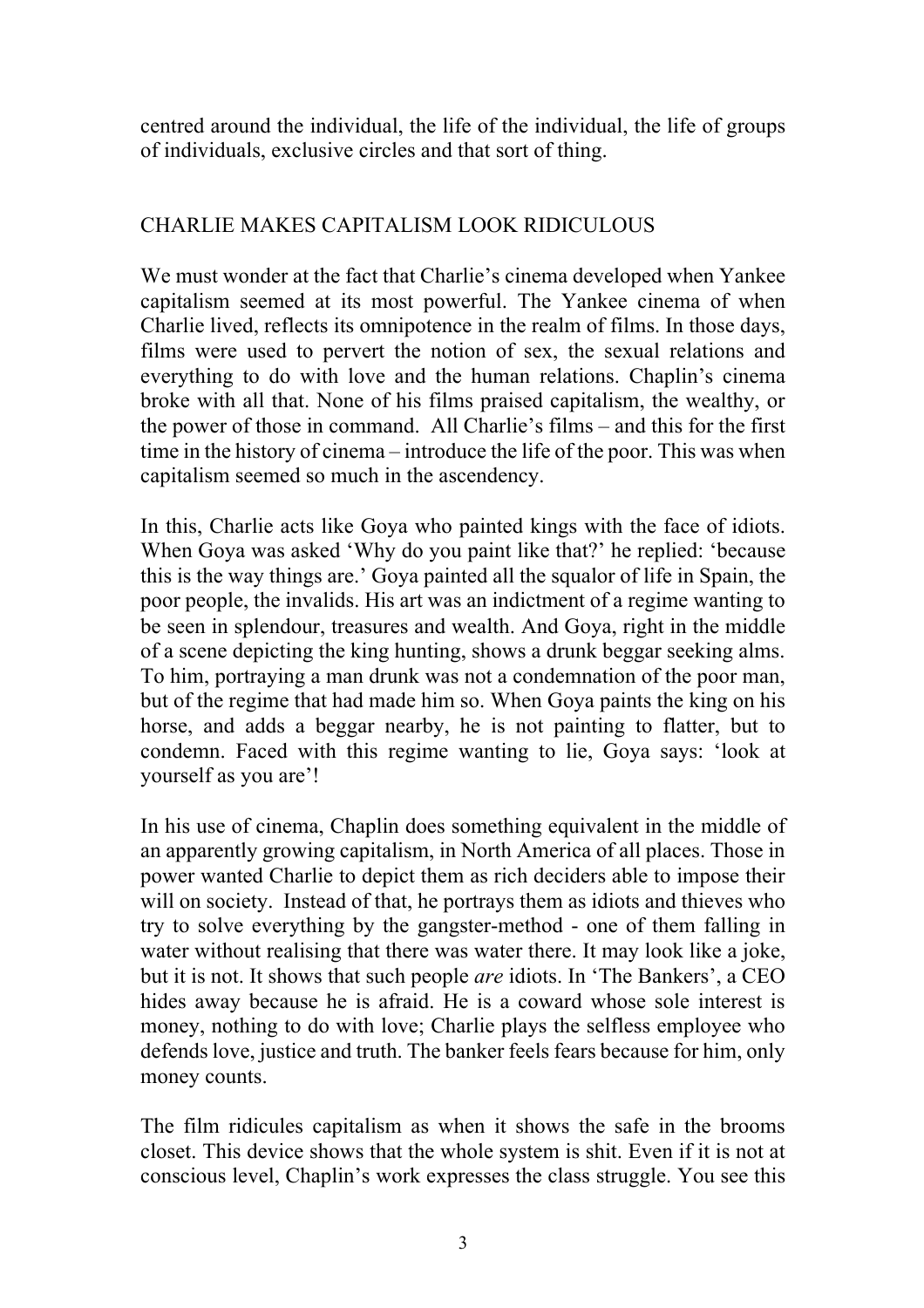in the way he makes the safe a synonym of power - and this was the case in those days. Meanwhile he shows the bankers as imbeciles. Charlie's workmate is a good type, a bit stupid, but a good man without bad intentions. These are real life scenes, which incorporate a criticism of the capitalist system.

As a person, Charlie was not a leader or a revolutionary organiser. He was a simple intellectual from a poor background with artistic talents. He is the one that brought a critique of capitalism to the world of films. He created his cinema at the time when 'Son of the Sheik' was playing in the USA. Rudolph Valentino was used then for sexual exaltation and the myth of the hero.

The cinema was born at the end of the  $19<sup>th</sup>$  century. It then developed around the years 1908-1910 with the first comedian Max Linder. The comedies made during this period became based on derision and a sarcastic view of humankind. Such was, in part, the work of Max Linder too, but Chaplin broke from it. Chaplin developed a way to show the silly side of a basically good person, as in his workmate in *The Bankers*. The workmate is shown as basically a good person, whilst the bankers are cowards and idiots only moved by the love of money.

Chaplin depicts the natural naivety of the basically good person. He shows this through his child-like gestures. In his roles, he displays a child-like simplicity to the pole opposite of those who are driven by money and sexual excitement. He can portray someone who find in music and dance inspirations that answer the call of the head and of sex, but where the head rules over sex. He shows this through the overwhelming importance he gives to the human relations. This is Chaplin.

In film-making, technical ability and material means are not the most important. This said, Chaplin was good in this line too, considering the strength of monopoly that big business already had over this art-form where nothing counted apart from 'love'. Of course, that kind of love had nothing to do with love. It focused narrowly on sexual attraction, the sexual attraction fit for heroes, as conveyed by the films featuring Rudolph Valentino. These films exalted sex to the point of provocation, a fit reminder of the human relations in the capitalist system. Valentino himself was a mediocre and low-grade person. In his treatment of women, there was an invitation to perversion, an attempt at preventing them from educating themselves, from having ideas, from being influenced by the Russian Revolution. They were films to stop the influence of the Russian Revolution. And it is right in the middle of this that Charlie Chaplin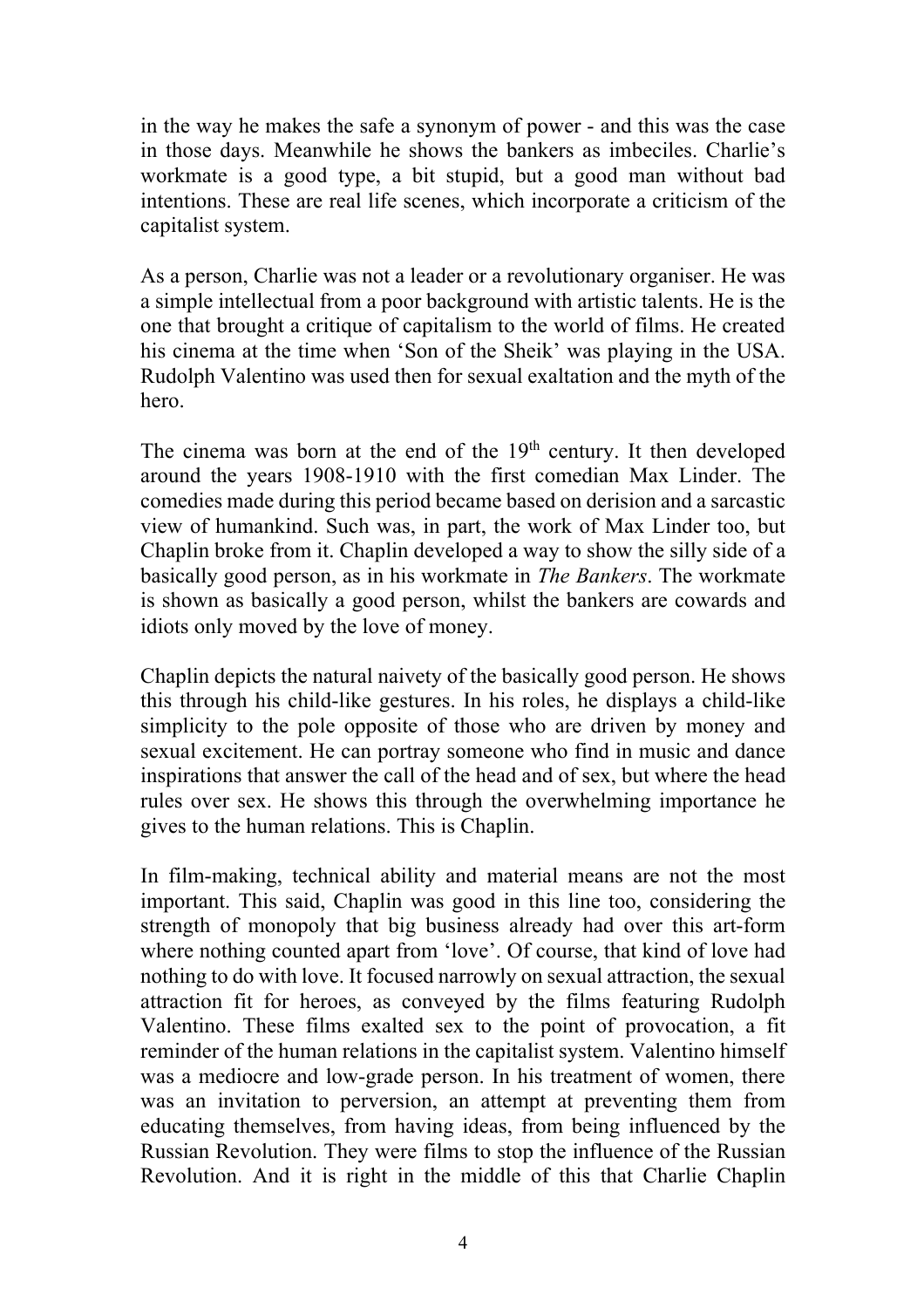appeared, with his love for people, his love for the poor and his attention to their problems.

In 'The Immigrant' there is a wonderful scene where the Statue of Liberty appears on the screen where immigrants are shown caged-in and behind ropes. This humour makes a parody of this so-called liberty. It shows it to be nothing but lies. This depiction is an act of protest, in a situation resulting directly from the class struggle. Chaplin never sides with the bosses. He is always with the oppressed. He never sides the gangster either. In the film 'The boxer', he is against those who want to buy him, and he does not sell himself. Against the bailiff turning up with a thug to evict a family with twelve children who cannot pay the rent, he makes a gesture meaning 'to hell with you'. He does not show the policeman as a copper but as a guy who has to do his job while thinking 'how unjust! What poor starving people!' and who feeds them. Chaplin never praises capitalist power. And he never praises the power of the church either.

## CHARLIE SIDES WITH THE OPPRESSED

We must draw a revolutionary cultural experience from these films, not to be guided by them for they are already outdated, but we can obtain a revolutionary cultural experience at the same time. The comrades who have not drawn such a conclusion must use it as a means of learning. Some have said that Charlie was very individualistic and it is true. He appears as the hero, but he is not the only one. There is always a woman like him and others like him, good people. In the film 'The Policeman', for example, he seems capable of safeguarding everyone, but on what basis? He demonstrates that the baddies are the police and not the people. Let a good guy appear and he will feed all those who are hungry, so that when the fights are over it is not the police who have won but human relations. That is why too, at the end of his film the Church appears victorious and not the police, but a Church made to look ridiculous. Human relations are triumphant in the end.

In his work Charlie incorporates the problems of the poor, their naivety, siding with them and not with the wealthy. In 'The Immigrant' he presents the problem of immigration in all its brutality. Never before was that question raised in the United States. Never! Only from the years 1936-37 onwards, with 'The Grapes of Wrath' was it tackled. Chaplin made the first film in this direction twenty years beforehand. The film is a criticism of the system, of the relations created by the capitalist system.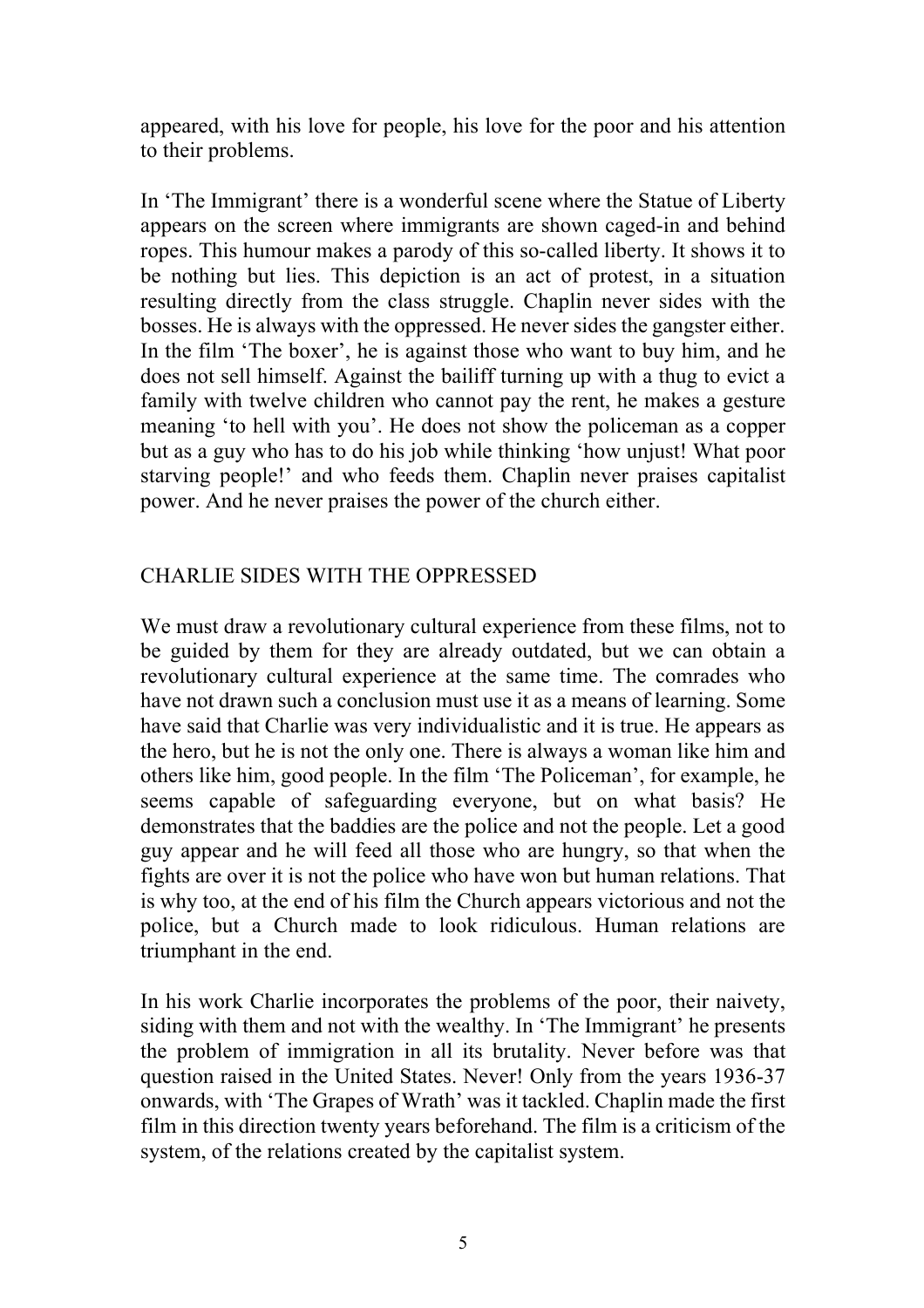It is certain that Charlie was not a trade union leader nor a revolutionary leader nor a political leader, but he knew how to demonstrate Communist sentiments, for without them it would have been impossible to make the films that he made. It is obvious that his work was not guided by the passion for making money but that its inspiration was his feelings. Charlie became rich enough to cover himself with gold – why then didn't he? He kept on making films in which he shows poor people and all the faults of capitalism, such as the big fellow who appears in 'Easy Street'. He depicts the faults of capitalism and not bad people. The proof is that at the end of this film the big fellow changes and becomes good. Certainly he idealised him but in what way? : By showing that people are good and that the police are not. There is a scene where the police force intervenes massively and when a neighbourhood boy appears with a menacing gesture, they disappear as fast as they can. Charlie shows people moved by human relations, human fraternity.

Chaplin is not a revolutionary but his work is a social criticism of the system. It is a condemnation of human relations established by the system. It's a searching criticism of the capitalist system. There isn't one scene in its favour. In the scene in the restaurant, in 'The Immigrant', the only person with pleasant manners is the painter. He's the one who gives away money: a good fellow. Capitalism is shown as a robber, and the painter as a good fellow who gives money to people.

He takes up the same theme in 'City Lights'. Charlie is in a café playing the violin when a rich man appears. It is a repetition of the scene from 'The Immigrant'. The rich man is eating with his wife and Charlie is playing the fiddle when the wife indicates that she likes the music. Charlie asks for money but the wealthy man refuses and scorns the little violinist, who then spits on him and goes to play besides a couple who have no money: a penniless couple who automatically give Charlie something. Thus, he compares the attitudes of the wealthy couple and the poor one.

It is a criticism of the capitalist system and of the capitalist relations. Chaplin's actions aren't consciously revolutionary but he criticises capitalist relationships. All Charlie's films are not like that. He reached his peak with 'The Gold Rush' and 'Modern Times'. Afterwards he was to make some bad films, which meant he had slipped. But even today he remains sympathetic to the Communist Party, as do all his children. It is clear that only someone sympathetic to Communism could have created such films. This is why we are interested to see how these feelings are reflected in films, and in what the cinema should be. The cinema of great entertainment is made to exalt the capitalist system and to subject the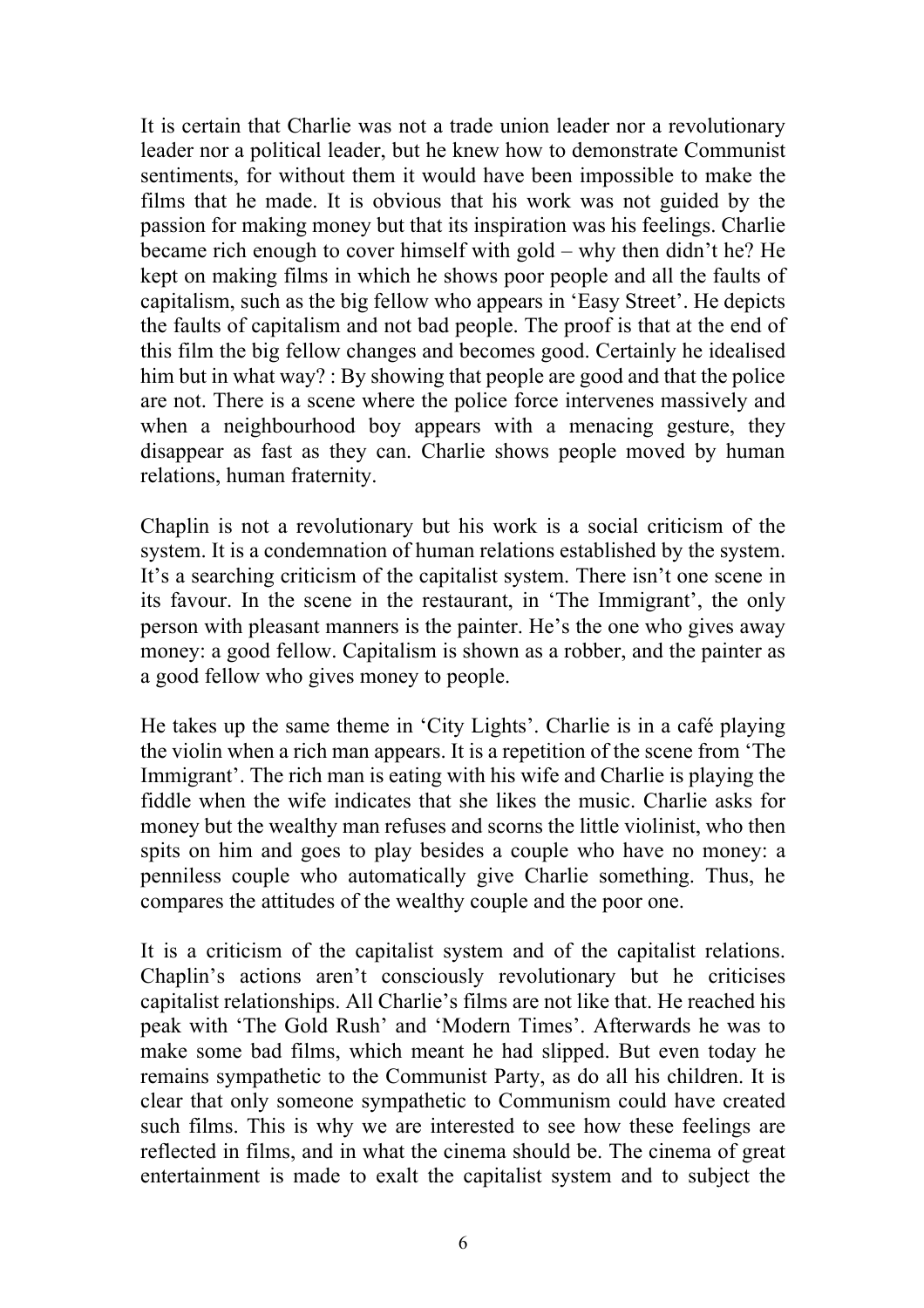viewers to it. As for Charlie, he said: 'Look how life really is!' He introduced poor people and poor districts into his work, which at the time was a real crime in America.

## A SOCIAL CRITICISM OF CAPITALIST SOCIETY

Capitalism was in an upward swing and Chaplin showed us poor districts and the brutality and stupidity of the police. To introduce such a criticism of capitalist relationships, of the capitalist way of life, of capitalist society, was to show the guiding force of Communist sentiments. Even if Charlie was unaware of it, had neither the programme nor the conception of this, his criticism of relationships arising from the capitalist system was fashioned by such sentiment. The only time when he attempts more or less to criticise the Workers state is in his film 'The Countess from Hong Kong'. And, even here, the criticism is indirect. There is no attack against the Workers States. On the other hand, every film of Chaplin criticises directly or indirectly the capitalist system.

We have to see these films of Chaplin as a means of incorporating in the cinema criticisms of relationships created by capitalist society. He does not raise the question of class relations, of the factory, the trade unions, the assembly or the Party, but he shows the poor people and the rich.

He presents the boss, the worker, the manager, the baker and the employee. It is a watered-down aspect of the class struggle but, nevertheless, an aspect of it, and he sides against the capitalist system. That is why he never shows the splendours of capitalist development, fine neighbourhoods, limousines, wealthy capitalists and bourgeoisie. What he shows are poor people with good intentions and good feelings. The policeman, however, is shown as an idiot and the rich man as a despicable guy. Even in scenes where he has to limit himself this is what Chaplin shows.

In his film 'The Immigrant' there is a moment when he is in a first-class compartment and some people make scornful gestures at the immigrants. Chaplin repeats such a scene in 'The Gold rush'. In both films he shows how poor people are treated like dirt and the rich like kings. There is also a scene in 'The Immigrant' where he shows how the wealthy can leave the ship immediately, whilst the poor are herded like cattle with tags around their necks.

It is true that in 'Easy Street' he depicts people of the neighbourhood as bellicose, but Charlie sees the father of twelve children and decorates him.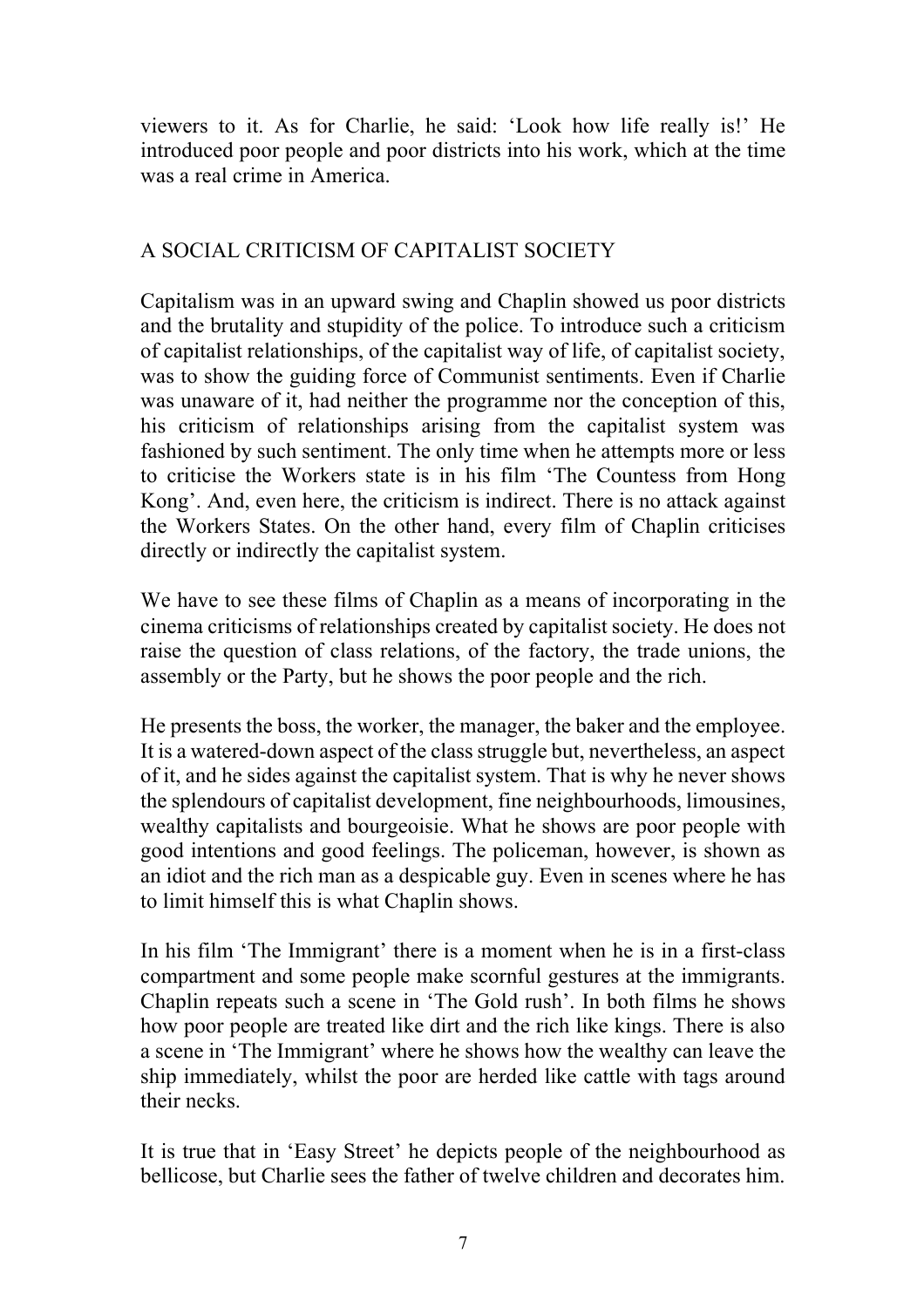It's a little bit limited but he praises a man who does not run out on the problem of feeding his children, who tries to solve his problems and does not know how. This is the empiricism of society. So, he shows the wealthy man with his mistresses and wasting money, while the father of twelve shoulders his responsibilities.

He presents a couple with twelve children who don't abandon their responsibilities and who have to steal to feed them. He makes the capitalist system look responsible for that. The proletarian father has twelve children. He tries to feed them all, looking for the means to do this, and feeding everybody else's children as well. That is why we say that Charlie's films are the product of the class struggle even if they are not a direct expression of it. It is not direct because he only shows aspects. But he was the first to incorporate the class struggle in the cinema, sometimes obliquely, sometimes more directly. This is the case with 'Modern Times'. At the time, the Russian Revolution had already happened and war was approaching. It is a film with the maturity of showing that it is possible to go from criticising capitalist society to a more direct attack based on the class struggle.

With the art of miming, Charlie introduced to the cinema a very expressive technical method, taking into account that movies were still silent at that time. It is a very expressive way of miming that shows knowledge of human feelings. Chaplin inaugurated a way of miming infinitely superior to that of Max Linder and the others who pulled faces. Chaplin's miming is aimed at establishing relationships with the way of thinking of poor people. Goya expressed himself in exactly the same way in his time: by painting people from the lowest levels of society, poor people. Charlie shows poor people too, the dispossessed and, above all, the feelings of people without means.

It is for all these reasons that we recommend all our comrades to go and see Charlie's films with a view to improve their cultural ability – not their knowledge of the film world. Neither the cinema nor the theatre interests us as a form of entertainment. They only interest us when they express the class struggle and the progress of the revolution. They are the means by which humanity has always found a way of expressing itself, of representing its interest in the revolutionary progress of history. It is important to take into account the fact that Charlie's films were made at the time of the greatest boom of the capitalist system, when investments and the economy were in full development. The cinema was geared to the development and praise of capitalist relations. Charlie's films go against all that. He depicts aspects which are the result of the class struggle: poor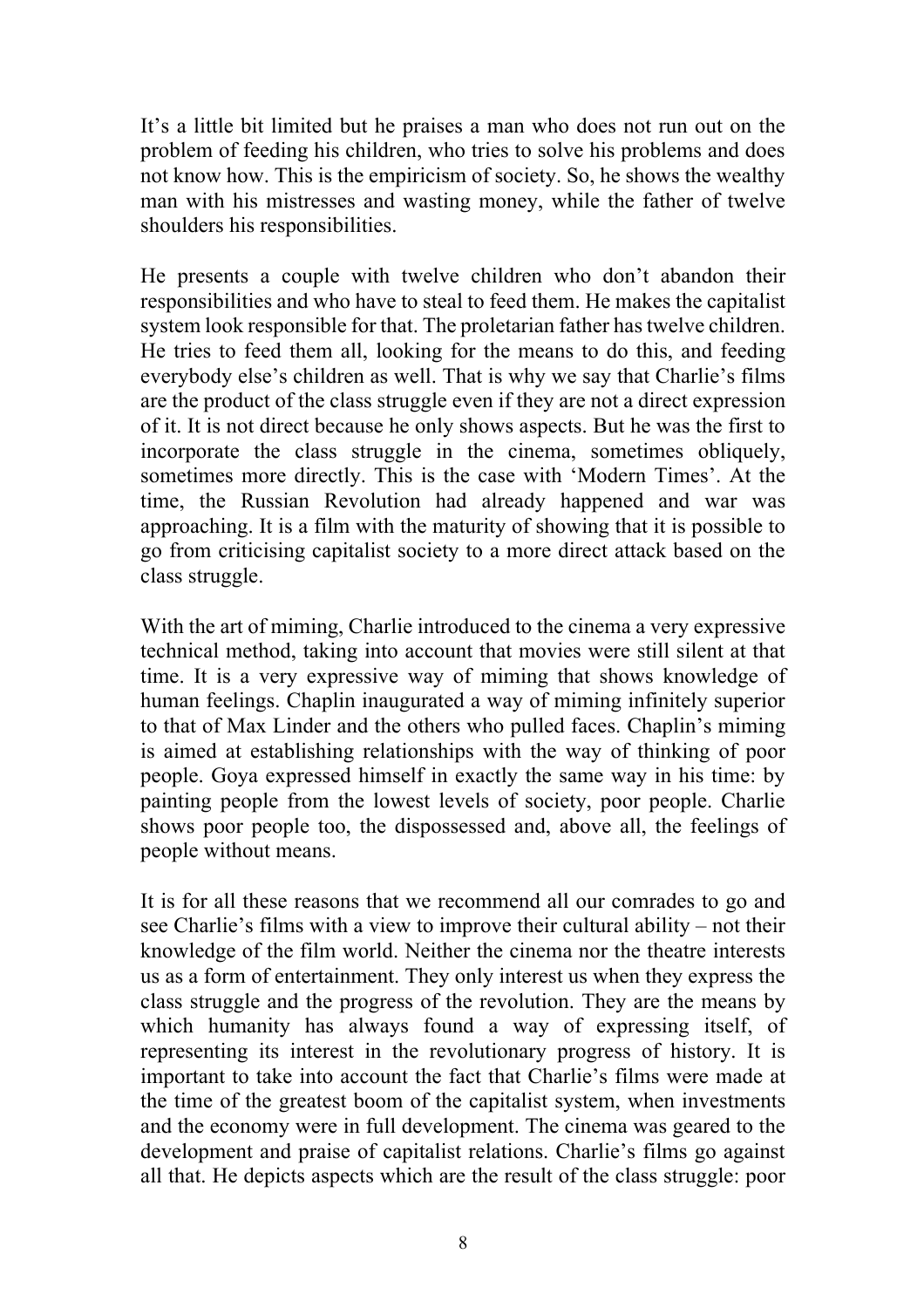people, misery, hunger and the brutality of people caused by the brutality of the social contacts of those in command: scenes in 'The Policeman' show this well. He depicts a neighbourhood where everyone is in agreement. Charlie appears as a good fellow, fixing everything, but by that he shows that everything can be fixed by means of human relations. The capitalist system does not do that, nor does the capitalist cinema, nor the bourgeoisie.

That is why it is essential to consider this activity as a part of our cultural revolutionary improvement, with a view of understanding world history. We use all our means to try to educate our team in order to make it capable of acquiring a cultural revolutionary judgement. If not, the cinema and intellectual cultural and artistic preoccupations are linked with the capitalist system, which consequently influences our way of looking, judging and analysing. That is why some comrades were impressed by 'Little Big Man' and thought it was a good film, whereas it is not worth very much. These comrades go to the cinema with an impressionable way of thinking which reveals a limitation in their ability to organise, think and act in a revolutionary way.

That is why they are attracted by the cinema and see conclusions that don't exist. For them, it is still a means of replacing a sufficient form of development by impressionism, by making an adaptation which satisfies revolutionary feelings but which is not scientific. Thus, when they have to put it into action, the weakness of such an interpretation becomes apparent. That is why we stress emphatically the necessity to use all our activities, including visits to the museums, to the cinema, to the theatre or to sporting events, as a means of acquiring a revolutionary knowledge. It is evident that it is not the cinema that creates or can interpret the world, and neither can the museums, the art or literature. We go to the cinema with the design to improve our ability to see ourselves as a means of organising the everchanging world. But this transformation has already taken place in us.

If Marx had not lived like a Communist and had not been convinced that Communism is possible, he would not have been able to write what he did. He wrote as he did because he lived Communism. His intellectual understanding was grounded in reality, which is why he was able to persuade and convince. He allowed intelligence and reason to guide his conduct and self-discipline, ready to take the steps necessary to the development of orderly revolutionary thinking.

The same goes for us. Our activities and experiences should not be wasted. One must try and get used to the world constantly changing. Some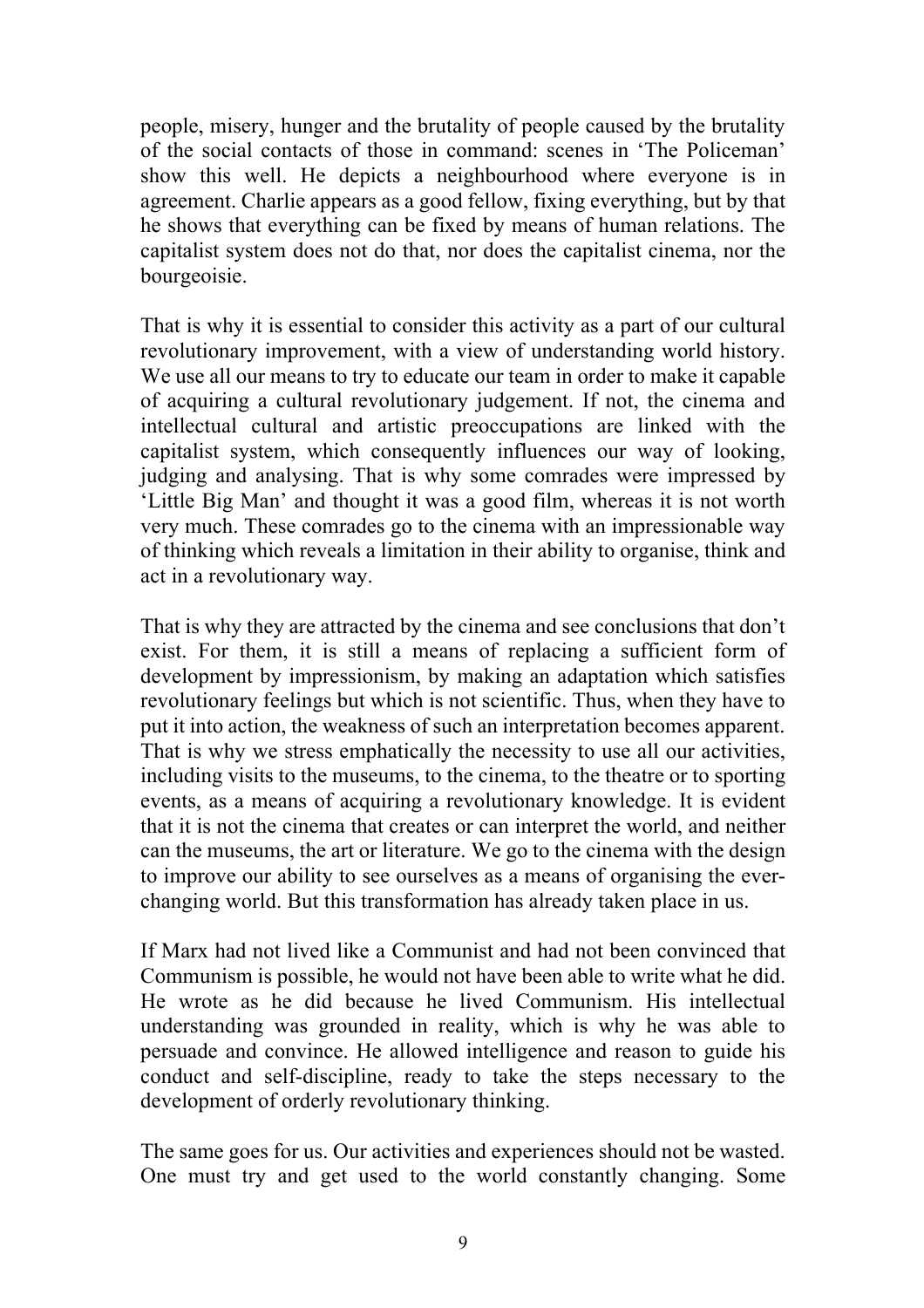comrades interpreted wrongly the film 'Little Big Man' in a way that showed a selfish point of view. This can happen without affecting one's political line for some time. Left uncorrected, however, this limitation will eventually affect the political reasoning. It will affect the relations between the comrades, and then it will affect all matters of revolutionary organisation, big and small.

To laugh is a good thing, a normal thing. But this amusement must not be an escape from reality. It must be a confirmation of reality. In the bourgeois class, mirth is too often an escape. For our part, we laugh to confirm our feelings and our tenderness. We laugh to express our joy on seeing people like Charlie do not lust after money but dedicate their lives to the creation of such cinema. They deserve the respect of humanity. Charlie is not a revolutionary and he is not a Lenin. There was a time when he did not understand, but he did later on. His art has been an impetus to revolution. His critique of capitalist society is an encouragement to revolution.

## ALL CHARLIE'S FILMS ARE OPTIMISTIC

The last time that I saw some of these films, after a period of several years, I laughed as heartily as before, not in a condescending way, but good naturedly, the same as children do. By so doing we experience all the joy of seeing an act aimed at condemning backwardness, exploitation, human brutality and the lack of fraternity. And we laugh to see just how much human ability has the means of remaining optimistic in the face of such situations. All Charlie's films are optimistic. He tackles a thousand problems, but he is always able to come up with a solution, including for money problems as in 'The Policeman'. Money is only a technical means, and even when he doesn't find the means he does not let himself be beaten by it, he talks the matter over and looks for a way out. That is what emerges from Chaplin's films: that we should never let ourselves be beaten.

It is certain that the source of the confidence never to be beaten is Marxism. The cinema is rather remote from Marxism, but Charlie expresses this too in his work. He always finds ways of overcoming, always, and they work well! He doesn't make himself out to be the triumphant hero, but he finds a way of tackling all the circumstances he finds himself in. And then he appears as a good fellow, willing to listen to a good argument and be convinced by it, for example in the church scene in 'Easy Street'. He does not steal so that he can make a profit. That doesn't interest him. He steals out of necessity, but he let himself be persuaded, gives the money back and goes on his way singing. No capitalist cinema is able to show a thing like that.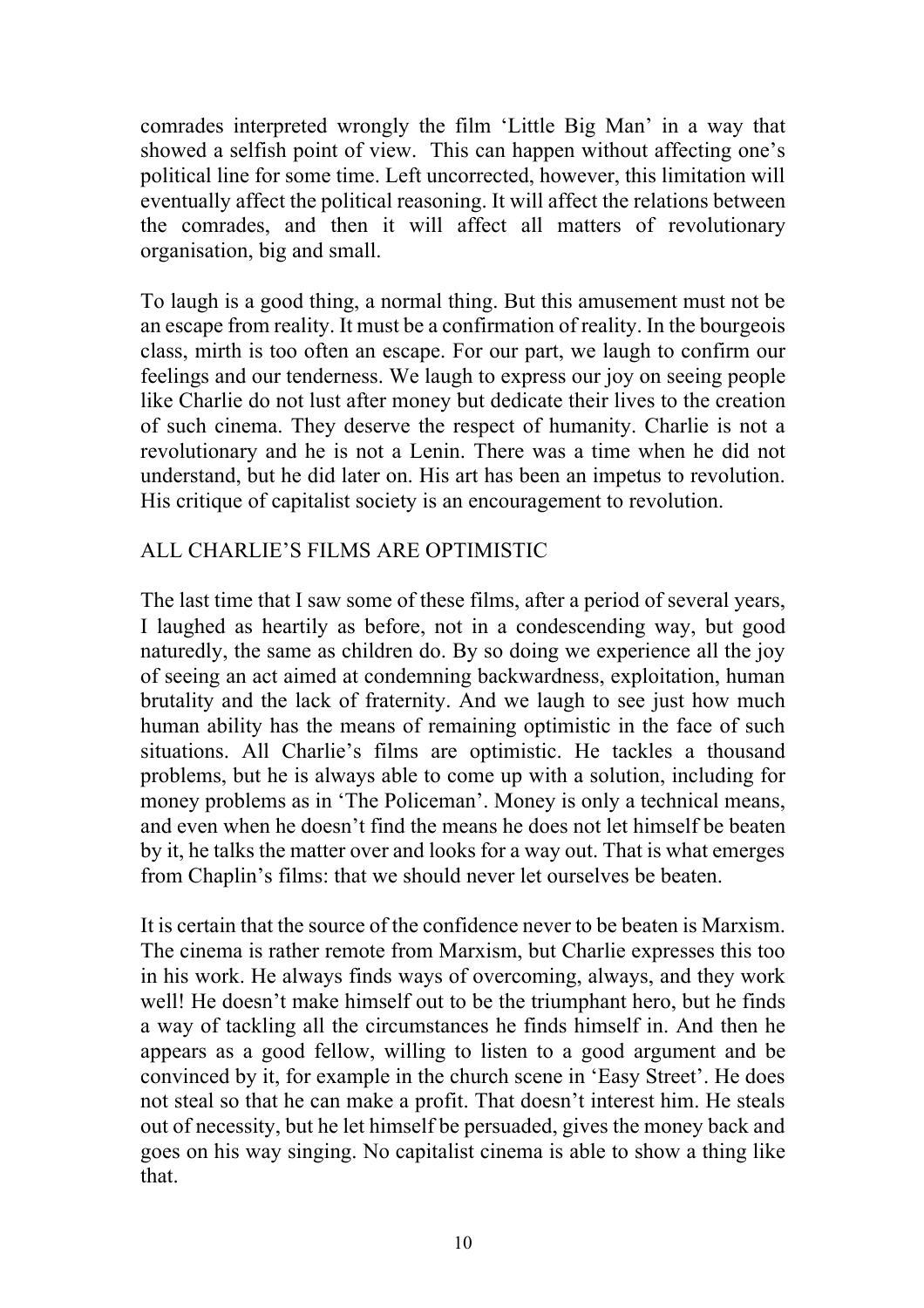Chaplin shows that people are good. That's his cinema: people are good, the regime is bad. That's the way it is in all his films: people are good. That is why he depicts a fat man in 'Easy Street' who is used to solving his problems by force and by coming to blows, but who lets himself to be persuaded to behave otherwise. Optimism is everywhere in Charlie's entire cinema, from the very first period to 'The Gold Rush'.

It is the influence of the development of the revolution which is expressed in the cinema. That is why he shows such completely different guys won over by persuasion because they were motivated by necessity, as in 'The Gold Rush'. In the latter, there are some fine scenes criticising the North American system, the brutality of the search for gold. It is not his best film. It is not totally consistent, but there are some severe criticisms of the search for gold. And who triumphs in the last instance? Truth, the good fellow. He's making fun when he shows the poor guy without gold whom capitalism sends to the devil but who is, on the contrary respected when he has some. He denounces capitalism which is based on gold.

We must take into account the fact that in 1925-26 Charlie was a contemporary of the period of capitalist splendour when it was developing. He never praises the capitalist system. He shows up all its faults instead. He shows that people are good and that capitalism is bad. People who have money are bad because of their greed for gold. But, put into other situations, these people can change. It is a condemnation of the relationships created by the capitalist regime, a condemnation of capitalist society.

Charlie's films must be seen in this light, with the aim of improving our cultural ability, our discipline, our role and ability as militants. Charlie's optimism is expressed by the fact that all his films end well. In 'The Immigrant' for example, he gets married at the end but doesn't make it out to be the case of a fellow who marries so he can go to bed with the woman as her lover. No, he marries because that is part of life. He shows that life is like that. The capitalist system does the opposite. Charlie is an optimist in harmony with the need for fraternal human relations, naively showing what people want.

## REVOLUTIONARY HUMOUR

In the capitalist system humour is the product of capitalist relations. It is based on scorn, on mockery. Capitalist humour is made at the expense of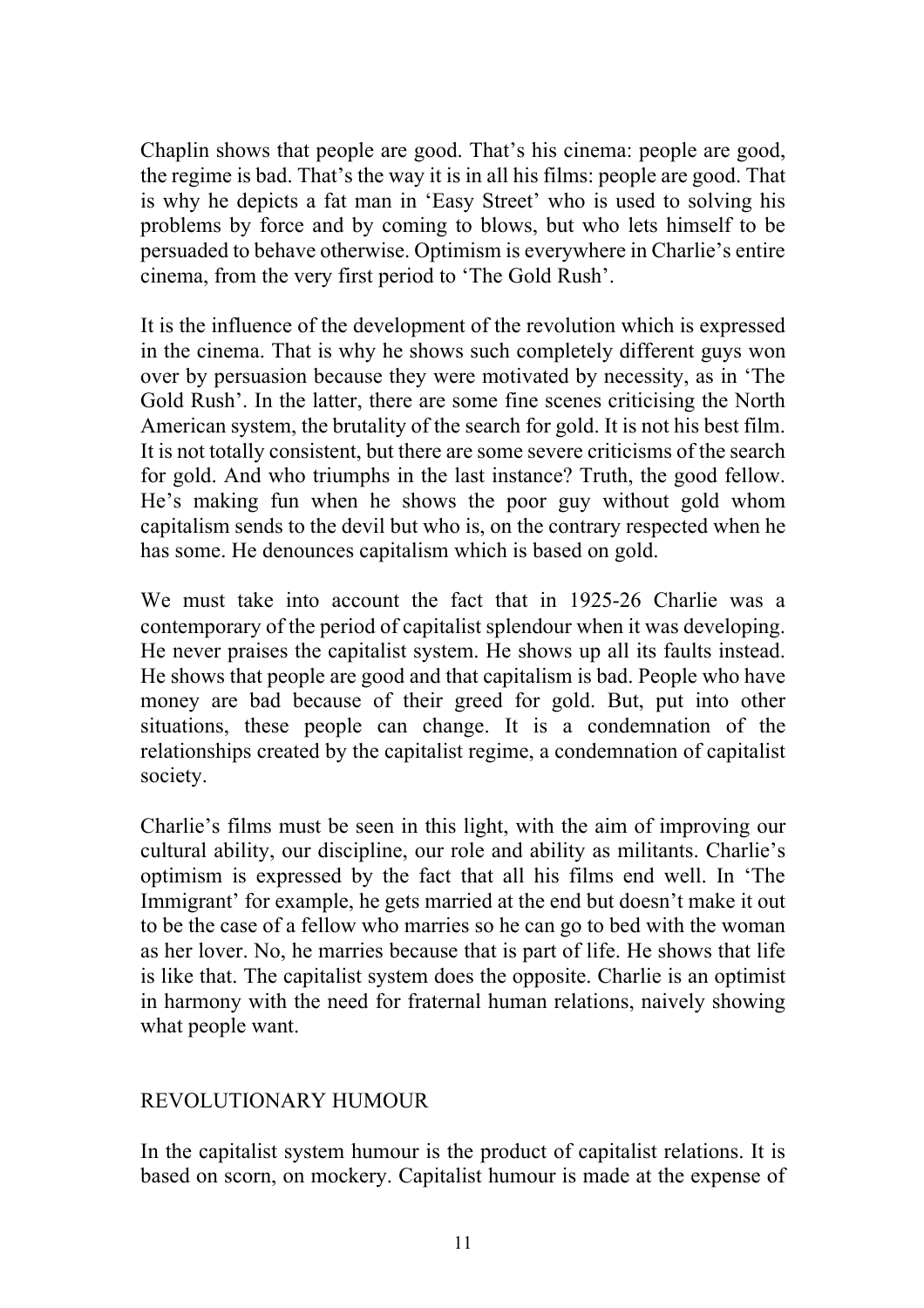the human being, to bring him down, to despise him. It transfers its commercial relations into human relations.

Capitalist feelings are created by exploitation, material profit, as expressed by the economy. Capitalist humour is based on that, on jokes against the human being, on slander, misery and scorn. It is the humour of someone making fun of those who have nothing, and who can do nothing. The humour of the revolution, on the contrary, tends to explain the difficulties between the goal of human fraternity and the lack of means, the lack of ways to attain it.

The revolution creates optimism, creates a humour which explains all the contradictions and serves as an impetus, an example for humanity to overcome its difficulties, showing that every problem can be solved. Such must be the true sentiment of humour. In the capitalist system this sentiment is one of escape from reality, of paralysis, of conservatism.

Revolutionary humour states the existence of difficulties so that it can fight them, which makes progress advance so that it can envisage them without fear. It makes us see these difficulties as they are. These are the contradictions of humanity and even of revolutionaries, but it is possible to overcome them. Then humour serves as a stimulus for uniting human revolutionary feelings. It is a source of confidence that all problems can be resolved. That is why revolutionary humour has a constant centre, a reality which exists. Capitalist humour is determined by economic relations.

Chaplin's cinema, without reaching the level of revolutionary humour, has a humour which tends to show that people are good and that he who commands is bad. Such is the humour of Chaplin. Revolutionary humour is undoubtedly superior to that of Charlie. But he, like Beethoven, travelled along the way of the progress of humanity. At no point does his humour convey a sensation of catastrophe, brutality, of the destruction of human relations. He doesn't advocate selfishness, scorn, or individual accumulation. Instead he urges consideration of the human relations. To make people coexist with each other capitalism has had to invent a series of notions on tolerance. But, in actual fact, it scarcely tolerates the proletariat, which it kills and assassinates continuously.

The humour of the revolution is very tolerant, but within the margin of the problems upon which it needs to intervene. It is flexible, but it also needs to impose certain things. In this sense, Chaplin comes close to Lenin or us, but not entirely, however. Lenin was full of a kind of humour geared to resolving the pressing problems of the day. When Lenin could be seen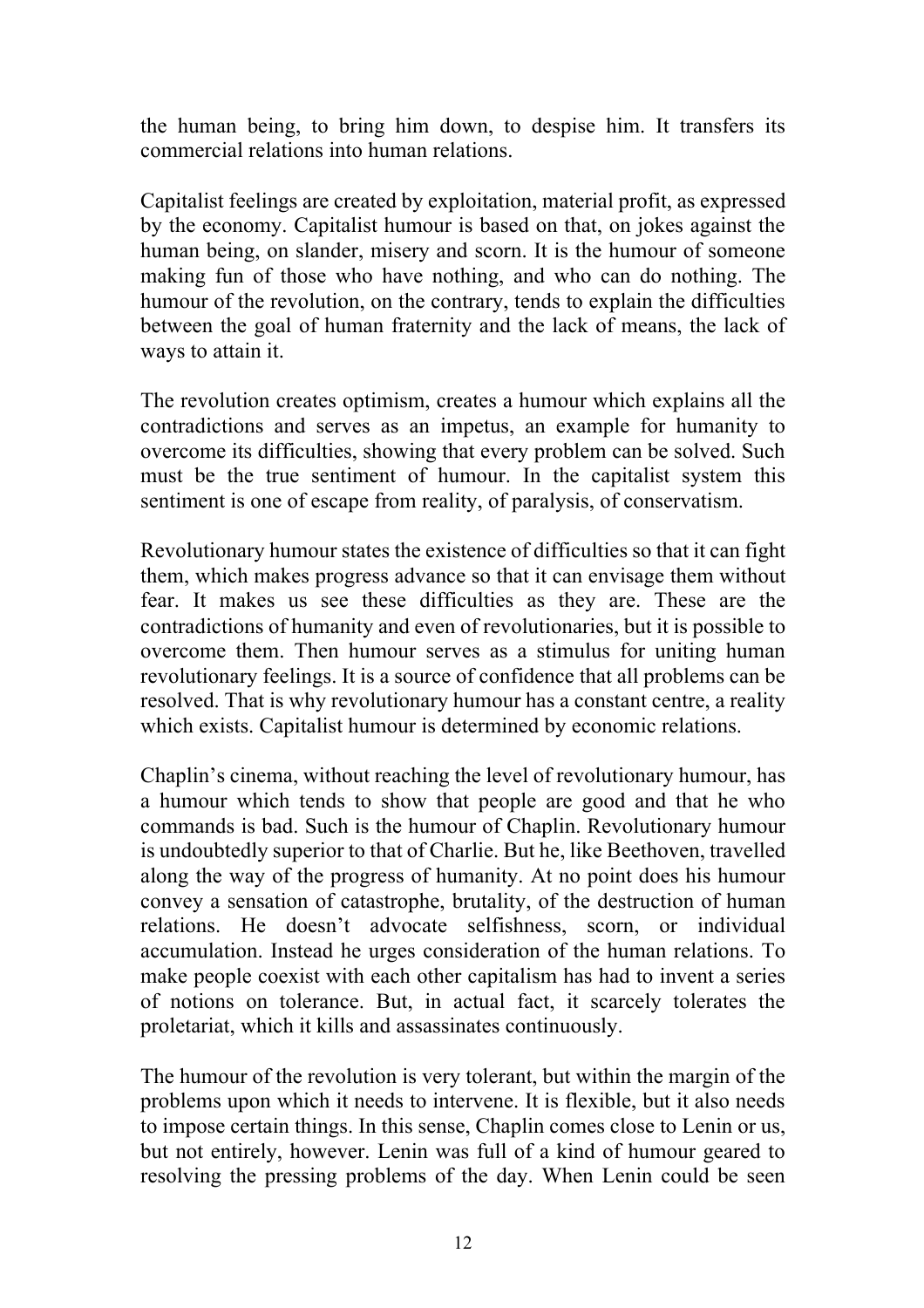running in a funny way from room to room and the peasants asked: 'Lenin, what do we do? Do we seize the land?' he answered 'No, not yet; we must take power first'. He perceived the fun, but as part of being within problems, not outside them. If humour is just a way of staying out of problems, one succumbs to difficulties. But Lenin dominated problems – included via humour – in order to be able to confront them.

Lenin created the will to progress and advance, and in all things applied a dialectical conception, not a theological one. His sense of fun was grounded on the knowledge that progress cannot be contained. He knew, therefore, how to organise even when he had to bide his time, but always organising in order to line up with the elements that determine the progress of history.

Chaplin's humour approaches ours, particularly that of the first period. Later there were changes. But these had not yet taken place at the time of making 'Modern Times' where he directly presents the class struggle. Chaplin's cinema was overtaken by the progress of society. Today, there is a whole system of Workers States. The Soviets have made no films which follow those of Chaplin. Why is it that the Workers States don't further the humour put across by Chaplin in this era? Mostly because the bureaucracy is incapable of putting across humour and optimism. Among those who go to see Charlie's films today there is, underneath the surface, a scorn for the capitalist system – even if this is not at a conscious level. It must be seen that we live at a time when all the Workers States advance, when the revolution advances in a thousand different ways, including that of Pakistan where a war between two capitalist countries was transformed into a revolutionary one. The principles of the Communist International are currently applied with the help of the Soviet Union.

Although it has at its disposal tremendous means for making the most costly films imaginable, capitalism has not been capable of presenting any film of value. It has nothing. That is why Charlie's films are being put back into circulation. Capitalism thus reveals itself to be incapable of producing films that interest and attract the crowds. The Workers States don't do that either. Charlie's films are shown as a substitute for that, for it is obvious that they don't belong to our times. We go to see them, guided by a cultural revolutionary feeling. The crowds flock to see them not merely to be entertained but out of scorn for the capitalist system. There is also a sector of the bourgeoisie which goes there seeking a refuge, to close their eyes to reality, by considering these films out of touch with reality, in order to justify themselves. But generally speaking his public is not bourgeois; it is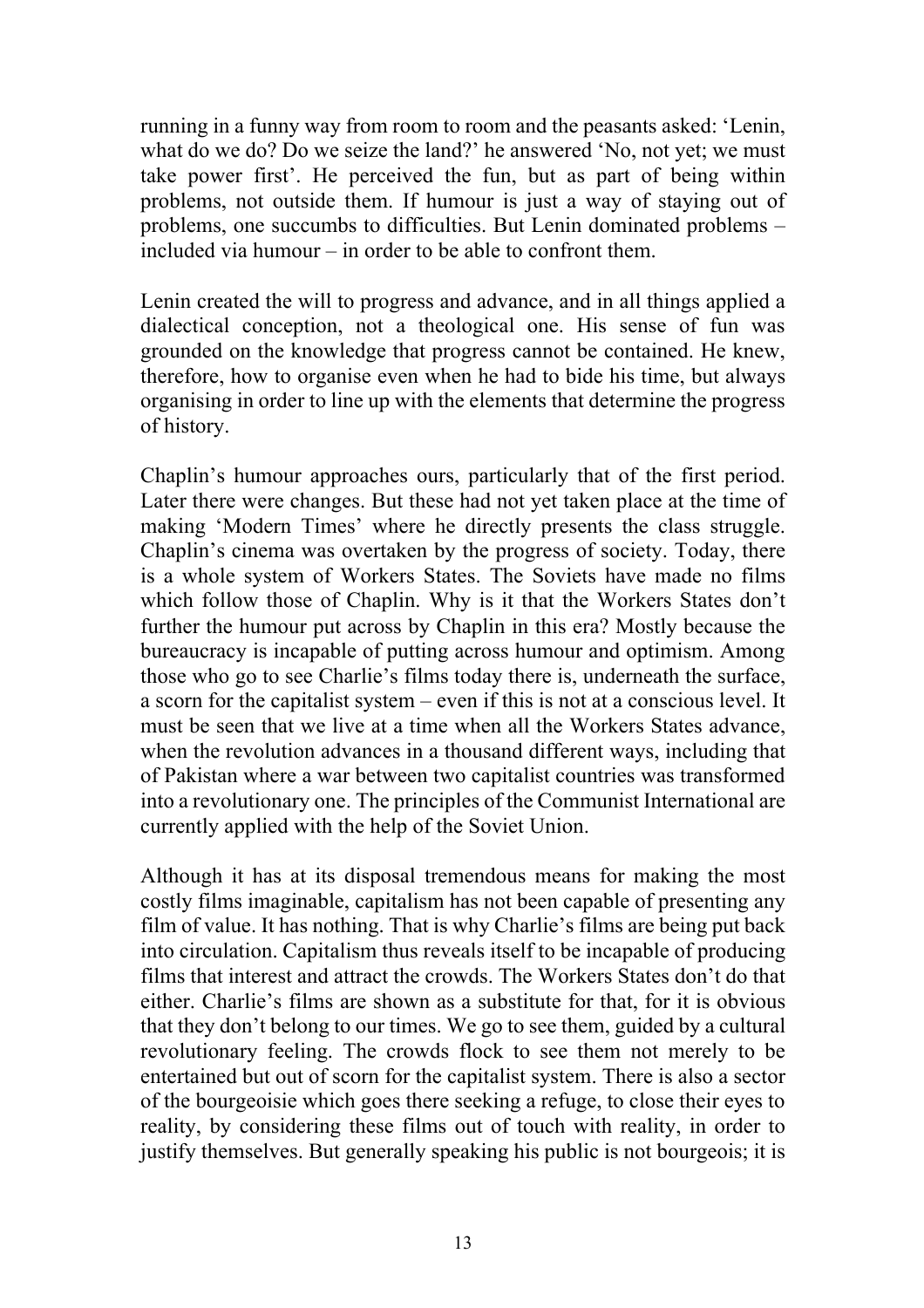rather composed of petty bourgeois, both poor and well off, and particularly of young people.

We must consider the need to go and see such films because these are the best so far. If this were not so, we would be seeing and discussing the better films. There should be films today on the theme of how one makes a Workers State grow for instance. The bureaucracy of the Workers States doesn't make such films. It is not interested and not capable of it.

Soviet cinema tried to do this in the beginning, and it had an impact in history. However, although Lenin's works are read all over the world, the early Russian films are left in archives. The bureaucracy does not see the need of them.

Lenin advocated the use of Cinema in education. We must expect new periods to come, times when what Lenin advocated for the cinema will be put into practice. This is the sort of cinema that must be created. It is only that, for this to happen, the Party is required, and a revolutionary leadership is wanted that does not yet exist today.

**J. POSADAS**  12ht December 1971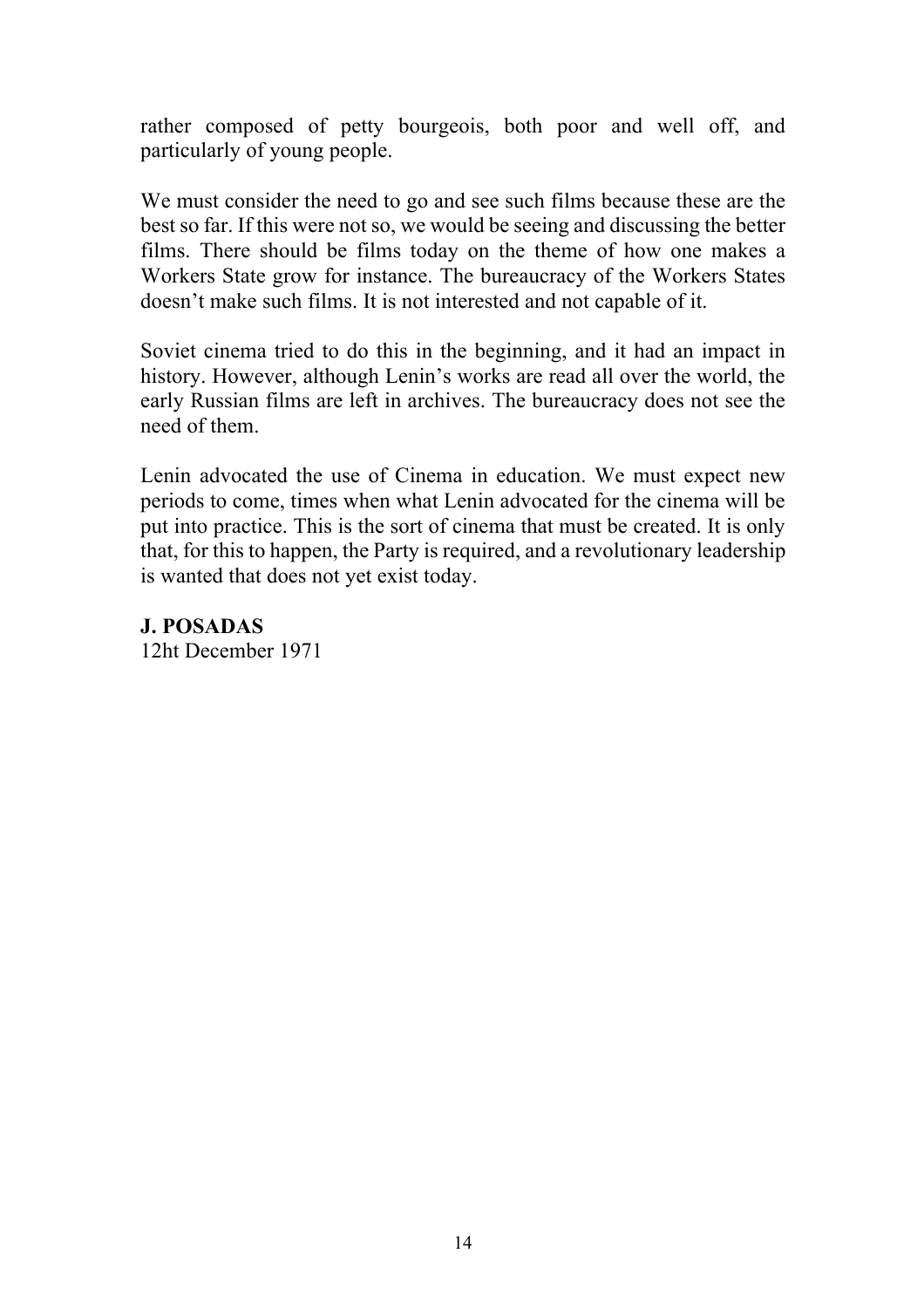## **THE NEED FOR A REVOLUTIONARY ROLE OF THE CINEMA IN THE CAPITALIST COUNTRIES, IN THE CONSTRUCTION OF THE WORKERS STATES AND SOCIALISM**

#### 21.12.71 - J. POSADAS

There is only one way to make films today because life is a complete unity, and whatever transformations take place life remains a complete unity. Why does the film have to be something apart? Life is regulated by the relations within society, society with economy, and the economy with nature. So all the subjects they use in films must be related to the central concerns of humanity. If previously there was no unity between the economy, society, the family, and all other aspects of life – including the cinema – it is because the bourgeoisie and class society have tried, and always try to separate each aspect and each activity, but we have to unite them. The cinema has to respond to necessity, to build the world. If the cinema does not serve to build the world, what use is it? It is an entertainment aimed at deceiving people. It gives neither culture nor knowledge, and it is of no use for anything. So the cinema that speaks directly of the working class has to show the capacity of the working class to act. There are 14 Working States and 16 Revolutionary States; half the world is outside the capitalist system and the other half is coming out. It is vital to show this.

The influence that dominates the world no longer comes from capitalist relations, science and technology or from private social relations. The influence comes from forces which anticipate the new world. If artists are not capable of seeing this, what are they? Half the world is already like this. It is no longer a question of the ancient society; we are talking about the new world. The new society is already in the minds of the people. Socialism has not been constructed, but there are the Workers States (Socialist countries) and already the possibility of Socialism can be seen. It is already in people's minds. Ordinary people who are not obsessed by economic interest – and even rich people – say: 'Things can't continue this way'. They feel that this is a relation remote from the feelings that have already created the possibility for the human being to feel the master of everything. 'There is the Soviet spacecraft on the moon, and down here we are still fighting. I am well fed, but he is dying of hunger.' All this wretched capitalism, making it feel weak and big capital, the bourgeoisie as a class, shuts its ears, and puts itself at a distance from every feeling of life. This is what is crucial to show on the screen.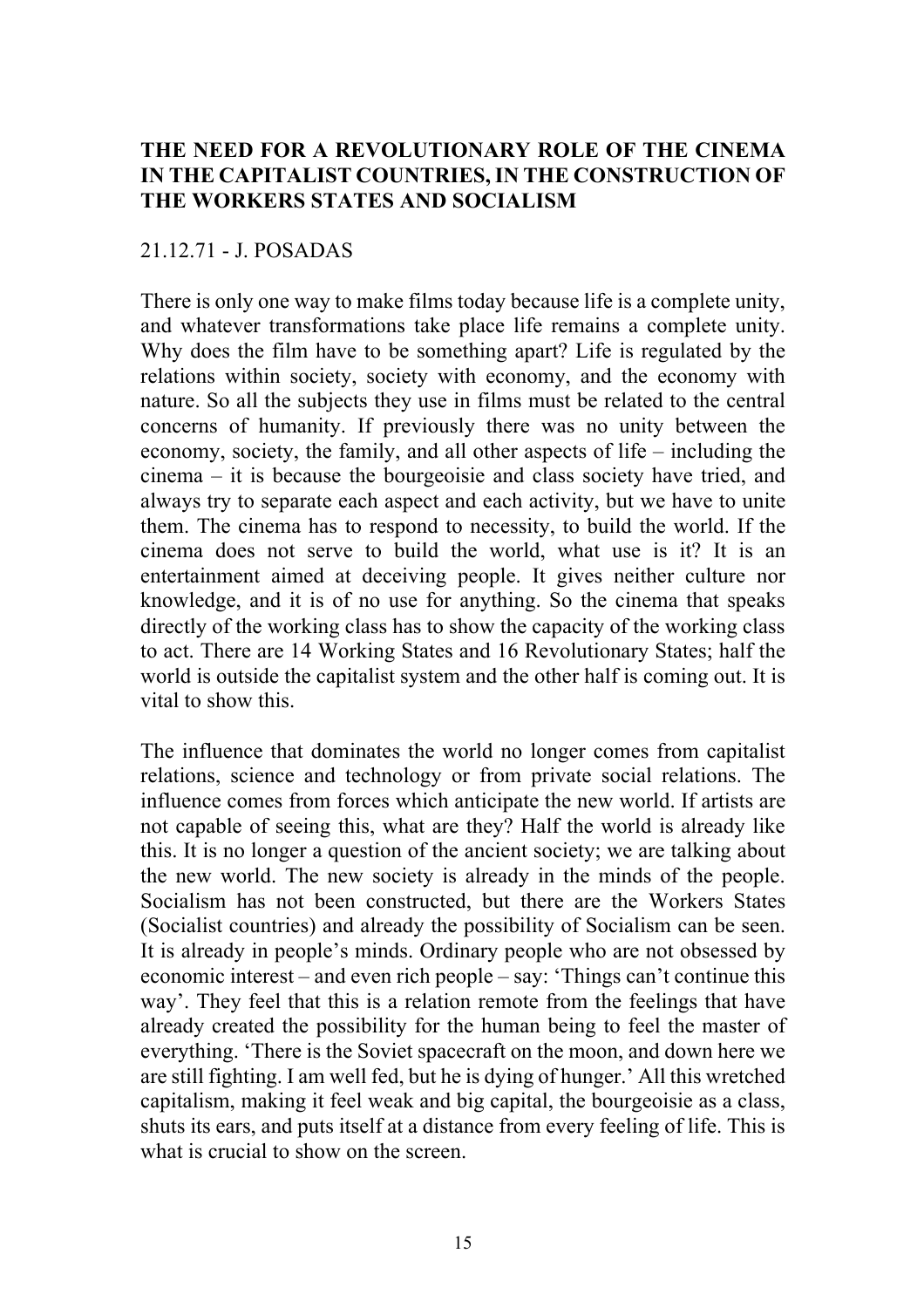It is essential to show to other people, to the proletariat, to the petty bourgeoisie, and to the peasantry, that sectors of the well-off petty bourgeoisie are won. Who wins them? The bourgeoisie does not win them, the proletariat wins them. To what? To culture? The proletariat has no culture. What it possesses is a superior social relation and a superior economic regime. It has social relations that are superior to culture and show the superiority of human fraternity. The cinema has to reflect all this; otherwise it is of no use. In this sense it must be a continuation of Chaplin because Chaplin's objective was to mock those who give orders, who were all idiots, while the poor remain the good people. They appear naïve and foolish but he shows they are good and the rich are unpleasant.

Today, theatre and cinema artists go to the factories. When these artists do this, it is to put themselves in contact with the world, not with social interests. They go to put themselves in contact with the world. They go to the factory because they see a more fraternal social and human relationship. They do not just see the interest of the working class; they do not make a cull of the working class. They go to associate themselves with a superior relationship which they do not find in the bourgeoisie. This is also a criticism of the Communist parties, because they do not find in the Communist parties the relations that they see in the factories. In the factory they see objectivity and collectivity. In the Communist party they see hierarchy. They see the rooms where the leaders meet, with somebody else serving cups of tea. All this has to be shown in the cinema.

Today, one has to make a cinema that relates to actuality. In general, artists and intellectuals make works – in cinema or in other art forms - about past events. They tend to be the interpreters of distant events that they echo. As these artists do not live a political life they do not feel the task is to transform society; they tend to be commentators of society. They put a certain contemporary flavour into old things. This is very much the case in films or theatre works like 'Salt of the Earth', 'Sacco and Venzetti', and 'Area without Sun'. And this means that the interpretation made by the artists is not an instrument to act here and now. It is different with the revolutionary intellectuals – the artists who are the bearers of Party interests. But for the majority of the others who aren't revolutionary leaders, who do not use Marxism – they do not feel capable of using history to transform what exists now. They are commentators of past events, which may have a certain importance. There is no doubt that this is useful in one way or another. In the unequal and combined process, the combined aspect advances as part of the revolutionary struggle. But many films have little value.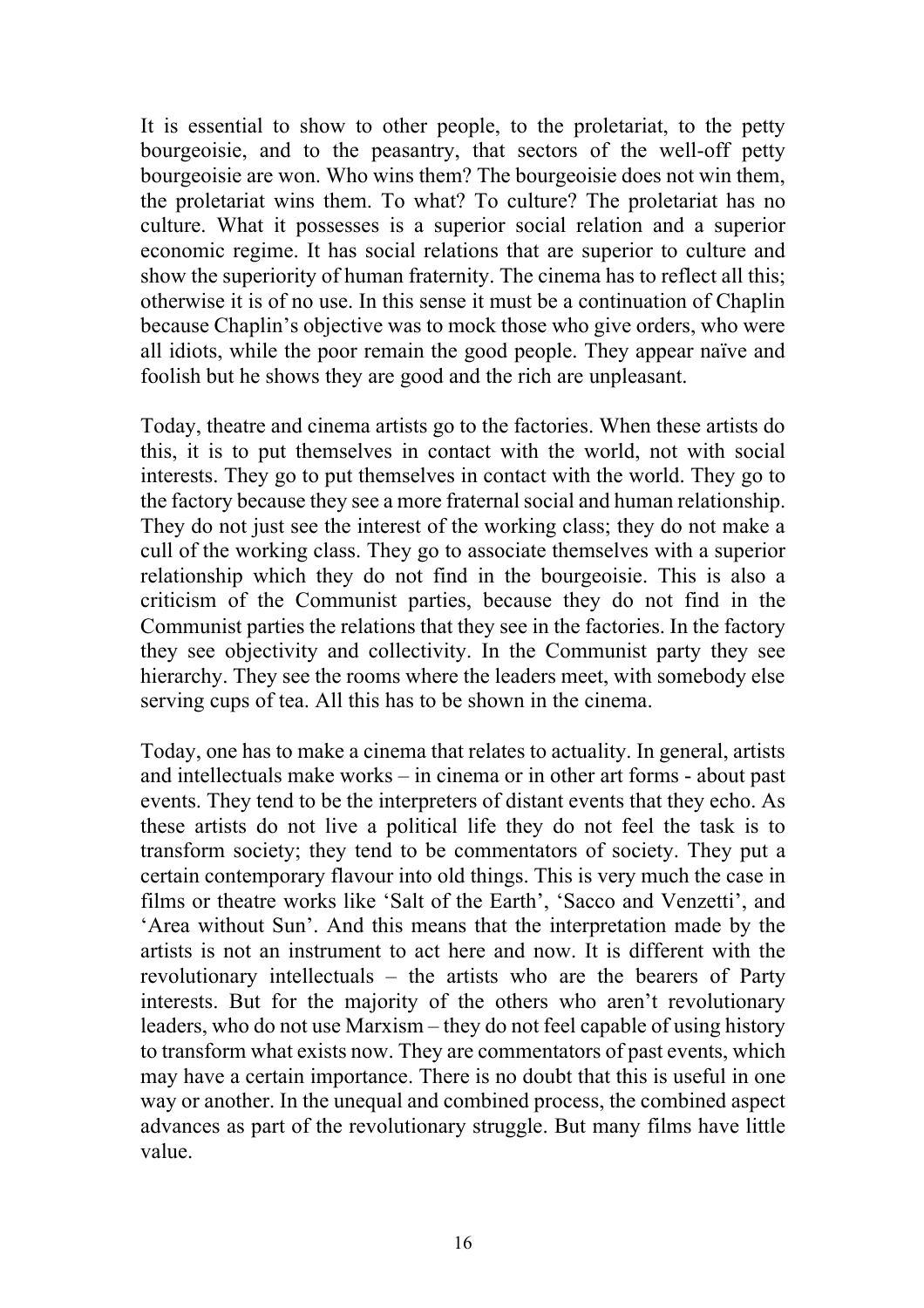Some films even positively deceive with regard to the world situation, and give support to the trade unionists, to the people who do not want to use the trade union movement to take power. It is all on the plane of pity and human solidarity. They combine the two things: human solidarity with trade union solidarity, the trade union fight with trade union rights. But all this has already been conquered! Why don't they make a film where it is possible to see the forty million in America who went on strike for Vietnam on 'Moratorium Day'? Why don't they do this? The North American masses fight for Vietnam today. Why don't they show the massacre of the Negroes which is going on now? Luther King and all the others they have killed? Why don't they do this? They have not felt attracted to it because this already has a concrete political significance, it is specific, and so they must take a position on it. They are afraid to do this. Only a militant of the Party accepts this and does so as a function of being a militant.

The cinema must be an exposition of what is happening today and serve life usefully, immediately. It has to be a continuation of life. Literature, on the contrary, belongs to the past. Almost all works of literature are of the past. This is why literary works have not lasted very well. They comment on the past, and do not organise the present or the future. The cinema has to serve this. This is the beginning of a cinema able to have its own public and its own finance. It is important to form this. There is some difficulty with regard to its own financing, but it is a difficulty crucial to discuss with the Communist parties. It must have its own local cinemas to distribute the films, because the bourgeoisie is going to sabotage it. But, having the means, it is possible to secure local cinemas even though they may not be very good ones; any locality that can be rented or bought and used to make films will attract people. Propaganda should be part of the objective of the film. People go to make a political contribution through political interest.

Today the politicisation of the public makes it ready to accept, support and stimulate the production of films that have the aim of organisation, of political activity. Political activity does not mean saying 'Vote for the Communist Party' but presenting reality, showing the necessity to fight, struggle, and elevate Communist relations in the communist sense. Although there may not be the material conditions for communist distribution, there are the conditions for Communist relations. For example, to show solidarity, films expressing the problems of the community – not of the couple – of the family, of the worker or engineer. Individual problems can be touched on, but as part of the collective interest. Show how people unite, have the interest in centralising themselves to impel society – in the Workers states and in the capitalist countries. Show that everything that unifies the masses is significant and gives an impulse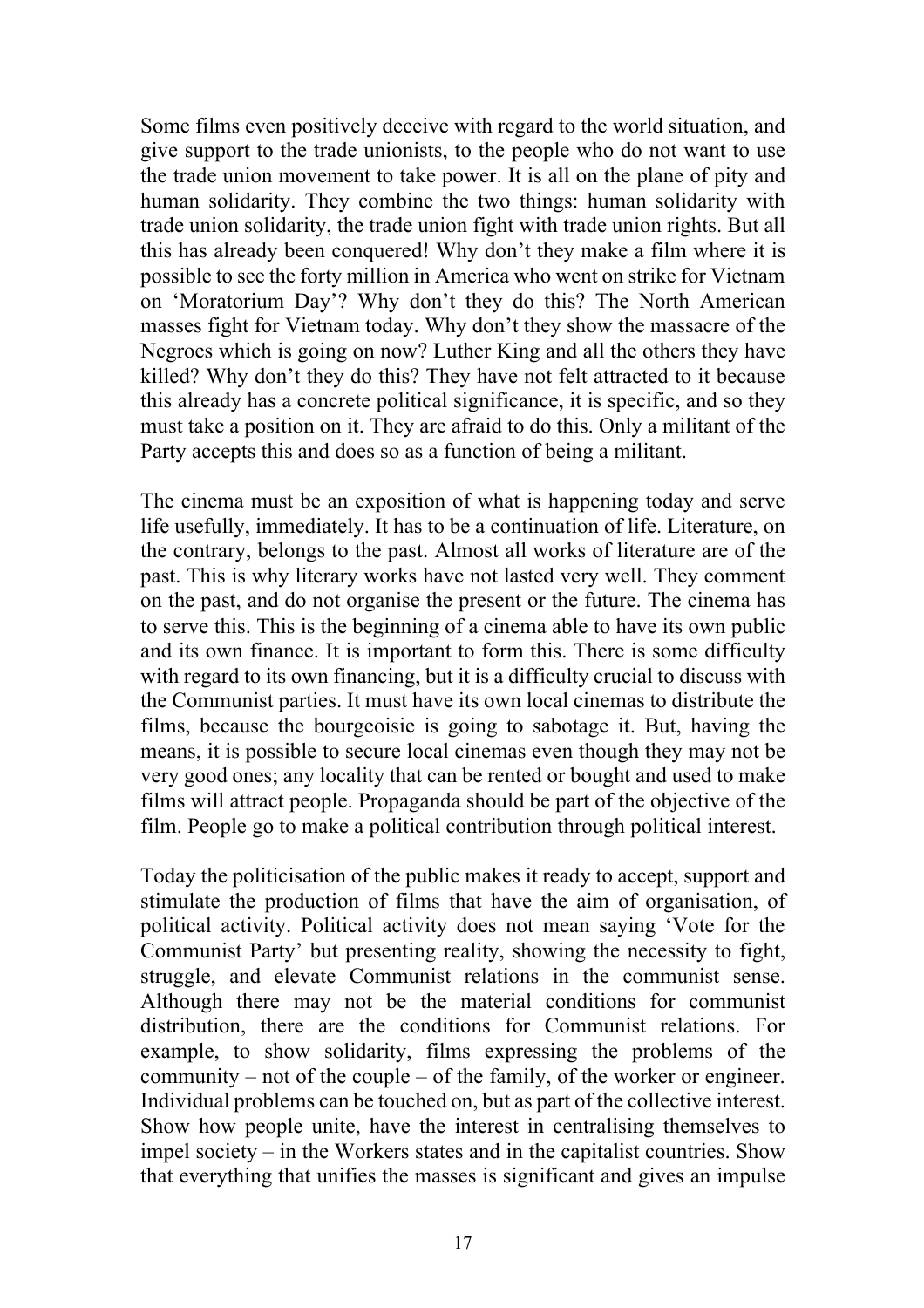to progress. These are the films that are necessary to make! With good propaganda to awaken interest so that people see that it is not a question of party political propaganda, or propaganda to attract the public commercially. Doing this will pay for the films ten times over and, moreover, it will have a great educational effect.

It is needed to define the function of the cinema today. The cinema has to express the will of the masses and the way they are building life. There is nothing about this in the world today. Even with the defeats the masses suffer no stabilisation or progress for the capitalist regime; they are merely partial victories in a chain of events which do not allow the capitalist regime to stabilise itself. By the side of the victory they had in Spain, the victory they have just had in Sudan and the other one in Bolivia, capitalism devalues the dollar. How are they to sustain their victories? How are they to finance them with nothing? On the other hand, they create conditions which immediately stimulate the development of the struggle.

The cinema that exists today is not cinema; it is the reproduction of false images. The cinema must acquire a centralisation. This is the reason for the cinema! The cinema must be the centralisation of facts by means of images and speech. Otherwise it is just a photograph. The cinema has to transcend the photograph. It has to achieve conviction, a reproduction of reality that allows the increase in the capacity to reason; otherwise it is of no use. How does it increase the capacity to reason when in Spain, in the film 'To die in Madrid', we see a worker who comes from work crushed, showing defeat? Was it like this in the rest of the world? Besides, this film was made in 1964. Perhaps it was so in 1939, but thirty years after the war when there are 14 Workers states in the world, this is absurd! Whoever made this film does not see reality; such cinema does not express what is happening but expresses a decadent and egoistic sentiment of the individual who sees the world through himself. On the contrary, it is vital to show Marxism to the world.

There are millions of people ready to see revolutionary films. At the very least, there are 500 million people ready to see revolutionary films, beginning with the United States where they have boycotted all revolutionary films, excluding them from the main cinemas – so they use rooms only holding three to five hundred people. And they have an immense success there.

It is not a problem of the cost of production and of takings. These films will pay for themselves because there is a public and there is a need for it. The cinema must impel human relations. The cinema has the advantage,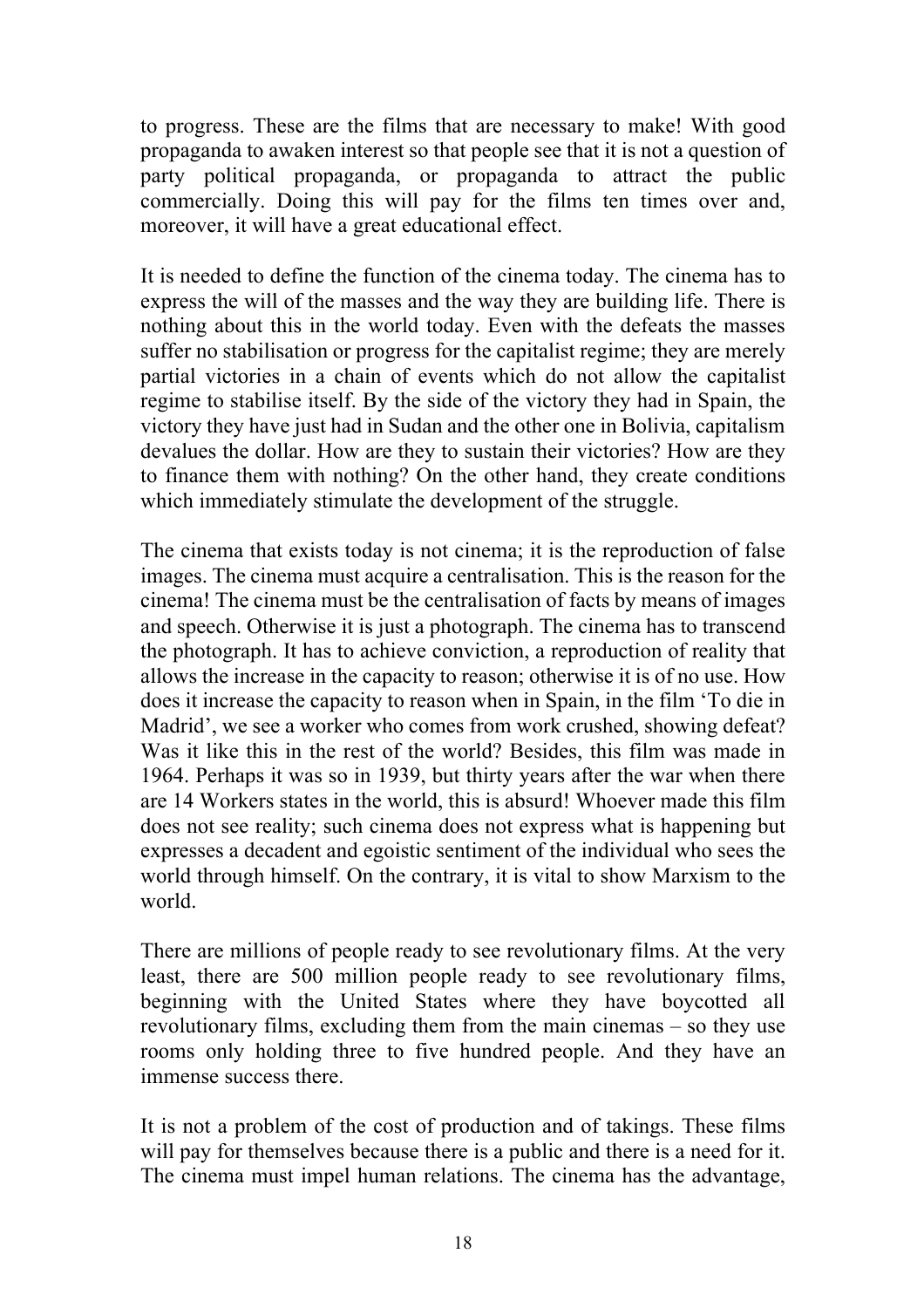compared to painting for example, of being able to explain while the painting cannot. In part, music can explain and also reason by means of sound. Music can reason, the painting cannot. The cinema can reason too because it binds the reasoning of the world with image, impression and example. Such a lot can be done on the themes of culture, science, physics and the revolutionary struggle! Not emphasising revolutionary heroism but showing that the world already lives the necessity of Communism, of relations that are determined by the logical judgement, the dialectical judgement of the people. The cinema can make infinity of things like this.

There is a world process of reasoning. It is the mind and reason which dominate history. This has always existed, but then there was the petty bourgeois reaction, transmitting its own lack of trust and rejection of the proletariat. The feeling of solitude, sadness, anguish and distance – all of which is because they do not have human communication – because they see from the point of view of individual relations, they feel themselves isolated by problems of their mothers, sons, money. Humanity still lives the stupidity of having to depend on money as a human relationship! In the future, it is not going to be like this.

It is essential to discuss 1905, the Russian Revolution, and the other revolutions, to show the life of the masses which leads to the revolutions; not seeing them in the restricted forms of 'leaders' and teams without showing the Party. No! It is crucial to show the Party in contact with the masses. A film on the Bolshevik Party would be great. This would be a film! Or to show the genius of Lenin who knew how to unite the Party, to organise the Party, who placed himself in contact, identified himself with the masses, and felt the masses – and they transmitted into the Party their state of spirit, and their feelings, and the Party transferred to the masses their capacity, orientation and worth.

It is important to criticise the Workers States. The Soviet Union does not have one objective film. The majority of the films they make in the Soviet Union are all still about individual problems, of the couple, the home, and of people's difficulties. There is nothing on the construction of socialism, or on superior social relations. They do not show what is happening in the world, or the need for opinions. The Soviet masses want to give opinions on what is happening in the Soviet Union. They are not concerned with themselves but with advancing Soviet life.

There is not one film on this; they are all far from this. All! Including the one of the three men in a dinghy, where they criticise bureaucracy. They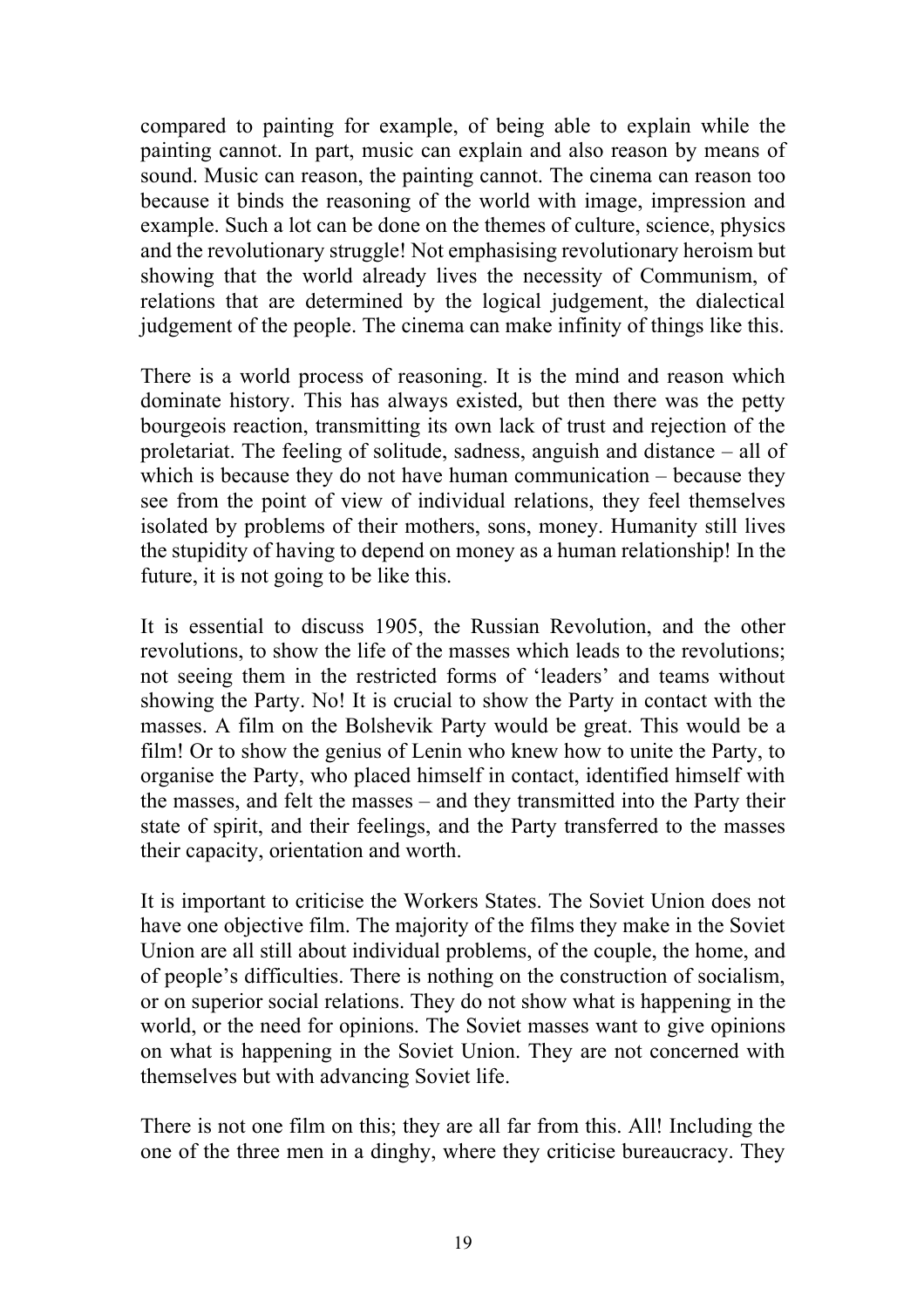criticise a bureaucratic action but not the bureaucracy as a regime, and even so it is in the middle of a river.

Life in the Soviet Union is the concern of the Soviet masses who are thinking how to help the North American masses, the masses of the Middle East, and they ask why capitalism still exists, why there is still injustice. Why are there still massacres in Pakistan and Indonesia? Why? How can capitalism still exist in the world when we have 14 Workers States and 16 Revolutionary States? Why? The Soviet masses reason in this way. Why doesn't the cinema take account of this reasoning? The cinema still exists in the petty bourgeois ambience, explaining the problems of the individual, of love, the city, of the trouble between them. These are the films of the Soviet Union. There is not a single scientific film which serves the development of the revolution. For example, why don't they make a film on the Soviet cosmonauts, of the socialist sentiment which impelled them to show such heroism in their attitude when they said: 'If we die for the well being of humanity, we are happy'. There is a film. Why don't they make this? If they made a film in this way, they would stimulate criticism, objective Socialist reasoning, and then the bureaucracy is shown to be neither socialist nor objective. So, they hide and don't make films in this way.

In the cinema it is important to show the life of the people, life as it is, to show how people live and elaborate the capacity, the reaction, the thought, the will, the support and stimulus to progress. Instead, the cinema concerns itself with seeing life in the unimportant aspects of personalities, because it is directed at a public that pays for it. And they think that all the people judge things like the one that pays for them. It is not so. People do not have money but they understand. What they do not understand, what they do not dominate, what they do not know, they are going to know tomorrow. People are guided now by the decision and the capacity to intervene. And scientific discovery draws closer to Communism because it draws closer to the capacity of avoiding dependence on the forces of nature and the economy, and to depend instead on the capacity to take hold of 'intelligence and reason' and to see that, with this, they can achieve anything. This impels and increases the capacity for Communist concentration, for persuasion to build Communism, to convince the people and to disintegrate the forces of capitalism. The scenarios of cinema directors are still guided by public opinion. Then the reasoning and objectives are a function of this opinion, and they do not see the force of the revolution. For example, in Israel, in a full campaign of chauvinism and assassinations, there are constant increases in the number of strikes. And there is a whole reactionary response to the strikes from the government.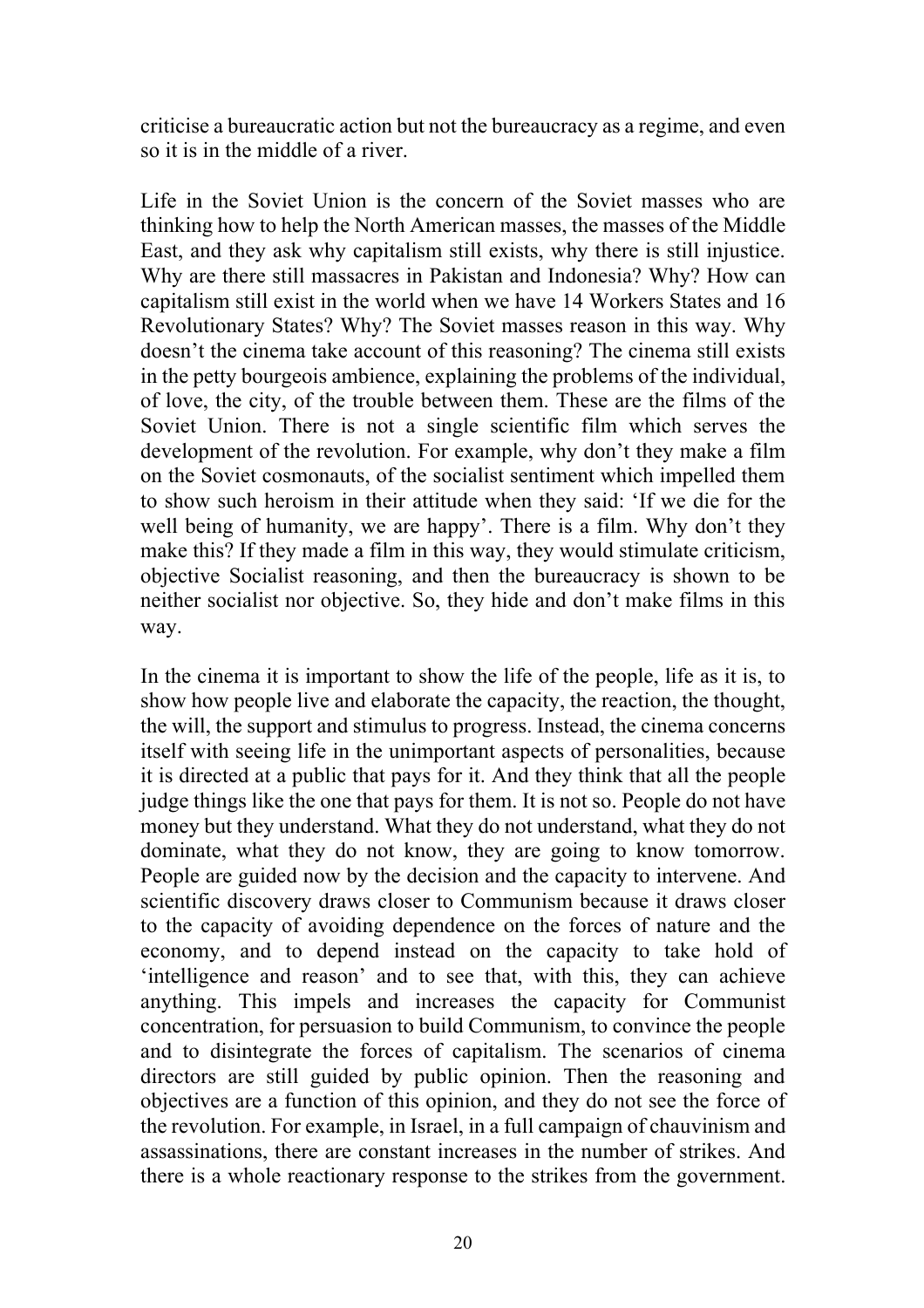When, in Israel, with the chauvinism of the Israeli fatherland (Public Opinion!), with such a great military pressure and, above all, with the apparatus led by those so-called Socialists who try to oppress and terrorise to prevent strikes; nevertheless, the strikes spread everywhere, in all forms and in all spheres of production. This shows how the world pressure of the revolutionary struggle reaches the Israeli masses. It is important to show this, or to show how Korea came out of the Second World War as the most backward country in the world. They took power – there was a Communist Party of sufficient tradition of struggle under the influence of China and the Soviet Union, but above all, China. And the Koreans have developed one of the most capable industries of the world. In some aspects it is comparable to the best and most elevated industries. In agrarian production they make tractors that perform all the combined operations at the same time. They call them 'combined', as they carry out eight or ten operations very quickly. And they came out of nothing! Nothing! Because they were Communists!

It is indispensable to speak of all this, and the cinema too. And to show that the writers of the cinema, have to see humanity through these experiences. The cinema writers are accustomed to seeing life through the ruling layers of society, the layers which have power or which are decisive intellectually. Their propaganda is based on all this and is directed at the small circle that 'creates taste', as they say. These people need to convince, so they use the cinema to create a current. On the other hand, the immense majority of the people are not interested in this.

There is a public that wants to know, which is hungry for culture. What capitalism gives it is not culture. What characterises the life of humanity now is: human solidarity, concern for everything that makes humanity progress, its objectivity, the necessary support to the people, the struggle for progressive ideas, for human welfare, for brotherhood and truth. Well, the cinema must show this. But, instead, they continue to show the problem of the couple or the 'misunderstood' director! Why don't they show a meeting in the Soviet Union where there is a discussion of the problems of the economy and where they show the director is of no use? And why don't they show discussions about the Middle East, China, and all the problems in the world which are being discussed? Does the worker talk about all this or not? These are all living concerns. Workers observe and they discuss. This is normal, real life. Films do not portray this life. They invent another one. They still deal with the petty bourgeoisie which lives for themselves. They pose the problems of one person and they load the films with these problems. It is false! The same is true of the soviet cinema.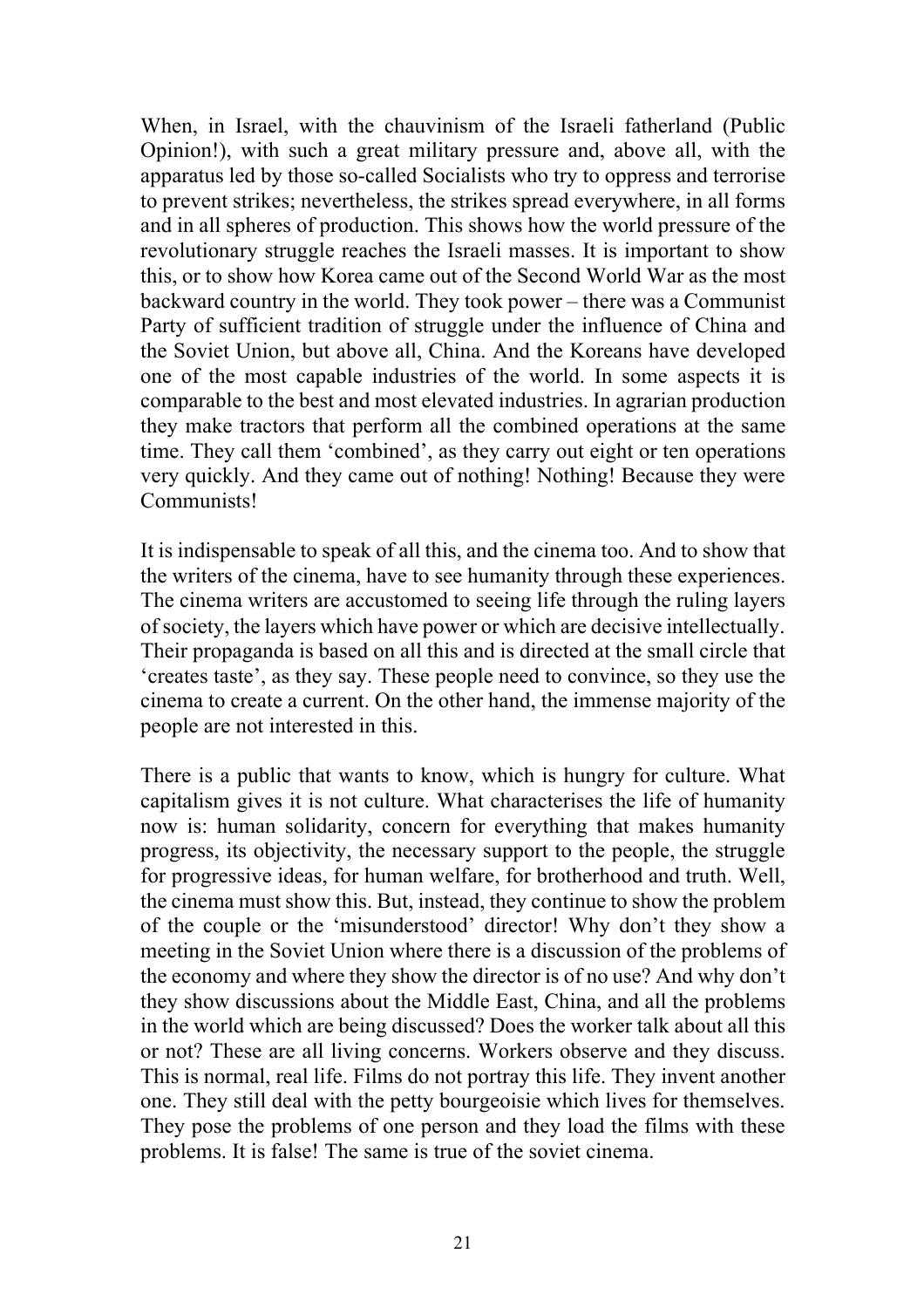These are not the problems with which the Soviet Union lives. They are the problems of small circles. This is how capitalism makes culture and science in agreement with what it wants. It is a circle. If the circle is bypassed, it is because science has a strength which stands above capitalism's attempts to contain it. And it is the human being that feels attracted by the truth and sees the limits of all this.

There are millions and millions who push forward for progress. It was not like this before. Before, they felt that it was capitalism, the apparatus, which was commanding. Now, they see that capitalism cannot even order the shit around, and men who have nothing determine life. They see the truth before their eyes. They had it in front of them before, but they did not see it because the strength of humanity that allows them to see did not exist.

These are the themes of the cinema. In so far as the proletarian vanguard, the intellectual petty bourgeoisie, feels this, it is going to become the most important propaganda. Why do people despise the films that were made before of hotels, eating places, luxury houses, full of ostentatiously welldressed people? 50% of old films were showing luxury. It disappeared because people have already sent all this to hell. Half the people who go to see films are penniless. Humanity seeks an explanation for life. The cinema must have the motive of cultural education – not of entertainment, deceit, perversion and sensuality. It is important to open a discussion and to show what the essential problems of the cinema are, what the problems of life are.

Any intelligent person can see that Communism is necessary, and any intelligent person looks at the discoveries the Soviets have made in science and says: 'It is stupid that people die of hunger'. This is logical. It is the logic of the head, and now the head is controlled by logic because nature no longer dominates or oppresses us. We dominate nature. The mystery of life is over! People discuss this way, they reject what is absurd, and reason.

It is important to feel that this stage of 'intelligence and reason' comes about because humanity feels secure to deal with all problems – not as the human species but via layers that represent it and transmit confidence to the rest. The proof of this lies in the Church; the greater part of the devout is using the church as an anti-capitalist tool. They are using it so. They do not feel they are denying their religion, but they feel that what they wanted can be obtained in another way. And to those who are looking for tranquillity, peace and peaceful loving human relations, the priest now says: 'I am going to the factory because we are on strike today. We will have mass at six, because at seven there will be the strike'. So, they mix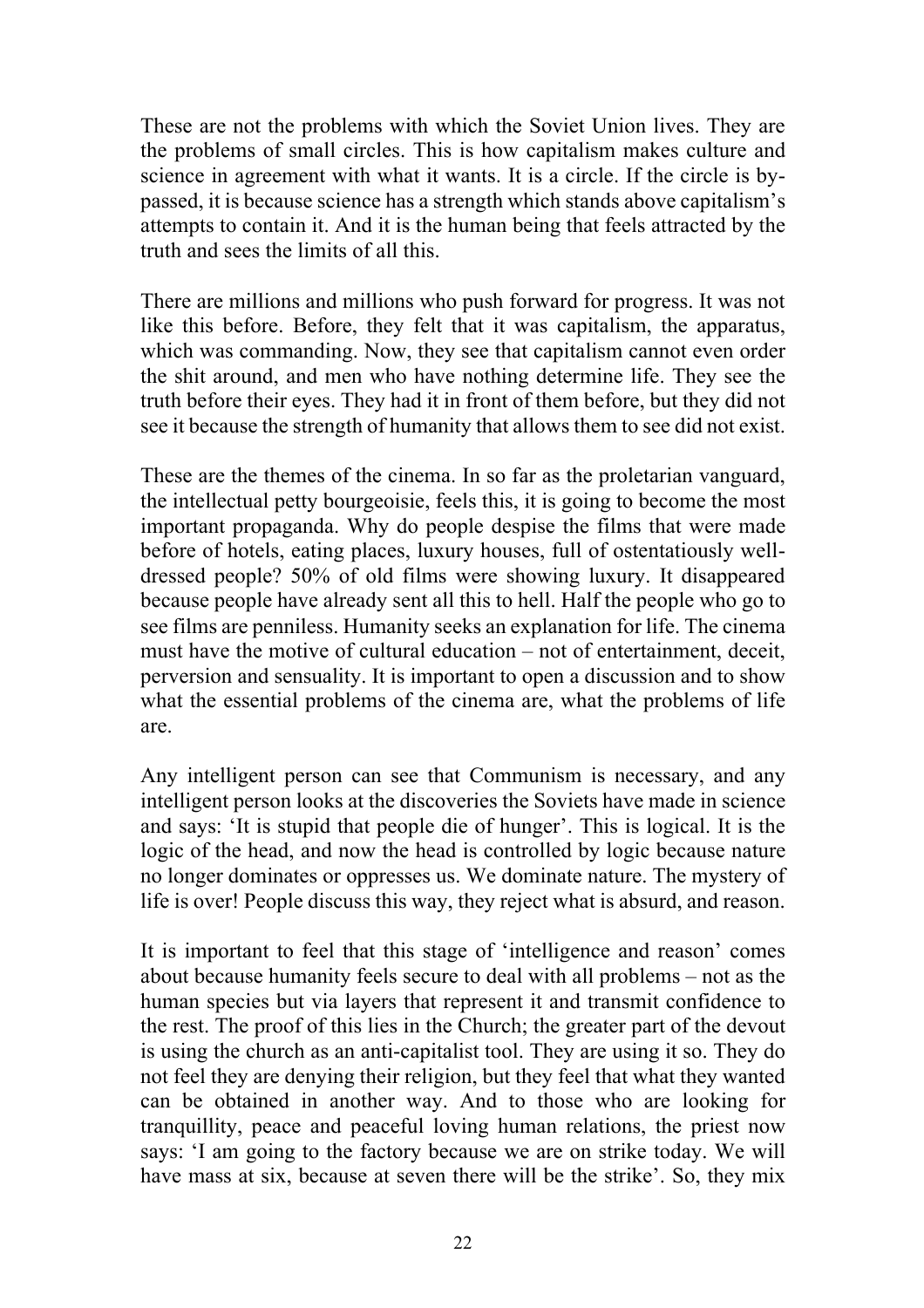the mass with the strike without heresy. Now it is not heresy, it is not against God; on the contrary, it is helping God to see straight. It is crucial to show all this in films. It is important to deal with themes of today in the cinemas. Why doesn't the cinema take the themes of today? Because it has a fear of the authority, of the dominant public. We have our own public! We do not have established authority but we are establishing it. When they do not make the films of today, it is because they are afraid of established opinion. But what establishes it? It's the daily press, the bourgeois critics, those who have the theatres and media. All these people who previously dominated the public, today no longer dominate anything.

'The Comrades' is a film which has been discussed throughout the world; capitalism sabotaged it quite a lot. I read the commentary of the bourgeois critics who said it was crap and I said to the comrades: 'Go and see it; this film can't be bad'. In reality, it is a very good film. The one who made it is someone who loves the working class; he has a great affection for the masses of the world but he does not succeed in choosing contemporary themes. But the film was a great success throughout the world. They showed it in Brazil where they applauded madly with enthusiasm. It was completely sold out for months and months. They tried to sabotage it but were not able to. They did the same with this film as they did in the United States with the film in defence of the Black people 'Black Blood'. They sabotaged that too. It was a team of cinema people who the complete film, very limitedly but very good and very well made. It was a brutal blow against Yankee imperialism, and they were denied the use of rooms or cinemas. The same happened in Brazil with 'The comrades'. They used to project it, and for months they showed it in the little coffee houses in the workers' areas. Afterwards they began to find rooms, and finally it was shown in the biggest cinemas, because capitalism saw it was a market success: the cinemas were full. This was ten years ago. Today is infinitely more favourable for us. The public are avid for culture, they are avid to see revolutionary cinema.

#### INTELLIGENCE MUST MEAN THE USE OF KNOWLEDGE FOR THE CONTINUATION OF EXISTENCE

If there is a determined and audacious team, they can find the current among the intellectual vanguard which sees that it is possible to lean on the proletariat to make decisions or to go further. This is the problem. Let's take the example of painting, literature and the masses. In the past, in literature and painting, they wrote and painted through commission; they all believed that intelligence was constituted from above. The one that gave the orders was the one with intelligence. They did not see that intelligence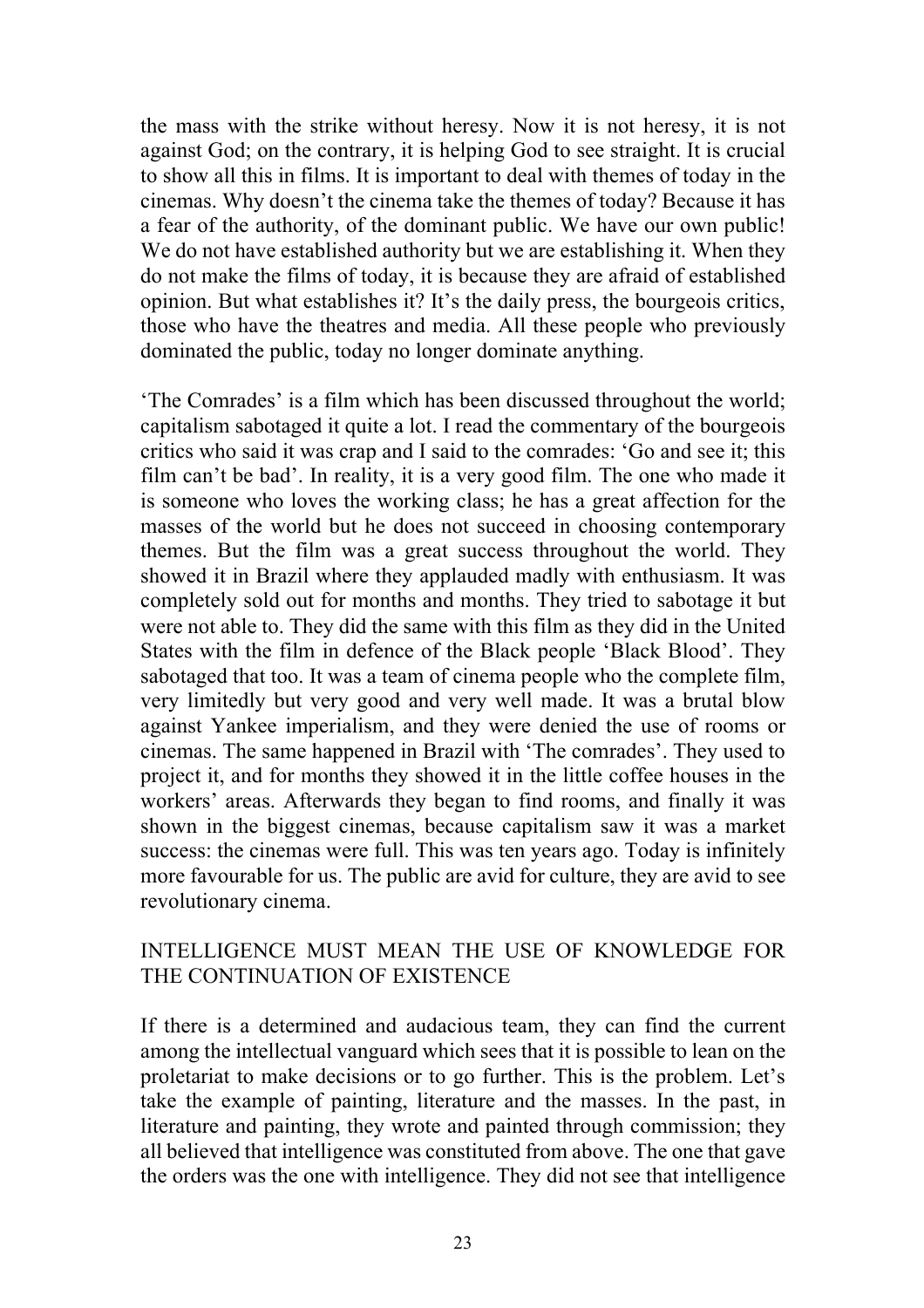was established, not born or determined or bought by the one giving the orders. It is established and develops with human relations. They wrote and painted in accordance with those giving the orders. When the masses began to intervene, all these people felt attracted by them, and the masses influence, attract and win them to our side. So capitalism today does not have one writer or painter, not a single one of any value. Any honest intellectual who does anything of value is immediately won and passes to the workers' camp, the camp of the revolution, immediately! He is won to this because here lay the truth, justice and reason. And this wins him over. These are the favourable, unequalled conditions in which to make these films today.

All those who are against the revolution are not intelligent. They may be scientific technicians, like the Yankees, but they are not intelligent. Intelligence can be measured by the use of reason, how it is applied and with what perspective it has in relation to the human being. This is the measure of intelligence. The rest is not intelligence. The rest is the use of knowledge. Intelligence is a centralisation of knowledge objectively used for the continuation of existence. This is how intelligence is measured. There is a quantity of people who love and are won to Marxism. This is the basis for the cinema which is indispensable to make.

Communism triumphs because it arises from the objective necessity of the process of history; it arises from the economy and the structure this has reached. It is the rebellion of the economic forces, of technique, science, against capitalism and also against the bureaucracy. But, at the same time, it arises because there is the working class. And this is capable of persuading and winning sectors that are not from the working class – the poor, middle and even top layers of the petty bourgeoisie. It is capable of winning intellectuals and a layer of the bourgeoisie, although it does not win them socially as active militants. It wins them intellectually and annuls and deprives the enemy of their support. It deprives them of teachers, intellectuals, writers, scientists who come from the bourgeois camp, soldiers, part of the Church, and also bourgeois who have factories and live in an antagonistic contradiction between the factory for profit and the development of Communism. It is a personal antagonistic contradiction, not objective. Objectively there is no contradiction. The bourgeois class is bourgeois, but individuals of the bourgeoisie can be won over.

Humanity led by Communism – although still not by the communist idea based on Marxism – goes toward a synthesis. The basis of the synthesis is to obtain from nature and society – for now it is society, afterwards nature – all the concentration of forces to release the highest power with the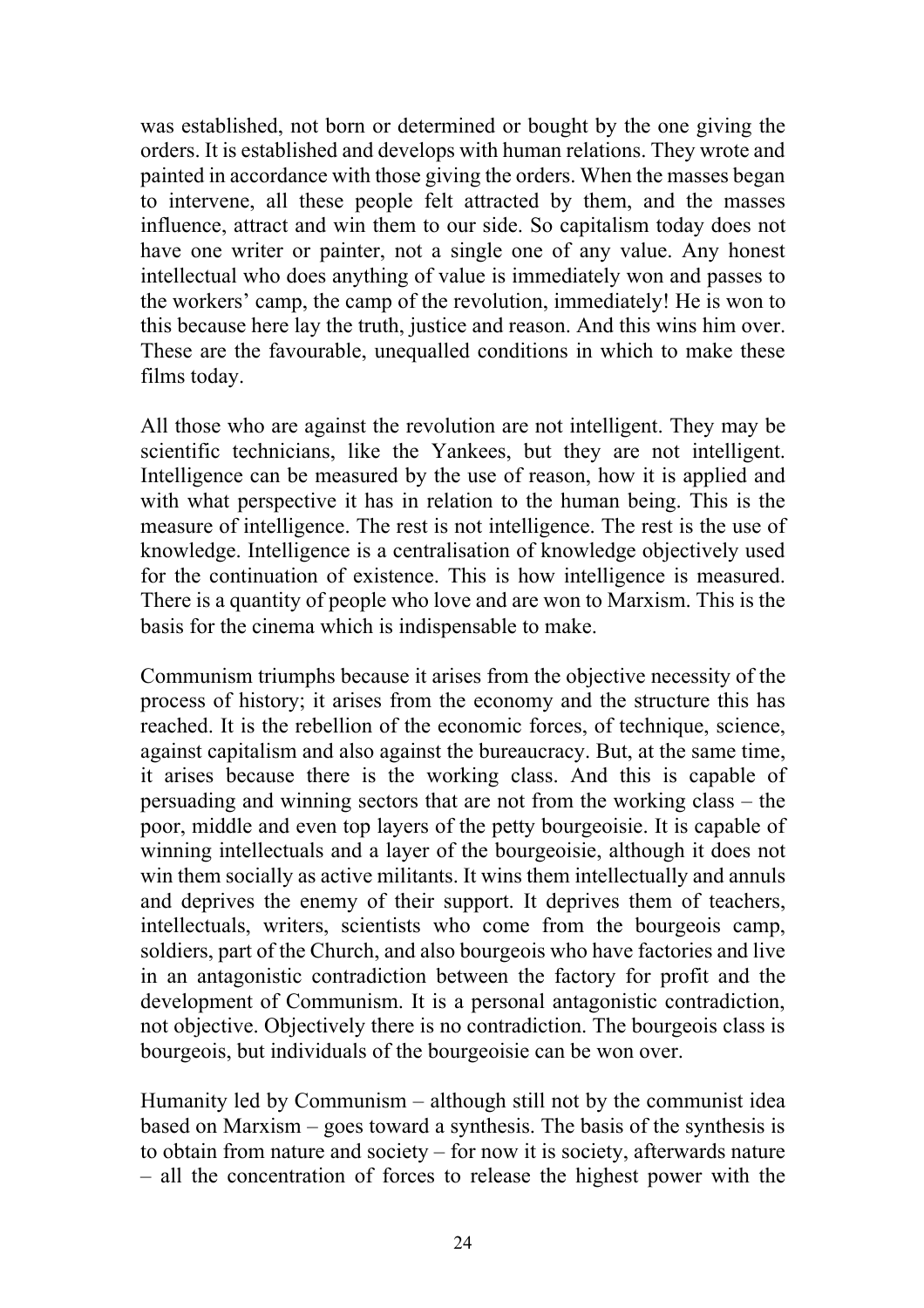minimum effort, the most extensive utilisation with the least mobilisation. For this it is crucial to organise life. And real life is between human beings. Humanity goes to this. There is already a discovery of increasingly concentrated energy that allows much greater impulsion with less force of nature. Society goes toward this. It is not an imitation of nature. It is a coincidence with nature. From there arises the dialectic, the proof of the functioning of nature. The cinema must also be a synthesis transmitting all this. If we want to transform the world it is essential to have ideas to transform the understanding of life to be able to do it. The more solid the theoretical and militant preparation of the poet, the intellectual, the art professional, and the film producer is, the more extensive the capacity to imagine life. Because then they live it, they see it. They see inside the existence, and this is very simple. They see the human behaviour and the human relations of this current epoch, they see the need for Communism and the force that goes to Communism, and they see that it is vital to overthrow the capitalist power. It is on this basis that it is necessary to make cinema productions.

Although the work and elaboration of the director are important, the essential ingredient is the theme that reaches a collective conclusion. What does it fear to do? What does the film propose? There is a level of revolutionary cultural understanding already reached by humanity. The Party has the cultural level which can raise directly all the people and unite them. The cinema can do wonderful things with this, showing the heroism of simple people. Simplicity is what has built the world and what has, in the final instance, stimulated and animated the scientists to keep on studying science, investigating endlessly the unknown on the basis of what is already known.

Among the themes it is important to bring in the children and the old people, to involve the people that capitalism never involves. It is important to make films in which one can see the intervention of children, of women over sixty and of human beings of sixty or eighty who intervene in the struggles. All the commercial propaganda that capitalism makes concerns a man and a woman. It is basically all sensuality, the sexual act, the private interest of the family or of the husband and wife. Why not use children as a theme of propaganda? Why not human solidarity? Is it because the public won't accept it? But the 'public' we are aiming at must be the workers. Films must be made for the workers first and foremost and not just for the petty bourgeoisie.

The proletariat lives differently, it lives in solidarity with the children, with the masses in Vietnam, Pakistan, the Middle East, Ireland. This is what is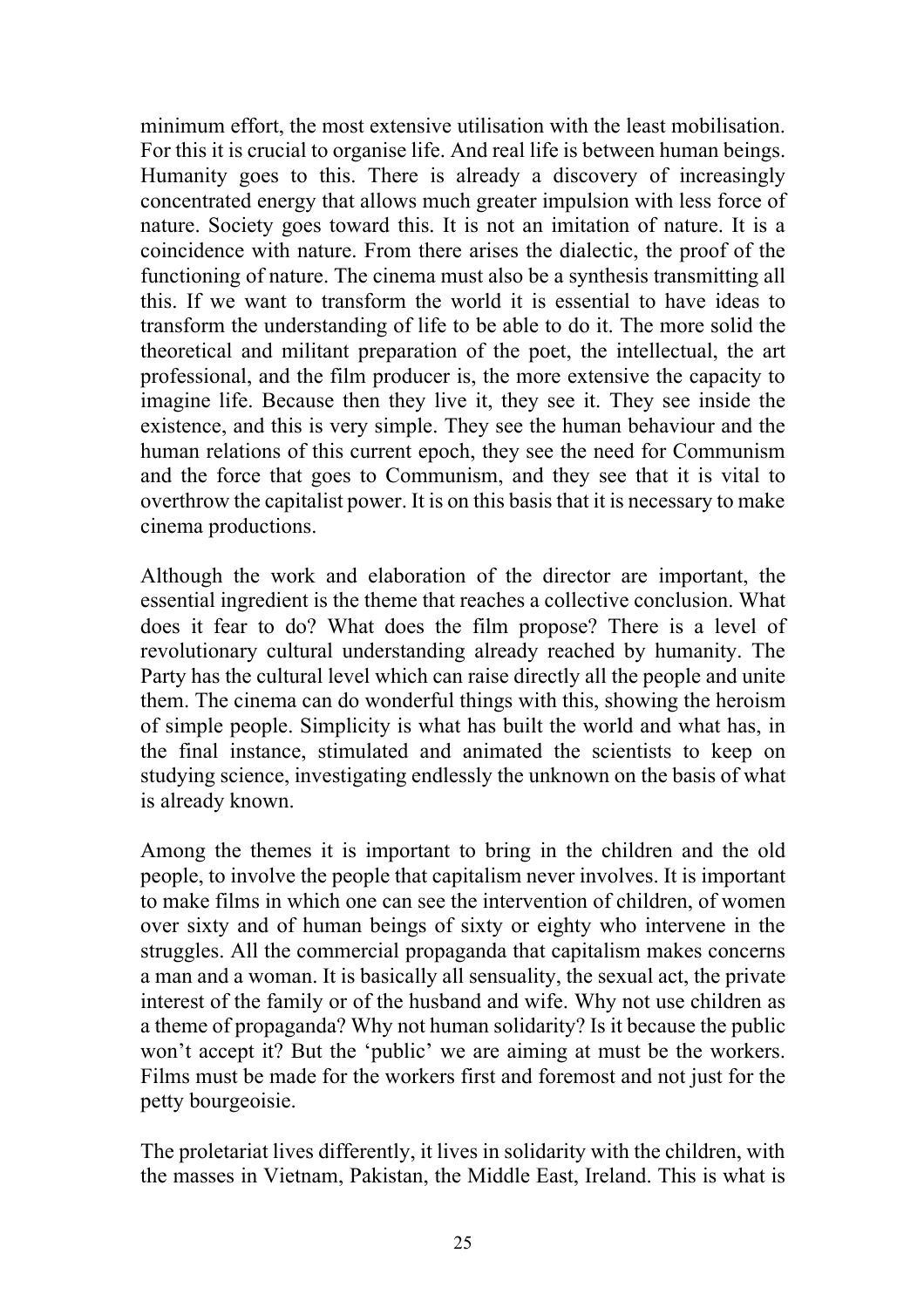important to highlight! To explain the present! And to have the scientific and technical capacity to take the past to explain the present: the two things at once. It is an effort for the cinema because it does not have revolutionary imagination. There are still actors with period costumes to give a sense of a previous epoch. This is already very backward. It isn't bad but it is no longer much use. People already have a conception of life in which they can see the past with the clothes of today. On the other hand, they make films or plays with guerrillas wearing impeccable suits, straight from the cleaners. The Chinese do this a great deal. The Chinese make a ballet where the guerrilla leaps in from the jungle and his clothes are spotless! All this is no longer of any use! It is essential to change the entire conception from top to bottom and make a new cinema, a revolutionary cinema!

#### THE REVOLUTIONARY FUNCTION OF CINEMA IN THE WORKERS STATES AND IN THE CONSTRUCTION OF SOCIALISM

It is very important to make films that deal with the history of the struggle of the proletariat, whether it is the trade union struggles, the great strikes or the revolutionary movements. And to present them as they have been – if they were mistaken or defeated or if they are lost, then to show this. But this must be accompanied by the scenes of today, where one can show that there are errors, limitations still from a lack of organisation, experience, capacity, organisational capacity of the proletariat and lack of means. It is not through lack of decision. The proletariat is very heterogeneous, but is united through its intervention, action, analysis experience. 'The Strike' was a failure because the working class did not have the organic strength; it was weak and lacked experience. But the Russian Revolution triumphed and showed that the proletariat triumphs. This is part of its experience. This is part of culture, and so in showing this film, it was compulsory to continue it with another one.

It was essential to show that Marxism triumphed there through its historic tradition, although the proletariat did not have the means. It was not through the power of the capitalist system but the organisational weakness of the proletariat. It is important to show the other aspects. This has to be the cinema of the Workers States and when historic films are made retrospectively, it is necessary to include the facts of today. Why show the defeats of the proletariat? Why? It is not necessary in order to win the petty bourgeoisie, because it is already won to the revolution. It is essential to educate them and to show the conquests of the proletariat. If it is convenient for cultural objectives to show such historic facts like 'The strike', then it should be immediately accompanied with a better film that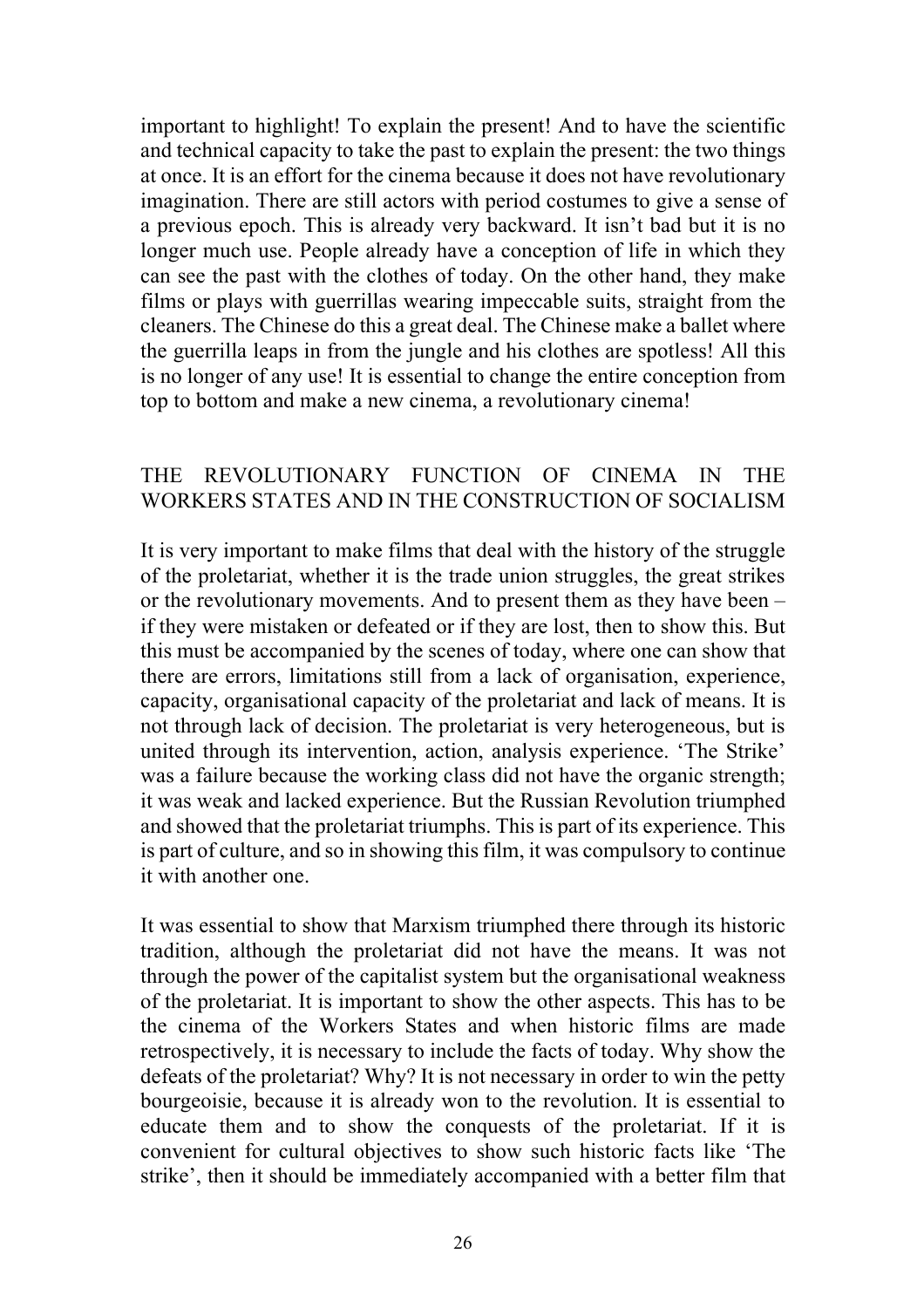shows the superiority of the proletariat, its brotherly character and nature, which have no feelings of revenge. It is not despotic. It seeks to eliminate every oppression and poverty. It is vital to use this in the cinema. The bureaucracy cannot make this type of cinema because it does not behave in this way. Hence there are no such films to indicate such a superior form, conduct and behaviour of the proletariat.

Capitalism's historic objective is private property. The interest of property and the development of exploitation, expressed and materialised in trade and, through trade, the hiring of the proletariat, hiring and buying labour power, develops a whole sentiment of property, egoism and conservatism. Within the regime of private property, one cannot have feelings of affection. Those feelings are foreign to people living under private property. The capitalists say 'business is business', which is to say, profit at the expense of the others. Then one cannot create sentiments of human affection, love and human fraternity. In the contrary, it creates bellicose, aggressive, antagonistic and competitive feelings. On the other hand, the proletariat creates a feeling of fraternity, it seeks to win and elevate socially, to increase consciousness and human affection and to demonstrate that, even in the worst circumstances in which there is not enough to eat and live, its behaviour continues to be the same. The behaviour of the children of Dacca, of Korea and the Middle East, is not determined by a regime of better food but by a regime of superior human understanding, which is given to them now by the organisation of the workers States. It is vital to make the Workers States weigh in the education of humanity to develop the superior capacity of the proletariat.

The bureaucracy cannot make films of this nature because there is neither trade union democracy nor Socialist democracy. In a few more years, if the atomic war has not broken out, it will be able to do it because there will have been changes. Already, with the progress there is in Poland and Czechoslovakia, soon in Bulgaria and Rumania and even in the Soviet Union, there are going to be films of this nature. They have not made films against the bureaucracy in Cuba but against a bureaucrat like 'The Death of a Bureaucrat'. It is against a bureaucratic functionary, but not against the bureaucracy as a political power, which is what must be combated. The bureaucratic functionary exists in the capitalist system. What one has to combat is the bureaucracy as a political power, as the sector that is determinant politically. It is essential to eliminate this. They do not eliminate it because then the power of the bureaucracy is finished.

The cinema in the Workers States has to create social consciousness in the most elevated way, in the use of the scientific capacity of the instruments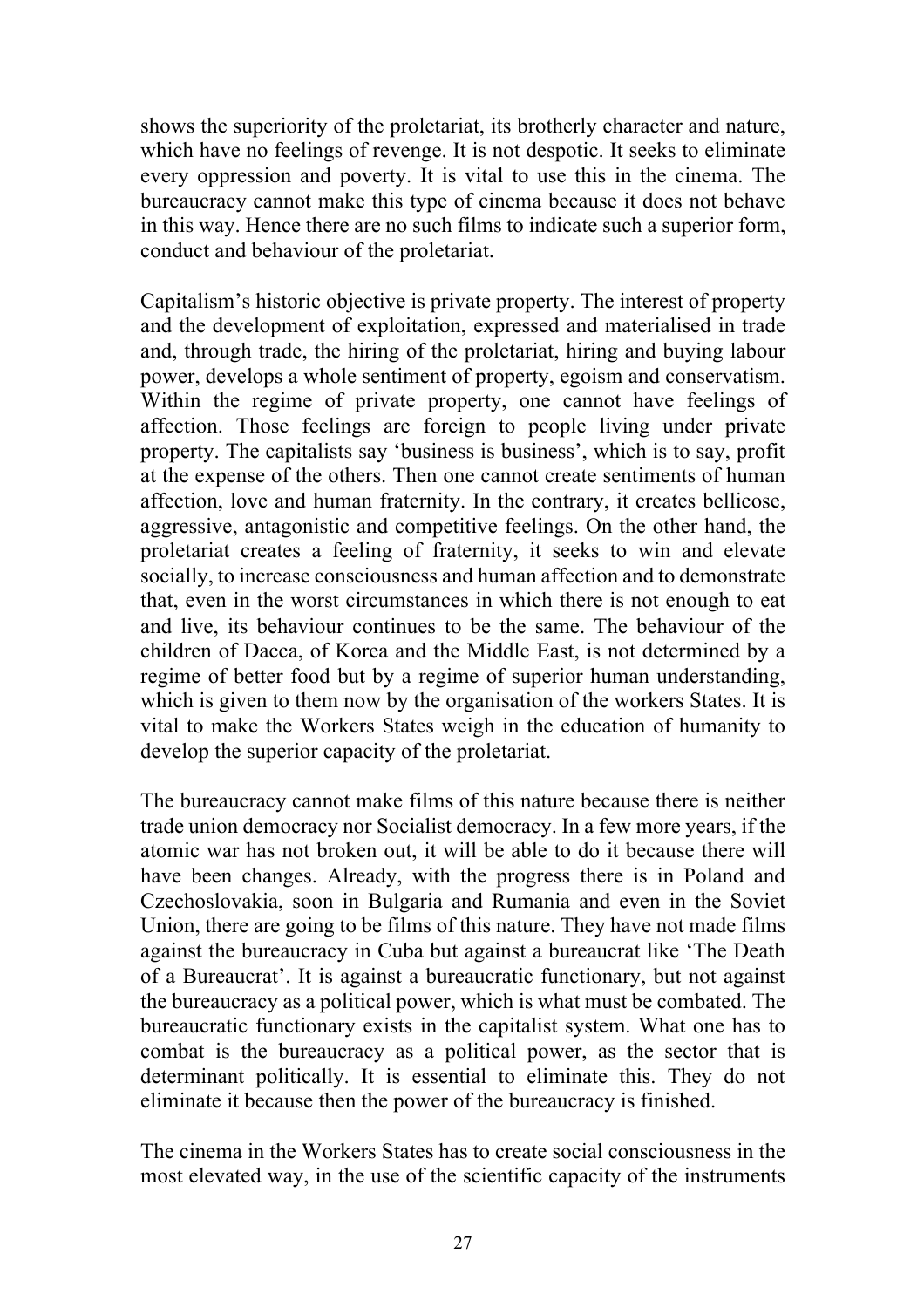of society, it must generate revolutionary organisation, it must show how to transmit revolutionary ideas and show the example of superior organisation. There is no dispute for food, for wages, for human wellbeing; but now in the Workers State there has to be the resolution, solidarity, to achieve the best for all. This has to express itself in consistent social conduct. Conduct is determined by the social consciousness; this is what regulates conduct. In capitalism it is 'every man for himself'. This is capitalism. But everyone must help each other and together struggle to eliminate every system of oppression. Why does this not exist in the Workers States? It is vital not only to educate people but to show it in action. For example, why not make films showing the masses of the Middle East, of Pakistan and Vietnam? Why not make films in which the masses of the Workers States demonstrate their solidarity and fraternity? Why not make a film, for example, which shows the life of the workers in Soviet factories, what they discuss and live through and what they concern themselves with, and so communicate their cultural concern to the rest of the world! From the masses of Pakistan to the planet Mars! Why not unite all aspects of scientific knowledge to the practical utility of revolutionary action?

These are the problems which are being lived today, and they put it in perspective problems of the couple, of marriage and the family. Certainly all these problems exist but they do not determine life. What determines life is the collective thought impelling humanity's progress. This has to be present in any film, because it is the guide, sentiment of the population of the Workers States. Within the Workers States the class struggle has diminished because the essential aspect of the class struggle has disappeared: power has been taken. It is not like the Chinese idiotically say, 'when power has been taken, the class struggle intensifies'. What imbecility! What is the most elevated, the most acute form of the class struggle? The struggle for power. Power having been taken, the class struggle diminishes. It is no longer a problem of taking power but of developing power. Methods change, forms change, the cost changes and the social consequences change. How can one say that the struggle becomes more acute? The bureaucracy says so because it feels in danger, so it says that the struggle is intensifying.

In the cinema in the Workers State, apart from 'The Strike', one must pose other themes of much greater importance: how to take power and how Socialism is constructed. There is no longer any reason to make Eisenstein's 'The Strike'. Why? What does it want to teach? Culturally, the proletariat knows how to strike, how to triumph, how to win. In what time are we living? Why do they show this film now? If one shows this film one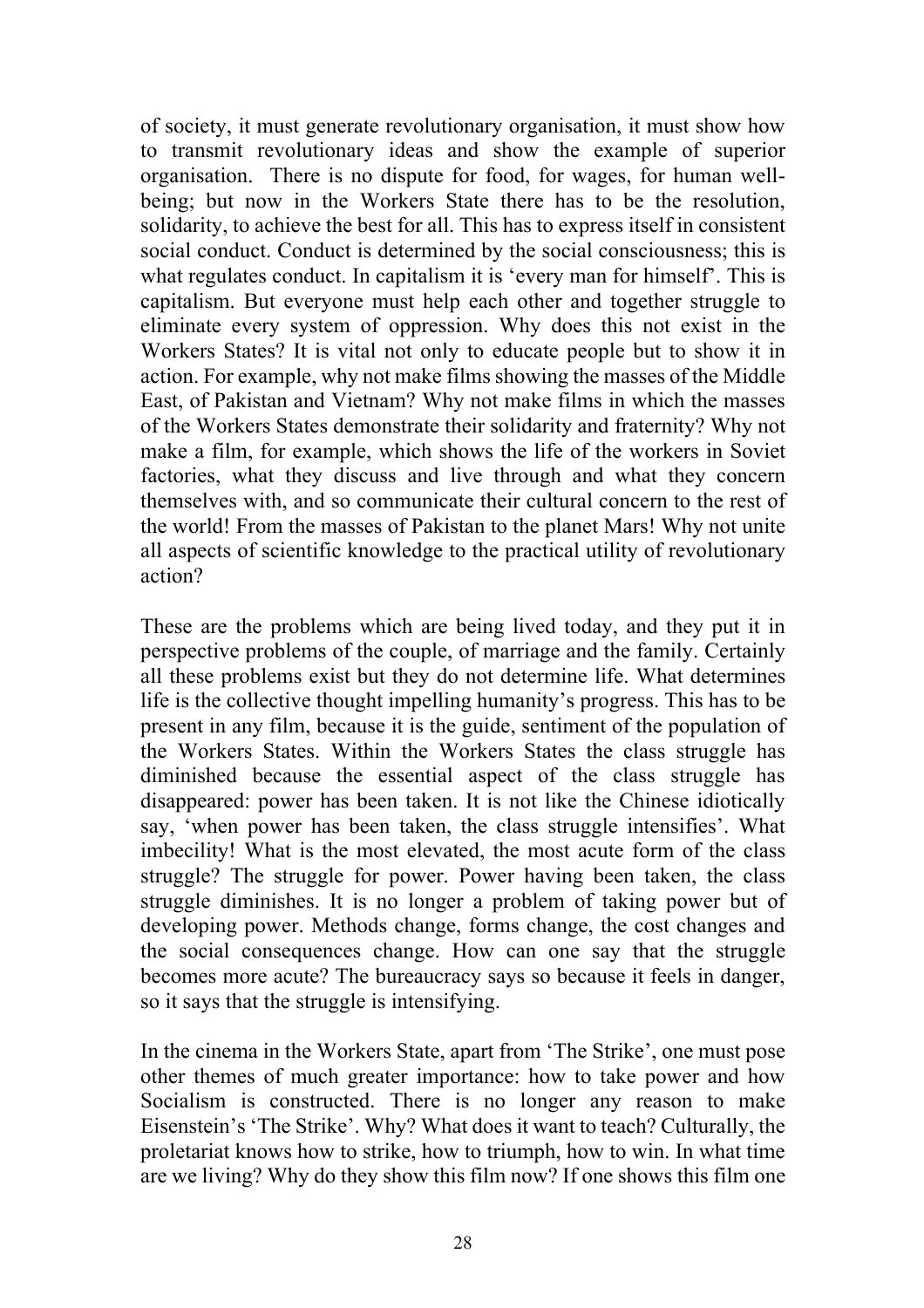must add to it films of the Russian Revolution. In the Workers States today the cinema is not an instrument of Marxist culture. It is an instrument to entertain. The principle effect of the cinema in the Workers States should be to teach, dominate, develop the social struggles, to understand the world process of the revolution, the importance of Socialist democracy, the importance of demonstrations and meetings, of discussions, and the importance of the masses' involvement in the problems of the economy. Humanity is still going through the problems of the economy, and the problems of the class struggle against the world capitalist system. Certainly, in the workers states the intensity of the class struggle has diminished because the capitalist system has been eliminated, but the struggle is not eliminated, it does not disappear. For instance, in Yugoslavia, it is very acute. But, even so, it is less than before because, in the immense majority of cases, power is in the hands of nationalised property. But there is not only Yugoslavia, there is also Poland, Czechoslovakia and the USSR where private property is limited or exists only on a scale which does not affect the monolithic structure of the Workers State. There also the struggle has diminished but not disappeared.

So, based on this, one must show how the proletariat will act to educate the rest of humanity, since its concern is to eliminate the capitalist system and to use the superiority of the proletariat directly against the capitalist system. What do the soviet masses discuss? How is the new society built? Everyone should pose, discuss and analyse problems. It is crucial to make the entire population lead, to show the flexibility of knowledge, and to make a more elevated Socialist life. There is no lack of buildings to teach in, in the Soviet Union, but the teaching building is not as indispensible as the teacher. In the workers States it is still rather like elsewhere: there is a whole hierarchy of power, from classrooms to teachers. The Workers State must eliminate all this.

If there aren't any such films in the Workers States it is because there isn't yet that sort of proletarian power. The proletariat hasn't got really the reigns of power yet. It has not been able to impose such things. The cinema of the Workers State has to be an instrument for Revolutionary Culture, and it is going towards this. Such cinema must serve for broadcasting knowledge, from the simplest things  $-$  like how to eat and sleep  $-$  to such topics as fraternal behaviour, ability to solve problems collectively, and how to replace the organisms of power by collective life. This can already be done. This can't go as far as the elimination of the army or of atomic weapons in the Workers States because defence is still necessary against imperialism. People are not obsessed by war in the Workers States, but they are quite aware that war will have to be fought. They see that there is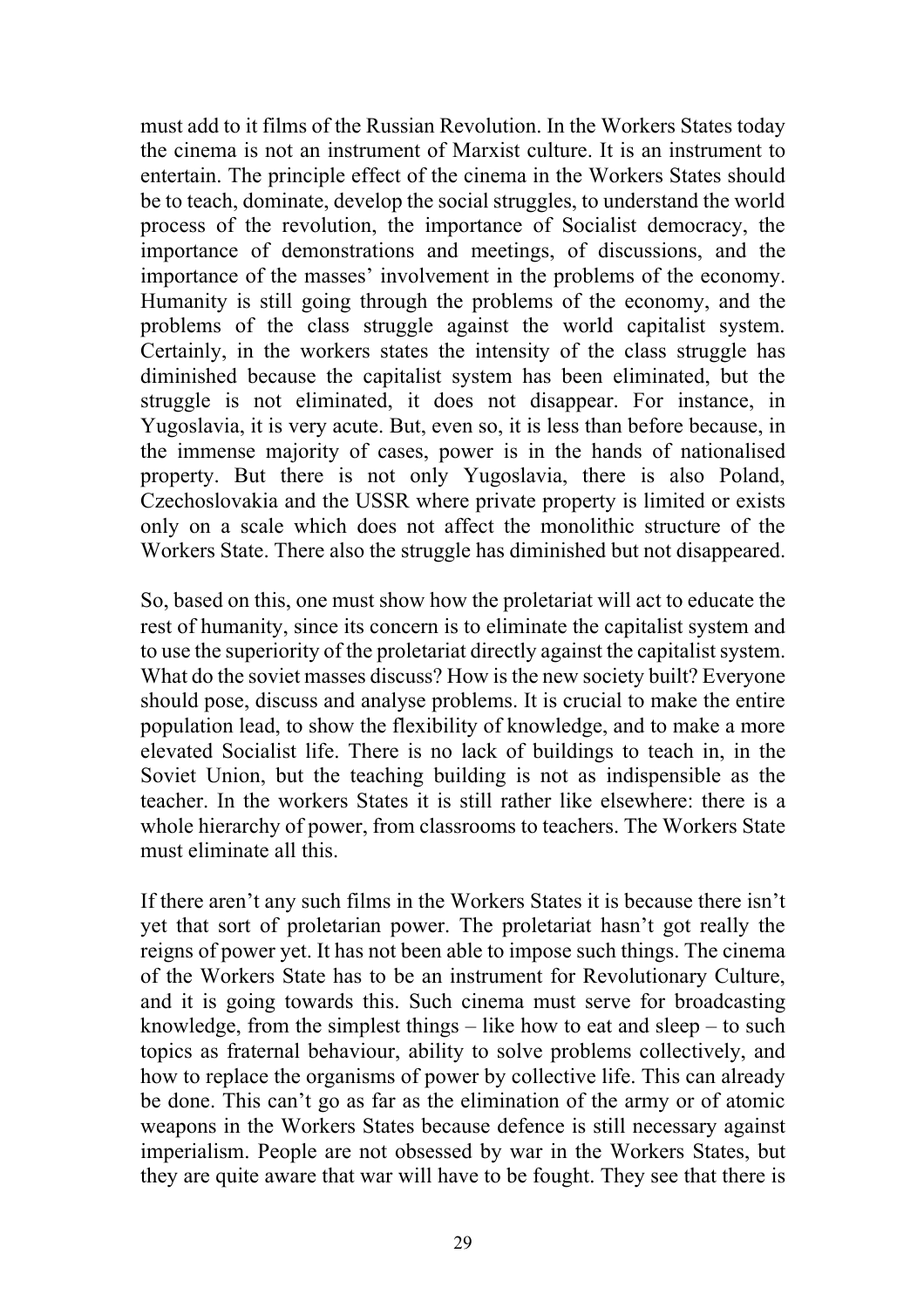no remedy to this because capitalism is still in existence and is going to launch the war. But, meanwhile, collective life in the Workers States generates a sort of human joy which has to be portrayed in Cinema.

There is no reason to dwell solely on tragedies in the Cinema. In the face of events such as the murder of three million people by Mujibur Rahman in Pakistan, what is the importance of one couple, the wife who deserts, or the shopkeeper who becomes bankrupt? When the capitalist is told 'But haven't you seen what happens in Pakistan?' he can only reply 'Ah, what will come of me? My business...' But his life is not the only life; it has to be considered as part of so many millions of lives. Then the collective ability of humanity teaches how to reason. This must be what the cinema shows in the Workers States. Cinema in the Workers States must highlight the Socialist mode of reasoning, the elevation of sentiments, the capacity for observation, for analyses, and the ability to resolve, in a collective manner, all the problems. The Workers States do not do this yet, because there isn't yet the objectivity required for this in the Communist leadership. It is not wrong to talk about the problems that they do raise, but they must place the emphasis on what expresses the superiority of social organisation, of the organisms of the masses, and the social relation with the masses. Cinema must be at the service of the masses, and this means to incorporate the petty bourgeoisie and educate it. This is what the Workers State must respond to.

In the capitalist cinema life is private, scenes of life are private, and the motives of the scenes are also private. But why? Because life in private property is like that. But it isn't so in the Workers States where everything is collective, and collective life is paramount. Children and old people are no longer the residue of society or burdens. They form part of an existence in which they are incorporated. But in its turn, this demands a political regime superior to bureaucracy. Cinema must refer to this also; it can be done.

Theatre – to speak of theatre for a moment – is in the process of advancing regarding the themes it tackles. The class struggle is increasingly shown in the theatre. It was very apt to bring out the works of Ibsen, for example. But one must make a theatre for today, a theatre which poses the questions of how to govern society, how to lead, how to suppress the organisms of repression, how to involve all the people so that they can lead collectively and learn to elevate the collective sentiment. The cinema is the means which capitalism has used to exalt the sentiment of private property, to fortify the individual nucleus of the couple, and the individual resolution of problems. But there are no individual problems; there are individual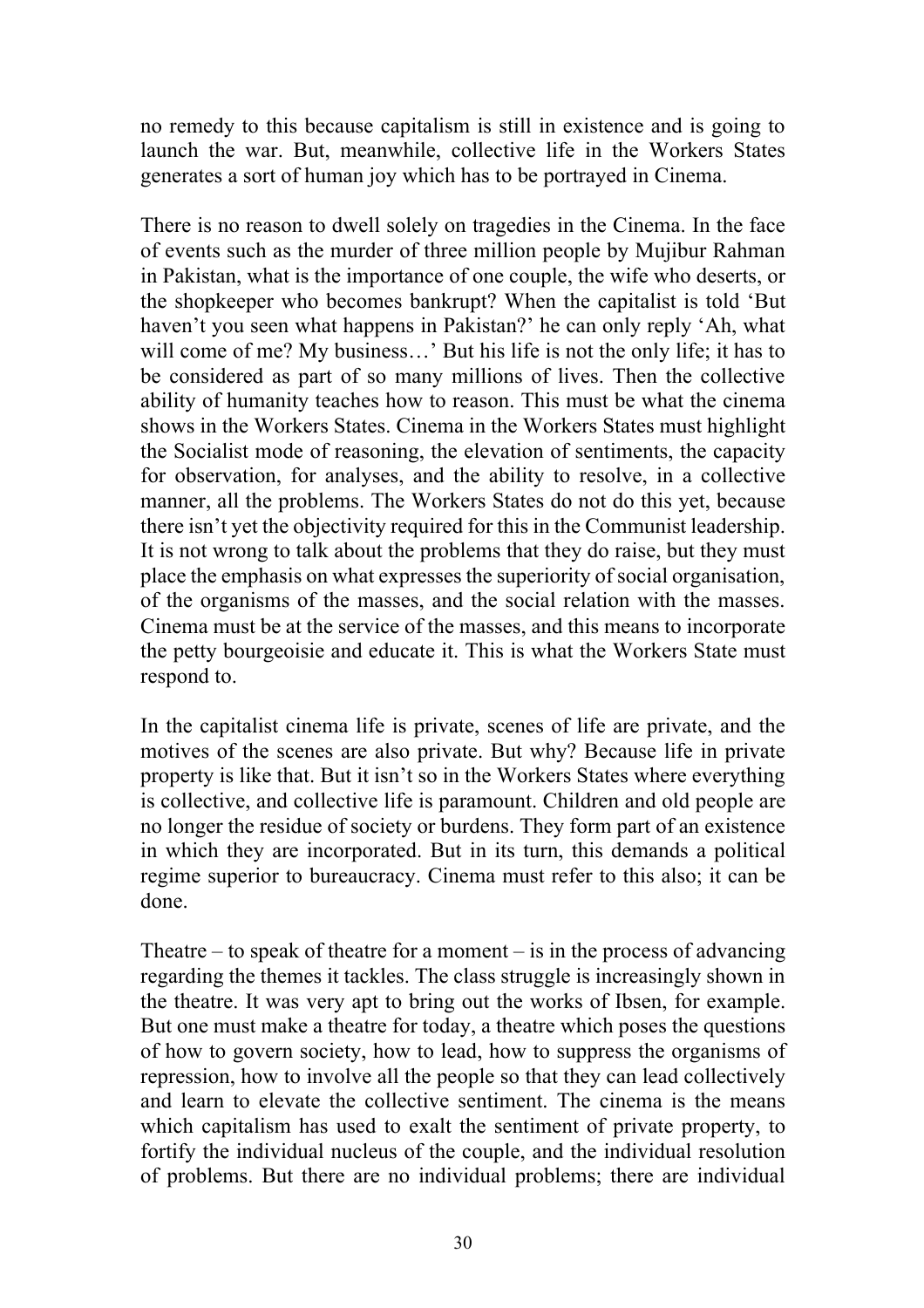necessities where one has more and another has less. The problem is how to construct the world. Individual necessities are then submitted to this central problem of how to build Soviet society. Then the cinema is an instrument of culture of a very great importance.

It is essential to show the function of the Communist Party and the trade unions in the Workers States and in the capitalist countries and, also, that they are elements of revolutionary organisation and culture. Organisation means to organise the masses, and culture means to increase the concern, to develop the trade unions and the Party, to prepare to take power, and in the Workers States to be an essential element of organisation of meetings, demonstrations and assemblies, to organise constant meetings, to elevate the sentiment of coordination, affection and fraternity expressed, for instance, in football. To play two teams and not stimulate one against the other, to eliminate competition, to play for the beauty of the sport, to stimulate people to play well and score goals. To play in a beautiful way because otherwise sport is a dispute that continues the dispute of the capitalist system in sport. It is crucial to eliminate dispute, to play for health, for the desire and joy of beautiful combination of movement, and for the development of exercise combined with movement and thought. At the same time, the social concentration of desiring that the others play well because it is good that way using the forces that are the best. In sport, using effort to the best advantage. Why not do this in the Workers State? This requires a revolutionary leadership and the revolutionary function of the Communist parties. For this one has to return to Marxism, and elsewhere to use Marxism for the first time. It is essential to organise all the knowledge of the history of the Revolution with Marxism. Let the workers States take, as an essential motive, the history of the Russian Revolution, the history of Marxism and the history of the Internationals. This is fundamental. To have a comprehension of how the struggle of the masses develops to reach the Workers States. Why don't they do this? All this has to be done. There isn't a decent film on the Russian Revolution. It is important to make films on Vietnam, the Middle East and the Workers States. There are films on the war, but with war themes. They are all made with the criteria of the petty bourgeoisie  $-$  to win and satisfy the petty bourgeois public.

In this stage, the petty bourgeoisie is the essential clientele of culture, and are won by the Revolution. There is not a single Christian Democratic Party that remains immune to the progress of the revolution. All are overwhelmed and broken. The petty bourgeoisie are won to the revolution. The bourgeois parties disintegrate; they are destroyed, which is to say that there is a public ready for these films. And if this public is not ready, the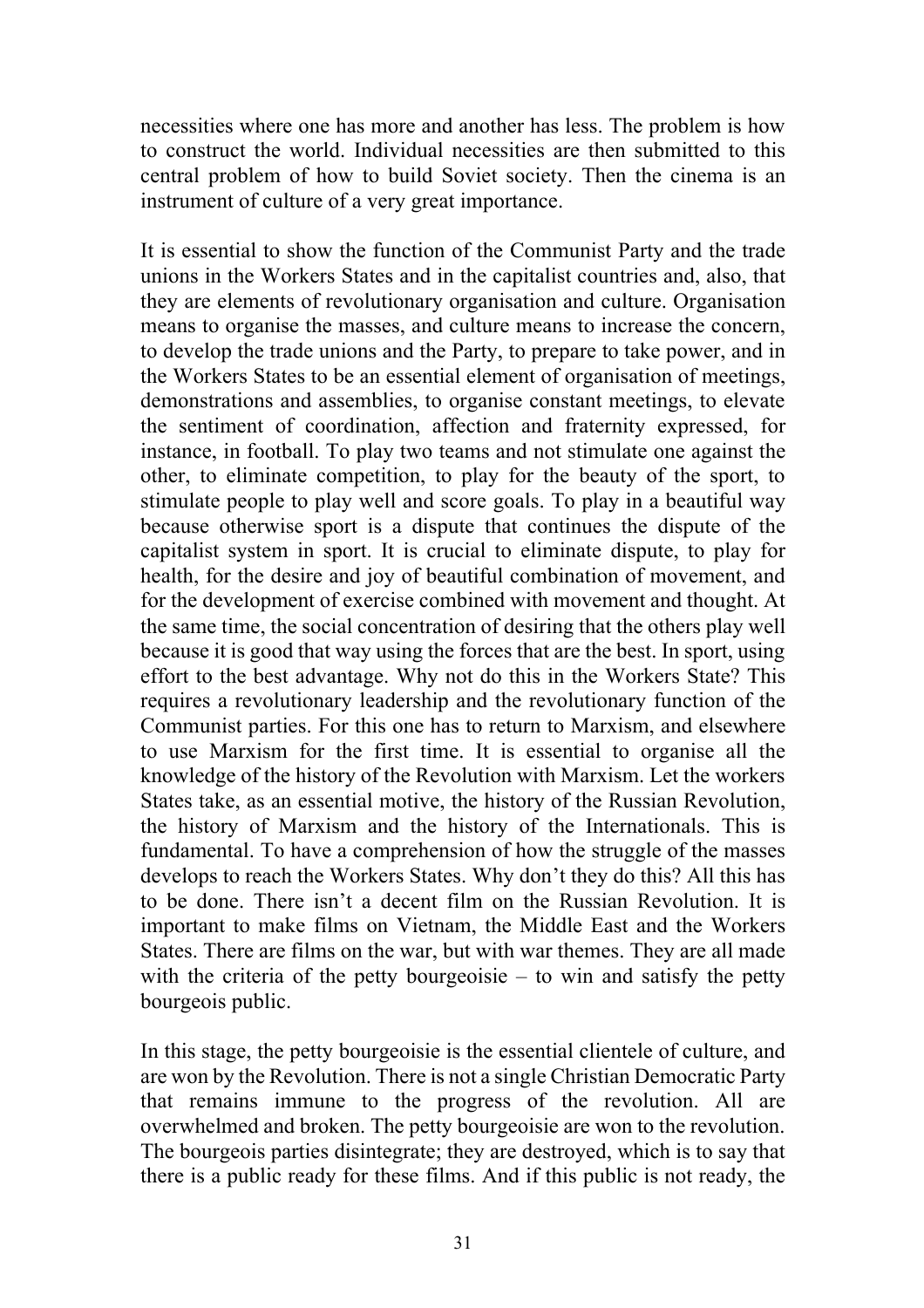proletariat is. If the proletariat no longer goes to the cinema, it is not because it is too expensive. This is only one factor. They do not go because they do not see there what they need. If they could see cinema as contributing to existence and revolutionary culture, they would go every day. If the film contributes to thinking and revolutionary action, it serves to educate and impart understanding. One has to change the way the human beings are made to think.

This is the objective of Socialism. It is not a question of banging people on the head and putting Marxism in there but, through experience and life to make it absolutely obvious that collective life is superior to the selfish life of private property. There is no doubt that the progress of automation and cybernetics means that the problem of the economy is resolved. This has to be the object of the cinema – educating people in this. Instead, the cinema in the Workers States still continues to think in terms of the petty bourgeois public and is afraid of clashing with capitalism.

All this is a product of the fact that the leadership is not revolutionary. If it were revolutionary, it would not be afraid, it would act. Hence the Communist parties and the trade unions in the Workers States play such a small role. They have to have the main role, which is the organisation of the activity of the masses. The triumph of the Revolution does not eliminate the function of the Communist Party and the trade unions. On the opposite, it elevates their function. It does not intensify the class struggle, but it reinforces the role of the communist Party and the trade unions. It strengthens them in the role of promoting the class as a leadership, as organiser of society and the economy, of distribution, of world and national policy – linked with the economy and the necessity for the development of the revolution. This has to be the function of the Communist Party and the trade unions. For this, there has to be Marxism, the Marxist life, the socialist democratic life, the most complete freedom, and the most complete expression of ideas, all submitted to the unconditional defence of the Workers State and the development of the Socialist revolution. This is the cinema which is needed and which the masses are pressing to go to see. If there is no mass public for the cinema, it is because the cinema is of no use to the masses. When it is, the masses go to it.

Lenin, Trotsky and the Communist International had the conception of making the revolutionary cinema, but it was the first experience. They had to base themselves on the means that they had, and they had to construct the Communist parties. It was crucial to move on from the social democracy, the Socialist parties, onto the Communist parties. It was essential to establish a new condition in history. Their means, their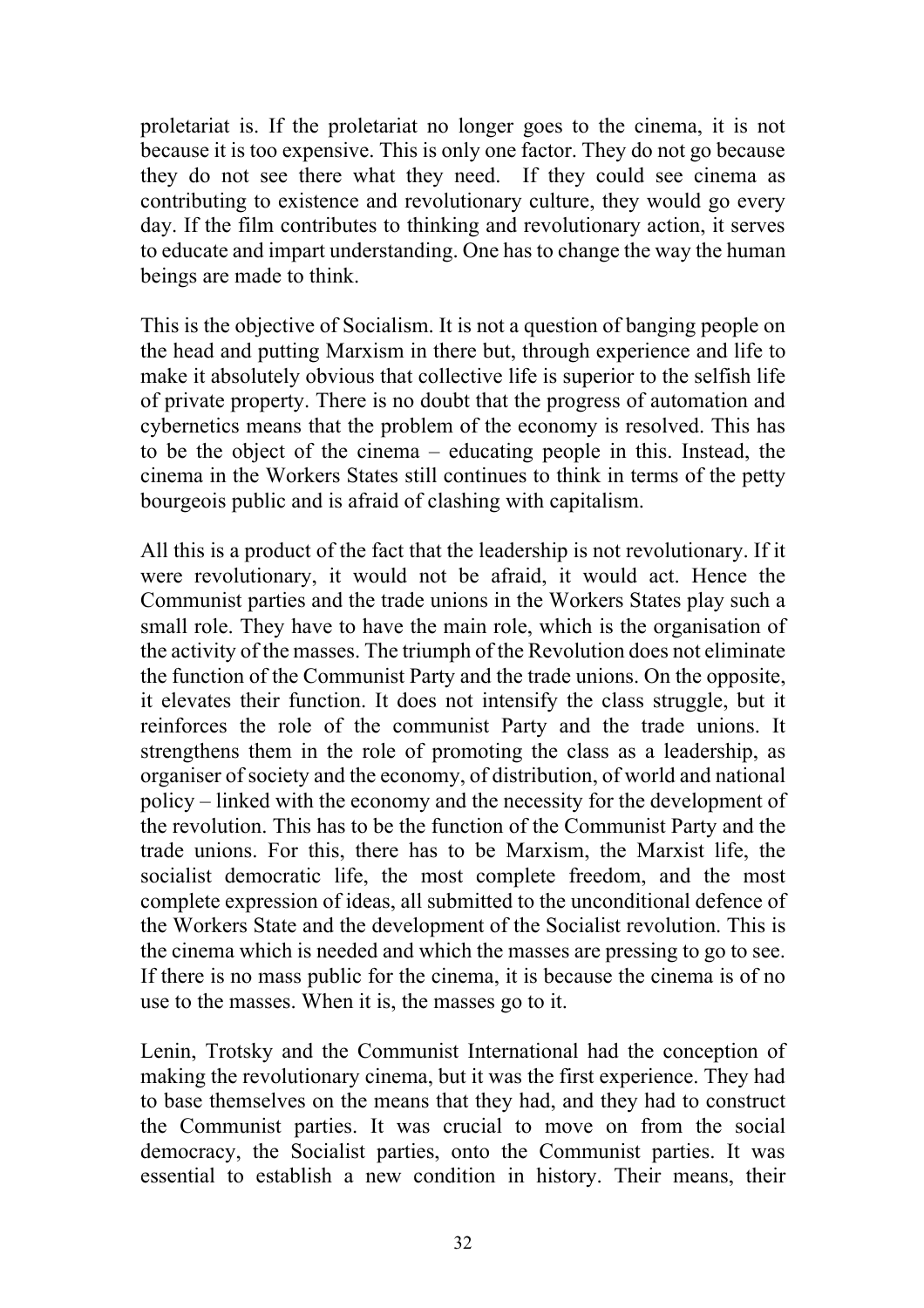possibilities, were infinitely less than what there now is in the Workers States. They had to build the Communist parties and the Communist International to defend themselves from the world isolation in which they found themselves. But not now. Now there is a constant and uninterrupted offensive. Now the Communist parties exist throughout the world and there are Workers States. It is a different situation. Now they could make revolutionary films daily.

A cinema that does not show the victory of humanity is not worthy of its name. Cinema must show victories and highlight how humanity triumphs because it works collectively. The films the Chinese have brought out are absurd. They show war Generals in elegant costumes; this is grotesque. Cinema must always serve revolutionary education. This is why victory – the victories of humanity – has to be prevalent in Cinema. It is not 'stretching the imagination'; it is entirely like this in life. In any case, and quite apart from this, we have Right – historic Right – on our side. Marxism fully foresaw that we are right and foresaw the triumph of humanity. Are we now having to ask the capitalists for the right to say that we will triumph? The capitalists want everything to be proved to them, and then they ignore the proofs that are given them. Marx wrote the communist Manifesto in 1848, and if they want to know, it is all laid out down in there.

A marvellous film could be made on the communist Manifesto, on the First International, on the Paris Commune, and on the Congresses of the International in 1905 and 1917. It is vital to make the communist Manifesto of today – not the Communist Manifesto back then. To serve the Revolution, it is compulsory to make the Communist Manifesto of today. This is the Communist Manifesto! I would begin with the origin of Socialist ideas. Then going on swiftly until Marx and coming on to today. It is not possible to overlook the three essential phases in Marx's life: when he formed himself and was won to the Socialist idea. To show the life of Marx, how his life was ordered. It is not simply a question of intellect. No, he was never gained by this. If the conduct of life did not prepare the intellectual conduct and discipline he would never have succeeded in being Karl Marx. It is not simply a problem of intellectual understanding but of will and discipline. At the same time as a great – the most complete – intellectual capacity, the greatest most objective intellectual capacity in history, most beneficial for humanity, Marx also had organisation of will. A man who was able to incorporate the three crucial stages of human reasoning – in the philosophical sphere – without rejecting any and making the most elevated criticisms of every one of them. Capitalism treated him as if he was a turncoat of some kind. But he was confident: 'A turncoat – me? Just you wait and see'.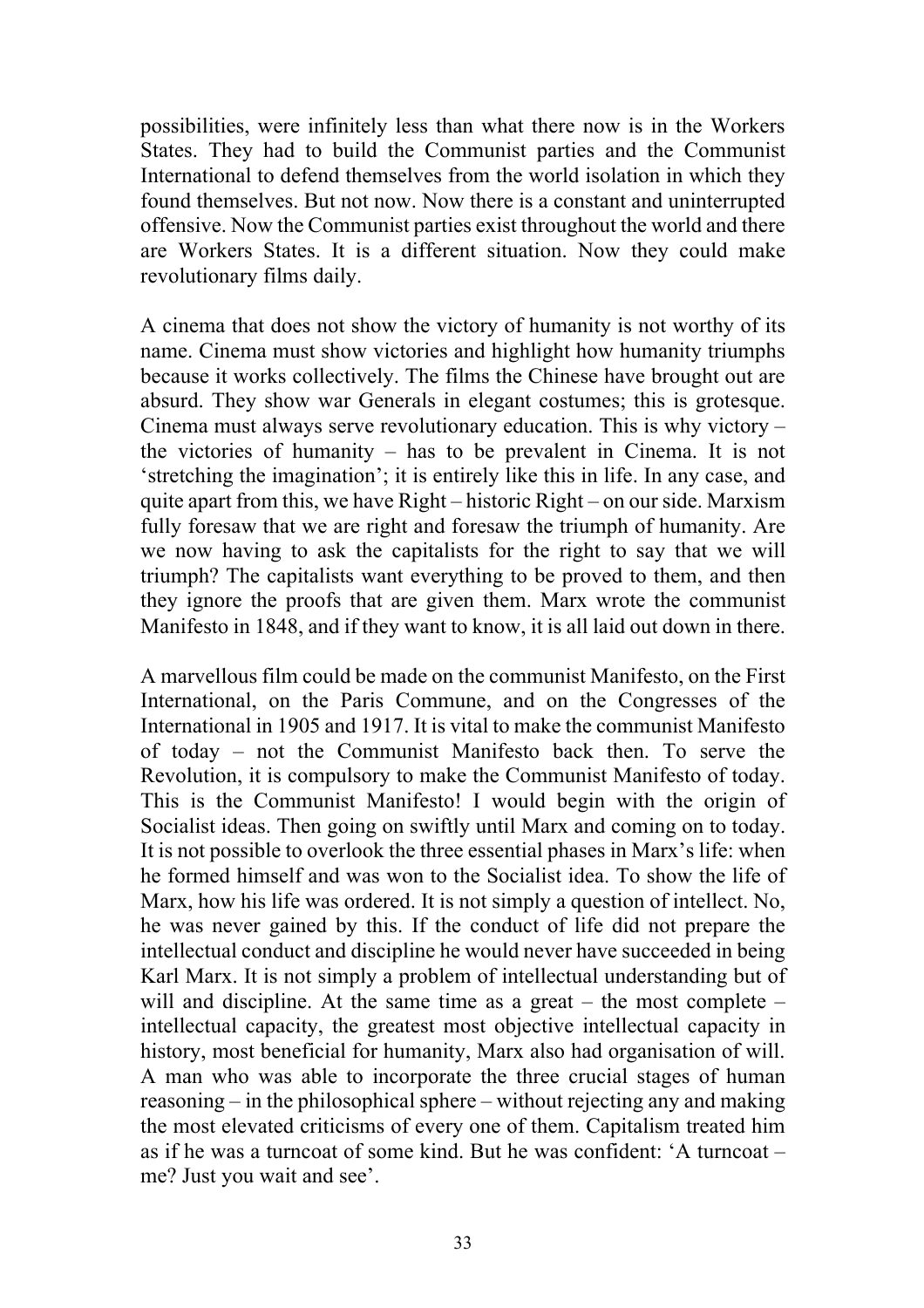When a film, a work of art or poetry is made, it may be based on elements and events of history. This is good. It is right to do it when the past is united to today. It is important to have the capacity of synthesis. The poet has it. But there are few poets, they hardly exist. Poetry is not much use now. There are very few poets capable of making a powerful synthesis – to unite the past and the present. Without this synthesis of the past into the present, one plunges into the past and…becomes blind.

The Communist Manifesto has already been verified. The Workers States already exist. Any revolution, with any motive – even a bourgeois one – if it begins with a social pressure and content, ends up being Communist. What other programmatic, theoretical, and political conception is there? There is no other. For this reason, they end up being Communist. This is why we speak of Communist movements of non-Communist origin. It is not like 1917 at the time of Lenin, when it was compulsory to pass through a whole stage. Today, it is not necessary for every country to repeat all the experiences of the process of the bourgeois revolution to the Communist. This is so because there are already fourteen Workers States which make up in part for the lack of the Communist International. What a subject this is for a film! But, to make such a film, one must be deeply in love with the life of the masses and trust fully in their ability to build the society.

Now there is Dhofar and Kuwait. It is essential to show that the masses – which have nothing – put on a hat against the sun, work on their tiny strip of grassland, and discuss how to take power. They have nothing and they are constructing power. This is the confidence that the Workers States have given them. This has to be highlighted, more than a couple's problems of love. All these problems have to be posed in the cinema. The French May, the trial of the comrades of Burgos, are the problems of education today, in which the function of the child, the woman and the old people are shown. Capitalism despises them, but the revolution edifies and wins them; it gives them the opportunity to participate in life and they feel they live in a dignified way. The cinema has to pose all this.

Let us consider a Communist documentary film which appeared recently on Vietnam; a part of it was very good. It shows meetings with Ho Chi Minh and Giap, the children speaking with Ho Chi Minh, people building roads and bridges, and the downing of Yankee planes. But the film shows also quite secondary aspects in the activity of the rearguard of the revolution, and quite a lot is made of one meeting or another or one interview or another. What is to be shown about Vietnam is the capacity of the population in building and living human relations all at once. One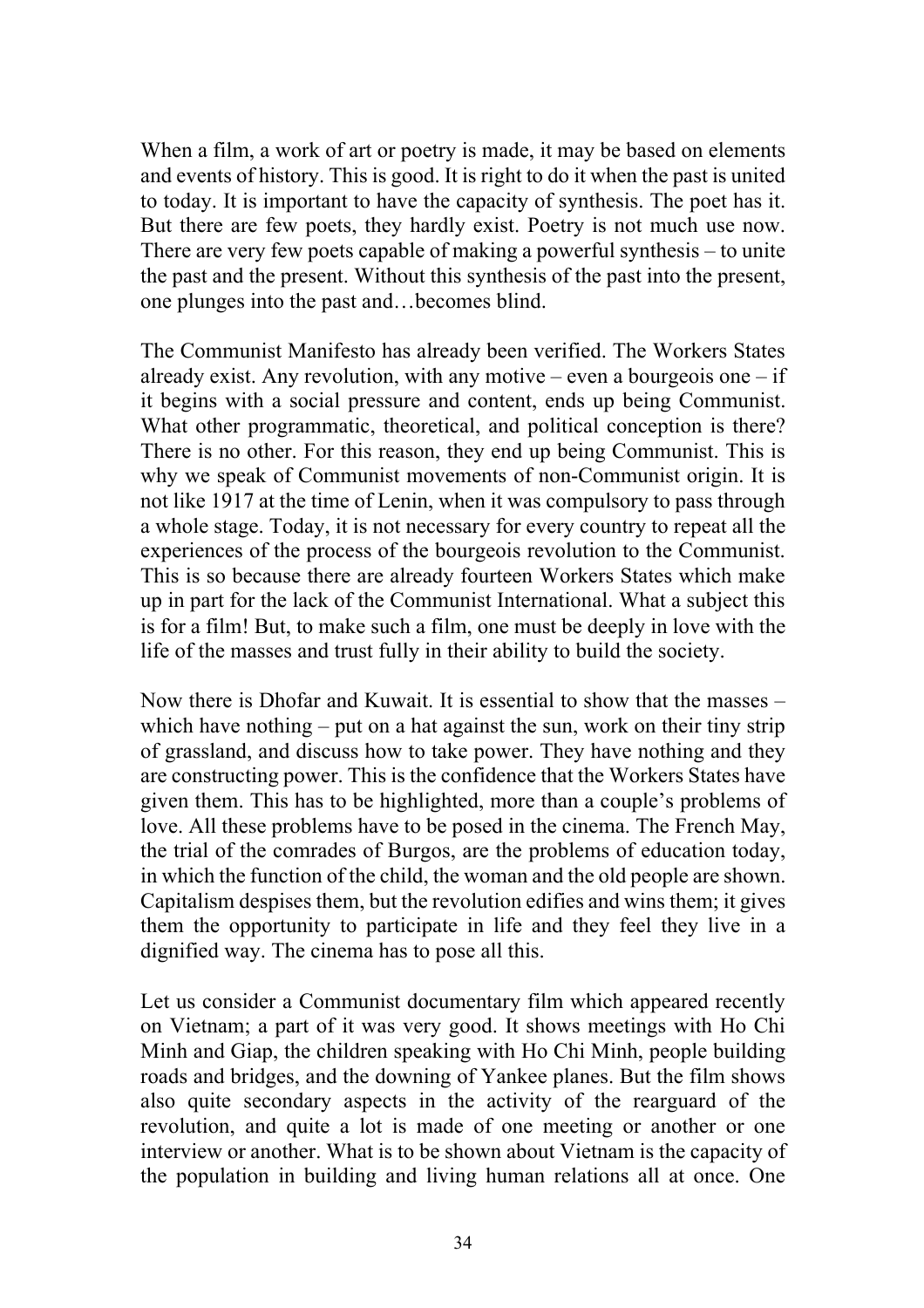should dwell on the aspects that show how human relations are  $-$  like everything else – constructed fully, starting from nothing at all. One should show how they discuss in Vietnam! One must show how the leadership of the Party could not have generated such behaviour in the people just by itself. There is no Party on Earth that could achieve this if the people did not want it. With the living conditions in Vietnam, there were billions of pretexts for rebellions against the Communist leadership, and both the Yankees and South Vietnam tried to use these to the utmost. Result? No rebellion at all; nothing happened. The Vietnamese put up with it all. Why? Because their life was determined by reasoning, in the same way as everything was calculated: how much rice per person, and how to go about everything collectively. One should have shown this joy in the Vietnamese people.

The power of Vietnam is not to be measured in how many planes were brought down; this is a secondary issue. It has to be measured through the way in which the population behaved. The film shows very well the hospitals underground etc. This is very good. But how was this possible? Because the people generated the will to do it. So, one must give paramount importance to the life of the people in their houses, in the markets, at work, in all the places where revolutionary public opinion is created and passed on to the children. In Vietnam, the family as a cell of society is still essential. So, it must be that the family is one of the mediums through which this is done. Then this must be shown, together with how else the capacity of creation of the Vietnamese people is generated. But, in the film, one sees only apparatuses: Giap, the Army, the Military, the people who lead, Ho Chi Minh – but the population is not there at all!

That documentary shows a scene in the underground system. It is very well done from the point of view of the military of the military organisation, and it shows the very great capacity of forecast that prevails. But the people aren't there! When the people are shown it is in a very sketchy and secondary way! A little old lady is shown passing stones to others involved in setting up a wall. It is very good to show her doing this, but more important is to show how her sentiments have been generated. How is it in her home? What does she say? What do the little children get involved in at school? How are opinions elaborated and developed in the children? How could it have been that a little old lady of eighty feels like being part of the chain to pass the stones? Nothing of this is explained in the documentary film.

To do this a revolutionary political life and leadership is needed. The cinema is part of the development of the revolutionary struggle. It is not a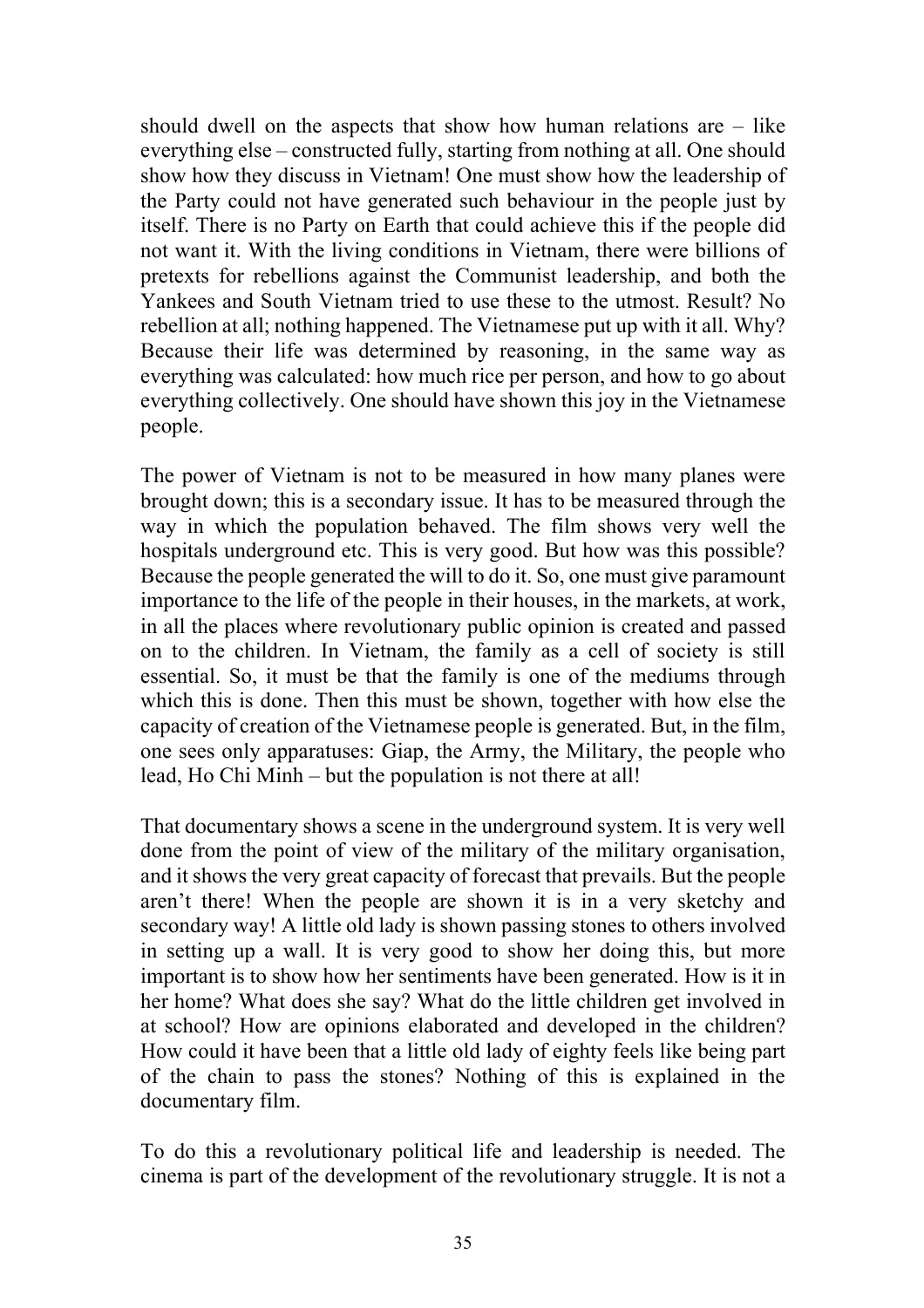special sphere of activity. The cinema is part of the revolutionary struggle, of the organisation of revolutionary activity. So it is important to translate the problems of revolutionary culture to the cinema. Otherwise the cinema is established as superior artistic activity, quite remote from society. But the cinema is a continuation of revolutionary culture. This expresses itself in the cinema; it is expressed in the trade union, in the political party, in demonstrations – it has the same objective. It is another sphere of action but it has the same objective.

Life is a complete unity. This is established in an increasingly evident way. There is unity between birth, the development in life, the economy, social relations and objectives. It is the continuity of human existence. Through what? Through human fraternity. Human fraternity means the elimination of conflict between human beings. Can it be achieved or not? Yes, it can! Marxism shows that it can. The cinema must reflect this, and that it can be reached. This is the conclusion of the human being: human fraternity, eliminating every dispute. All the preoccupation and the organisation of feelings, consciousness and even the reflexes, must be used to eliminate dispute. This must reach the three zones of the brain, that is to say, the conscious, the sub-conscious and the unconscious.

The cinema must be used to laud knowledge, human capacity, human relations and the relations of humanity. It must serve the development of brotherly feelings. It must display the human capacity which exists, sufficient already to create a superior regime in the economy and property, like the Workers States do, or something even superior. The cinema has to pursue this end. Socialism is going to succeed in ending the conditions that have led the humans to conflict, class struggle, war, and the ambition to possess. Socialism is going to replace all this; it is going to overcome all this, in the knowledge that human fraternity is the way. It is only that a superior regime is required to get this. But even before we get to this superior regime, consciousness and understanding demonstrate that these simple things can already exist. Before the Workers State ('socialism') even existed, there was Marx with the Communist Manifesto and the First International, followed by the Paris Commune. In other words, before reaching the economic structures of abundance, there was already a grasp in the consciousness and in the mind of people. People visualised what was going to be possible. Any project appears in the head before becoming a reality. It cannot happen otherwise.

The cinema has to reflect this. Elements of culture continue, including the problem of war, and the problem of trade unions. The cinema reflects capitalism and capitalist production as being endowed with mysterious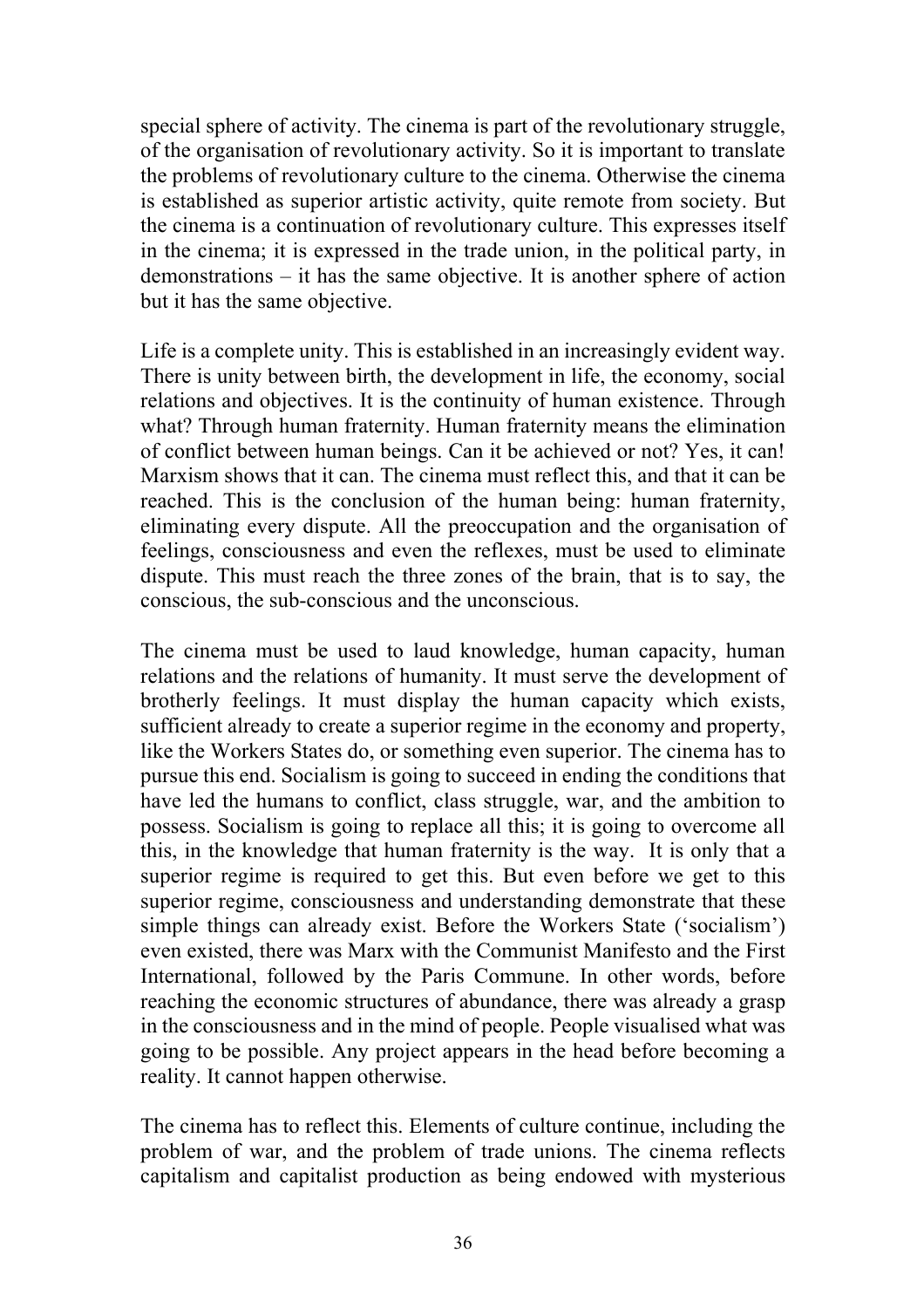ability and means. They idealise this. As if it was the product of individuals who were born with the ability and ideas to make the economy, to sell, to make war and to kill. One must show that this is the simplest thing in the world, and that all the capitalists are donkeys. There is not one intelligent person among them. Their intelligence is all for war and for trade. It is not intelligence. It is important to show that the mystery of the capitalist system is not such a mystery. It is simply a mode of production. One has to show how the Workers State surpasses all this by putting the masses into production and so eliminating the mystery of production which is one of the fundamental mysteries that has maintained the cohesion of the human being. It must serve for this.

Instead, the cinema dedicates itself now to the problem of the couple and individual problems, as if they were synonymous with the problems of the whole of humanity. No. This is not so. Humanity today wants to eliminate every system of oppression and repression. The cinema must serve this. Already there is a public and the human desire to do it. Capitalism cannot make these films because they are against it. On the other hand, there is a public avid to find a means of collective education in the cinema. Not just to spend time in distraction or passivity with no collective education. The cinema today is produced by means of heroes and individuals; it is taken as an example or highlight on thousands of cases. It is crucial to suppress this. It is essential to make a mass movement which goes through the problems that all the population experiences today. The Revolutionary Party is needed for this, and so are the revolutionary trade union, the functioning of the trade unions with proletarian democracy, political life, full trade union life, a constant permanent life of exchange of ideas, a permanent discussion of ideas, positions, verification and analysis, and comparison in which all the population can intervene. The more the population intervenes, the better - from the five-year-old child to the hundred-year-old child.

Society centralises the individual capacity, centralises it in social functioning which is then expressed in a centralised way in better ideas and better capacity. It is the way in which social capacity is centralised, through the life of the Party and trade unions, through the life of organisms which allow a complete discussion to develop. This requires a revolutionary leadership which is not afraid of the masses, which has confidence in the masses, and which does not regard leadership as a privilege or special function but simply as an elected leadership. For it to function well there has to be proletarian democracy and a full discussion of all ideas and all problems without fear. The contrary leads to dispersion, but this leads to centralisation – because the masses immediately centralise themselves and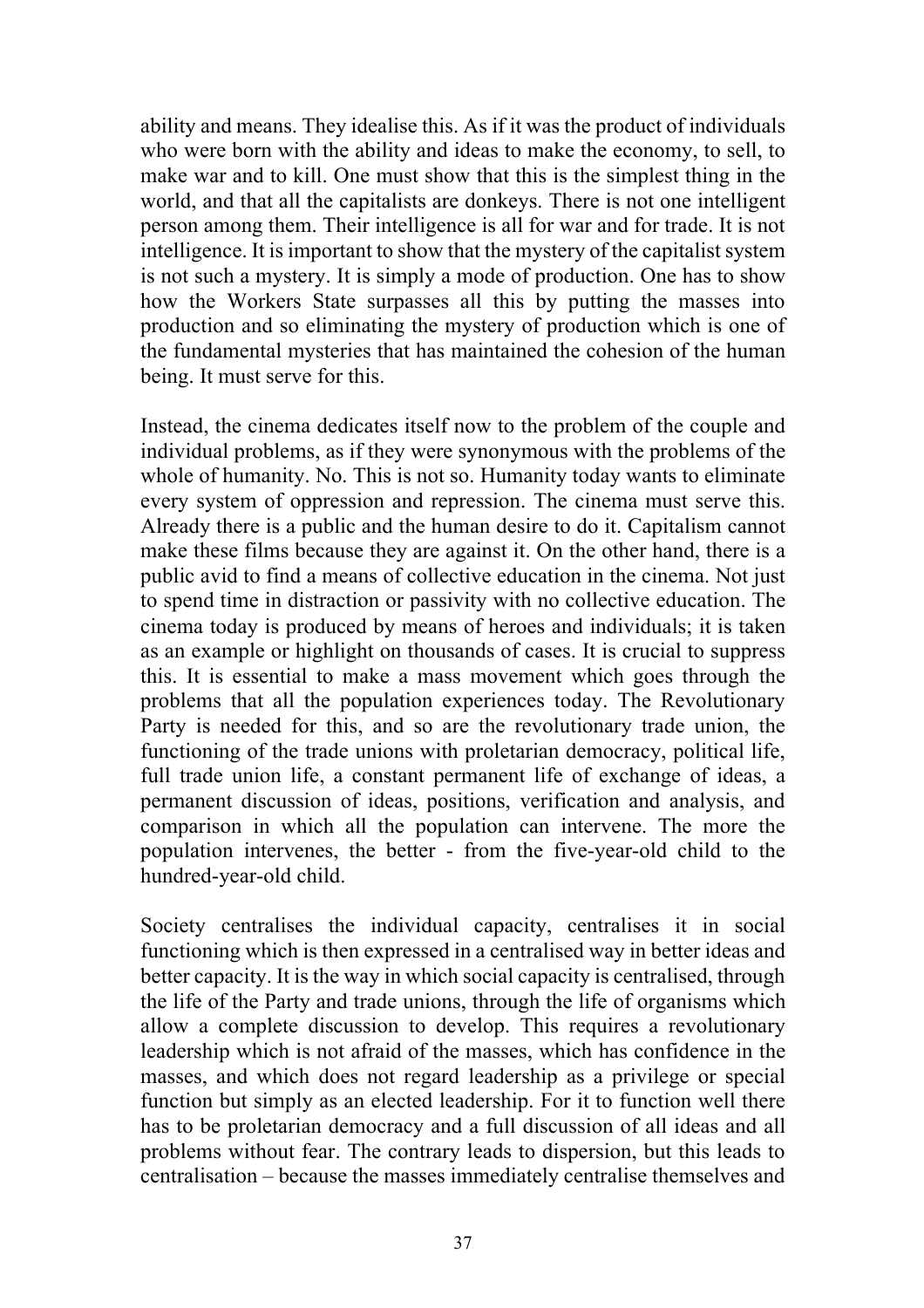do not discuss just anything, but what has to be discussed when it is necessary, and in within the time frame. As they do in production.

Until now humanity has been educated within the system of production, its form of thinking submitted to production. Now the Workers States and the existence of the great Communist parties, the existence of the Workers States as Marxism materialised, as Marxism in a material form, shows that this condition can already be overcome. The cinema must reflect this necessity in order to be an instrument of revolutionary culture.

#### THE FUNCTION OF HUMOUR

In the comic cinema of the Workers States now, neither the mime nor comedy are the result of the forms of relations of the masses of today. Comedy in the capitalist system is based on the joke, irony and sarcasm. In the cinema of the Workers States comedy must be based on the power to overcome all difficulties, not on impotence but on the power to conquer all difficulties. Comedy must express this.

All comedy has a depth of ingenuousness, but pure ingenuousness, which does not have a bad intention, the ingenuousness of someone who finds himself before new facts but feels he is capable. Then there is a certain amount, a great percentage of ingenuousness, a mature ingenuousness which does not let itself to be battered or smashed but which draws upon the forces to conquer. Humour has to be like in the Workers States. Humour based on the joke, irony, or sarcasm is no longer of any use, it does not construct or communicate with life.

Comedy, like art, like painting, literature or culture, has to contribute to progress. The world is a unity. The harmony of the world establishes the human relation. The world in itself is not united - we are the ones who make the unity of it: the unity between nature, the economy, society, human relations – with the human relation in the centre. The capitalist regime, private property, production for the market, the class struggle: they all create inclinations, tendencies, habits and necessities which prevent attention from focusing. Add to this the need to be constantly dedicated to the struggle to contain capitalism - which is part of the struggle for progress anyway. This causes a large amount of human forces to escape. In the Workers State, these forces will be used to defeat and conquer capitalism. Be optimistic, for capitalism no longer holds the reins of power. Although the proletariat has still to take power in the capitalist countries, those with the power are the Workers States. This is why they need to incorporate proletarian power in their comic films.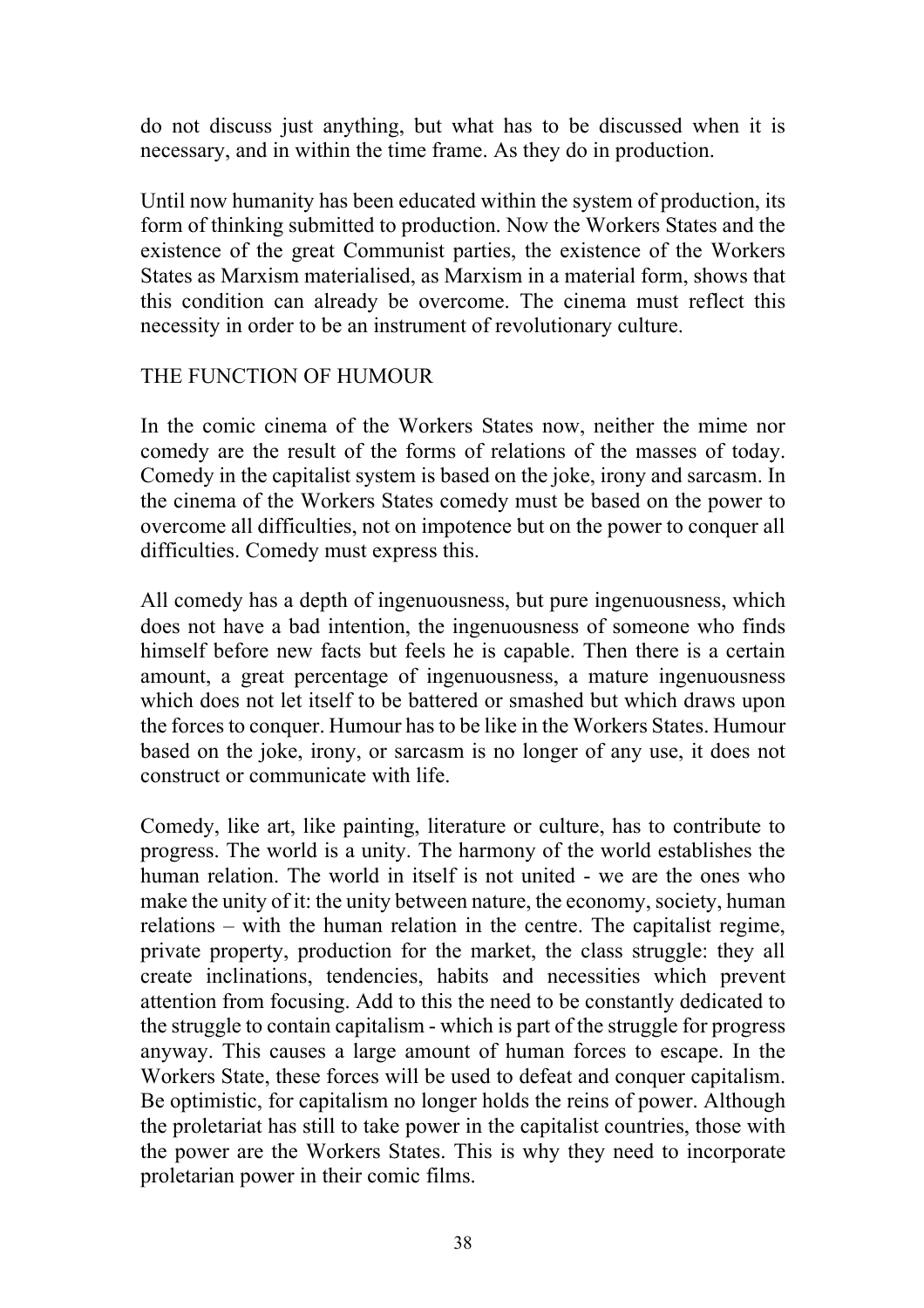### THE ROLE OF HUMOUR AND OF COMIC CINEMA IN THE WORKERS STATES

At the same time, it is necessary to gradually eliminate the comic cinema, going from comedy to optimism in the construction of the Workers State. It is going to be a superior stage. Comedy in the Workers state means the optimism to conquer all that is needed in order to go forward. There is nothing that cannot be done. Not showing the incapacity of the human being, the deficiencies and insufficiencies of the Workers State, but rather showing all is joy, all is satisfaction, because everything means the capacity of the human being to build, communicate human fraternity, to think how to create a mutual elevation for the benefit of humanity not for one's own benefit. From there, the type of cinema has to arise in which comedy stops being the type of comedy of the capitalist regime and show joy, pure optimism, pure relations which impel the constructive sentiment, the creation of human affinity and fraternity and the search for all the means needed to advance. This is what the cinema in the Workers states has to be: to abandon the comedy developed by the capitalist cinema, including the French cinema and its mime artists. This is already surpassed. It is only entertainment. On the contrary, every cinema, theatre or television action must be a point of communication and impulsion to creation. The cinema is the continuation of life. The thing that the cinema sees continues life and draws from it the elements to create and continue moving forward – not to entertain, not to surprise, not for mere gestures. What does the gesture communicate? It must communicate action, thought and human relations. This is what the cinema must be!

Hence comedy must be surpassed by forms of complete optimism, above all taking account of the fact that now the proletariat shows that it is the master of history and that it is building the next society. In the cinema, in the theatre, and in literature, the social relations that impel this have to express the fact that the proletariat is building a society which is not narrowly for itself, but for all humanity. It builds a society which is not to affirm its power but to make its power disappear. As opposed to all the other classes in history which had to affirm their power to be accepted, for the proletariat to build the new society its advance has to make its power disappear, that is to say, it has to advance by making the state disappear. But, until then, it has to affirm the character of the Workers State to build Socialism. All the different forms of the cinema and comedy have to arise from there.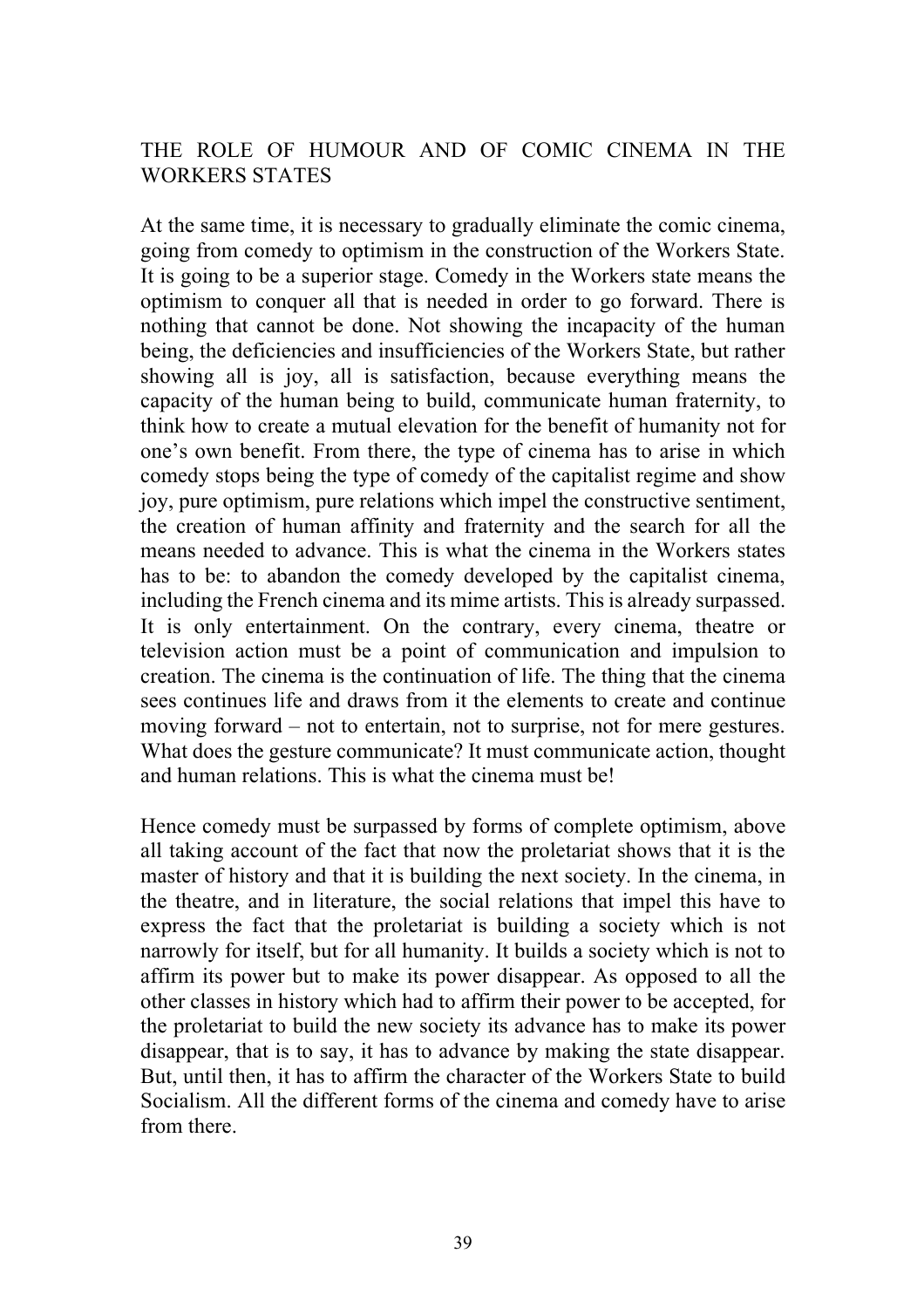It is not yet possible to abandon humour, but it is essential to unite it to the optimistic sense of the constructor who feels he is able and who attracts humanity to make it feel it can do everything, starting with including the children in comedy. It is essential to include the children in humour; this will have an immense effect, and how beautiful!

The humour of the cinema, the theatre and capitalist literature, and still of the petty bourgeois servants of capitalism, is based on contempt for the human being in the market economy and in human relations through the market. Just as they sell shoes and manufacture to sell shoes, so they maintain the same sort of relations. Capitalism categorises and analyses according to value and to the capacity or position each one has. This is the literature of the capitalist system, its theatre, cinema and also its humour. It is the contempt, the scorn for those who lack capacity, those who have nothing – or taking individuals who are inadequate as a result of the capitalist system – and making jokes at their expense. Goya had already painted them, but to condemn the regime. When Goya painted the beggars he condemned the regime, saying 'Look at all this splendour, so much luxury, such a fine palace – and look what there is in this regime'. This is a condemnation. He did not only paint the King or his knights. When he had to paint the King and the Princes he painted them with the faces of idiots. He would paint a fine hat with the idiot prince under the hat. And the first impression of the honest and objective person is to say 'What a fine hat!'

Their cinema, the comic cinema capitalism makes, is based on the joke, on inadequacy, on the inequality which the capitalist system produces, on the joke about individuals who are injured, inadequate or sick as a result of the capitalist system. They take these as a joke in order to show their own superiority. This is how they have made cinema, culture, science and everything else.

The duty of the revolutionary cinema, on the other hand, is to demonstrate that this is a consequence of their regime, but one doesn't have to be occupied with these problems as a fundamental concern now. But one has to be concerned with how to release the creative capacity of the human being. Comedy must be in the service of this.

The bureaucracy has no optimism because it has no past, no present and no future. It cannot say 'Where have we come from? Where are we going? And what are we doing?' It only says 'There's so much to be done – what can I do?' The bureaucracy has no past, no present and nor does it have any future, because it does not come from a legitimate, logical and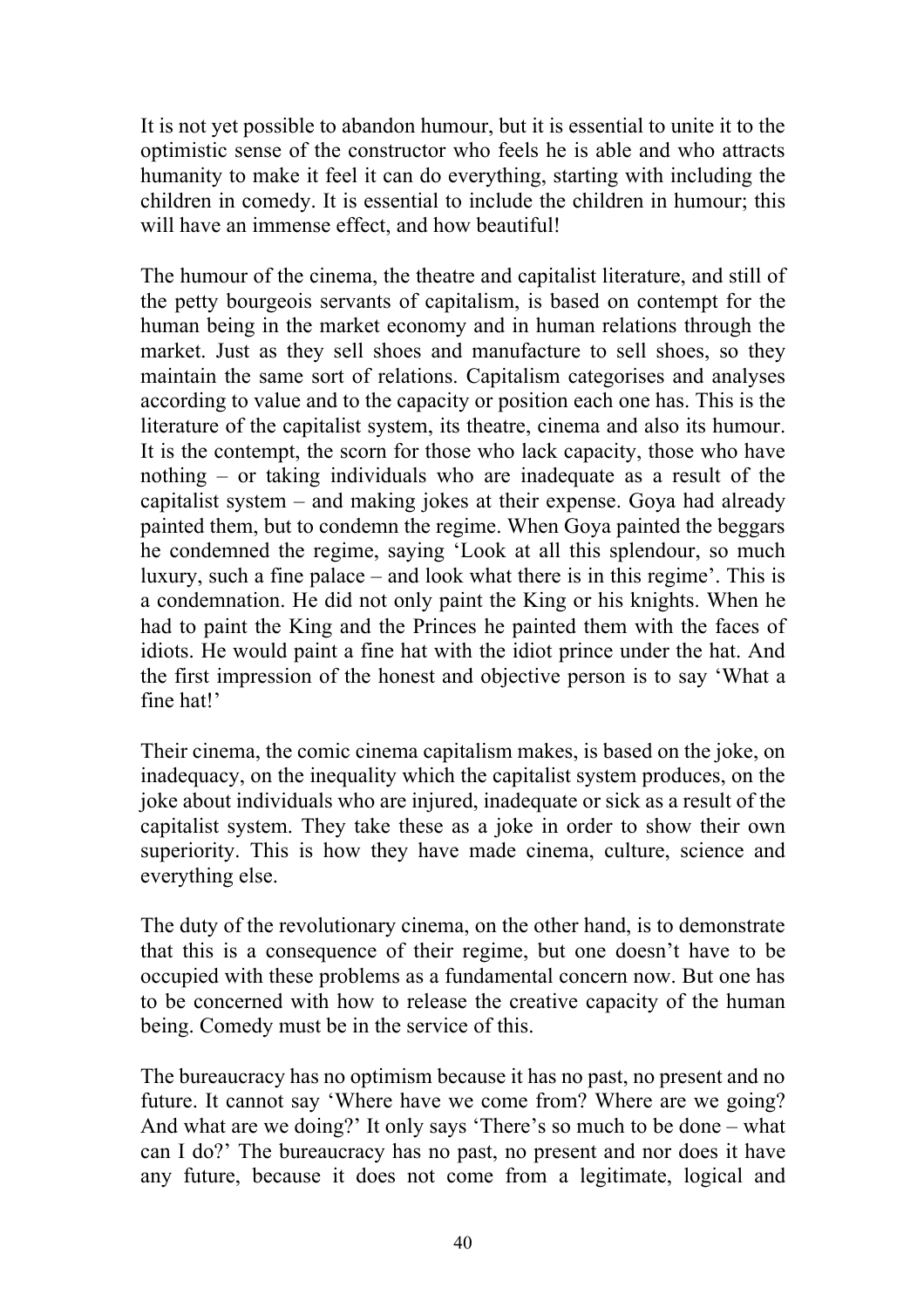necessary past; it has represented no economic necessity. It has a certain force and a certain capacity because it depends on the Workers State. But as much as it depends on the Workers States it is obliged to think, partially, in terms of Marxism. And within the bureaucracy which is very heterogeneous – more heterogeneous even than the proletariat – there are layers that try to serve, developing links with sectors of the proletariat. They try to be closer to the truth and the needs of the Workers State. But not the rest of the bureaucracy. It lives thinking only of the apparatus, and it thinks as an apparatus. The present struggle in the bureaucracy shows that it is a struggle of the apparatus, a struggle for the liquidation of the apparatus: Poland, Yugoslavia, Czechoslovakia and the Soviet Union, and the liquidation of the 'Solzhenitsins' (who are parasites of the Workers States) form part of this.

These parasites are concerned with 'democracy', but just for them, not democracy for Vietnam or for the soviet masses, but just for them. They are elites that have arisen from bureaucratic functioning and which the bureaucracy previously used: just as the Church in the past used culture and science to show that it was the advocate of it all, and that without it nothing could exist. It accumulated, centralised and plundered. The bureaucracy also had all these servants to pretend that it was cultivated, capable, and had a creative capacity for culture, science and for ideas. And it had nothing! The crisis of the bureaucracy shows it. Every few years one apparatus is liquidated and another one comes, and then another and another.

The bureaucracy has no faith in the future because it does not feel represented in the masses and because, above all, it feels that to maintain itself in power it cannot give Soviet democracy because the masses would rise up as in Poland. It is afraid; it holds on to power and tries to keep it. But, since it depends on the Workers State – which is nationalised and centralised property, and the planning of the economy – it has to defend it. But, between nationalised property, planning of the economy and the bureaucracy, there exist a contradiction and antagonism. It is not a complete contradiction. It is a contradiction that reaches antagonisms but it has to defend part of the Workers State. And in some Workers States like the Soviet Union, it has to defend the functioning of the Workers State. The process of the world revolution produces internal struggles in the bureaucracy, allows the ascent and advance of the masses and a certain confidence in sectors of the bureaucracy that try to advance, supporting themselves more on the masses but also because they have no other way of defending themselves. Already the structure reached by the Workers State rejects the bureaucracy and overthrows it. It gets rid of it like the infection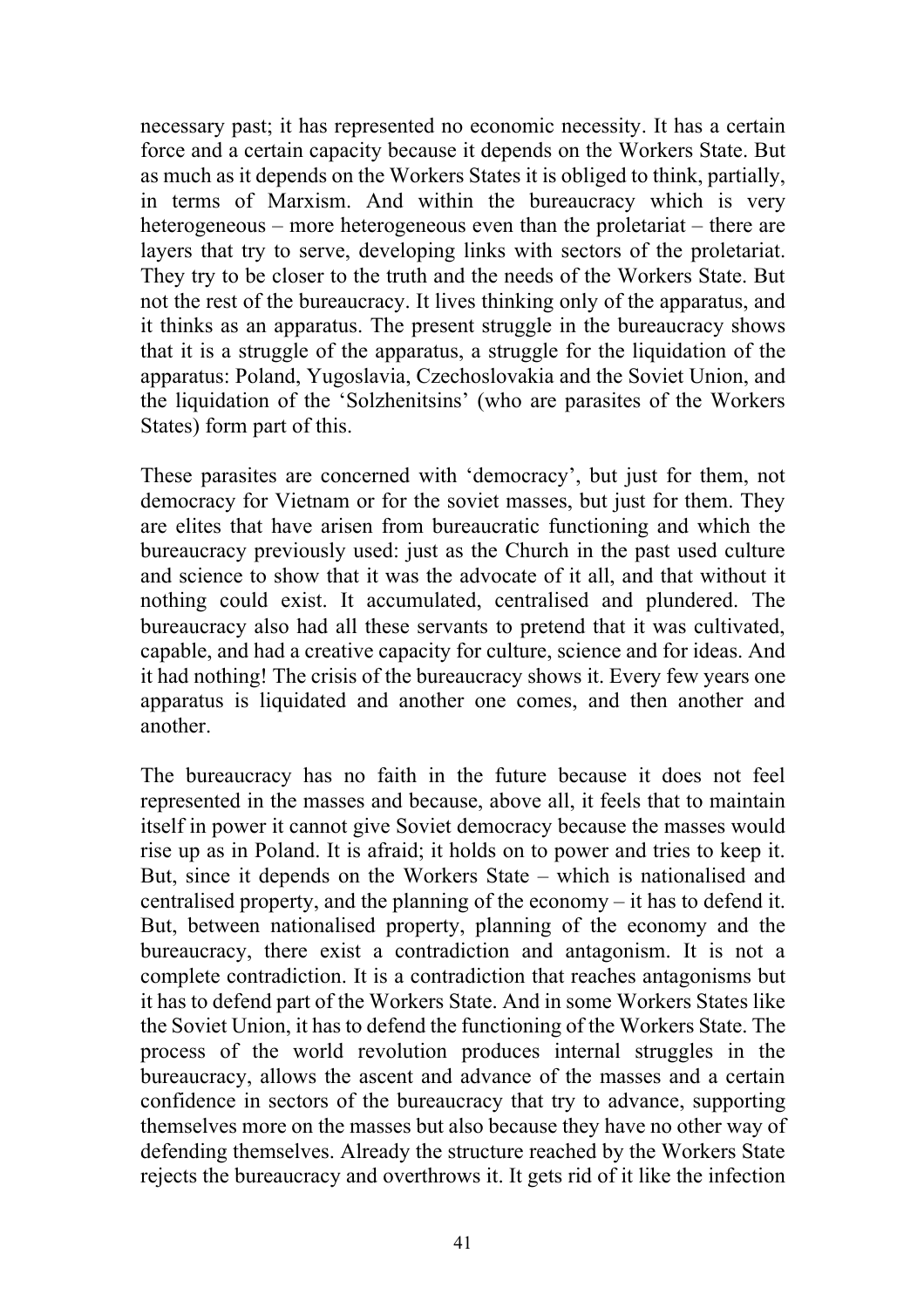that suppurates, and the source of the infection has to come out. It is the same.

All these conditions prevent the bureaucracy from having any humour. Its humour is the humour copied from capitalism, based on accidents and actions of people or groups and their inadequacy, errors, naivety and misunderstandings, on stupid attitudes and a whole series of complications, on actions that generate humour but without the building the capacity to progress. For example, the things or objects that collapse, mistakes in dialogues, in indirect terms those are conflicts that do not lead to anything. This is a passive relationship of thinking and feeling. Instead, humour must impel progress, overcome difficulties and organise life scientifically. So, the bureaucracy cannot have humour. The humour it has is the humour copied from capitalism but it does not build anything, it does not organise, and it does not plan the capacity to progress.

All these characters, Solzhenitsin, Nekrassov, Bukovsky, all this team of writers in the Soviet Union are a result of the life of the bureaucracy which allows them to make it appear powerful for its own benefit, to appear as a cultured regime which was necessary to retain. These writers arise from a society, developed above it, because they do not arise from proletarian democracy, from the struggles of the masses. They are sustained by the bureaucracy and stimulated by it. They segregate themselves and live their separate lives. Now they find themselves in difficulties, find they are drowning, and demand democracy for themselves – and not democracy for the rest. Democracy so that they can say what they want, when they have not written a single book on the world development of the revolution, on Vietnam, China, Pakistan, the Middle East, or on the struggles of the masses in Jordan. Nothing of this, nothing on the general strikes that have developed throughout Europe and which have moved the world, on the immense progress of the struggles of the masses that are smashing capitalism. There is nothing of this. They make commentaries on their own private lives, individual life, their problems and the aesthetic sense of art. But aesthetic in what way? They live a life for themselves and art for themselves. They do not see art, culture and science for the progress of humanity. And humanity means that all intervene. Why don't they concern themselves with this? They protest because now the bureaucracy feels obliged to depend on the masses and has no time for them anymore. So, the bureaucracy throws them out or sweeps them under the carpet. Now it has no need for them and, moreover, a layer of the bureaucracy is developing which needs to link itself to the world revolution and which sees the idiotic role of these guys. All idiots, all of them! None of them deserve our recognition, in spite of the fact that some of them have written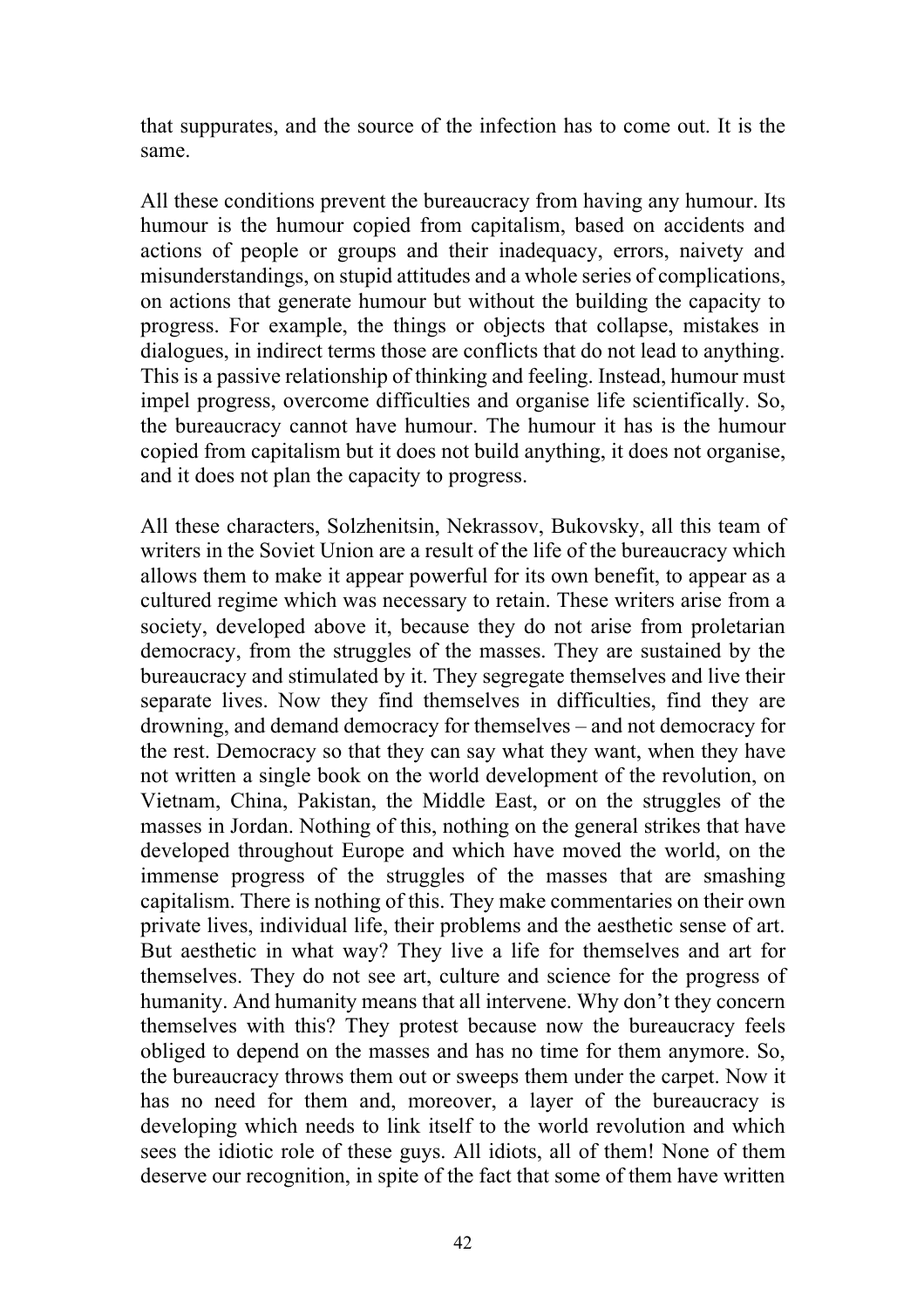some lines of momentary importance, nothing more. Based on this, it is ten thousand times more important that Bangladesh comes from nothing and obliges Mujibur Rahman to say 'There is no solution here without socialism'. This is the basis for optimism.

The proletariat does not need comedy in order to be optimistic. It is confident and feels it has the power to build everything. So, it has no need for humour. Humour is a very secondary aspect. Superior forms already exist. I do not know what it will be called, or how it will be defined, but it already exists and is superior to comedy. It will be a superior form of seeing, of ascertaining and confronting the difficulties in construction. The Workers State itself already overcomes the forms of humour of the capitalist state.

In the capitalist regime, humour appears through the difficulties that there are. Different people do different things; they come out badly and they discuss among themselves. Not in the Workers States. In the Workers State they discuss 'This is the situation and these are the means we have'. They base themselves on this and ideas emerge to get organised. And they order things. They act when ready after discussion. Then there is no lack of humour. The creative capacity surpasses humour because it is constructive. Humour tends to do this, to give confidence to construct and to overcome difficulties. But it is possible to build without the need to pass through the stage of humour. This is the general conception which is not expressed because there is still no revolutionary leadership. There are approximations to this but very distant. And about all this there is a retreat in China, while in the rest of the world there is progress.

We do not need humour or comedy in the Workers States because fraternity includes humour. It is a superior sentiment that is felt because through the collective unity to confront anything, fraternity includes humour. Humour is born from this, from difficulty. In our humour, the conclusion is not to diminish but to impel, but even so, it is a factor that annuls or prevents a sufficient progress of the consciousness. On the other hand, being conscious, humour has less need to exist, because in the conscious relation there is joy and optimism in a superior form without being humour. In the future, the forms of expression which are given today through art will be made in a superior way.

In the Workers State, there is no reason for humour to be based on the difficulties of people, their forgetfulness, their mix-ups or confusions. Comedy in the Workers State must rest on the fraternal sentiment. Comedy will then become transcended by consciousness. Where there is more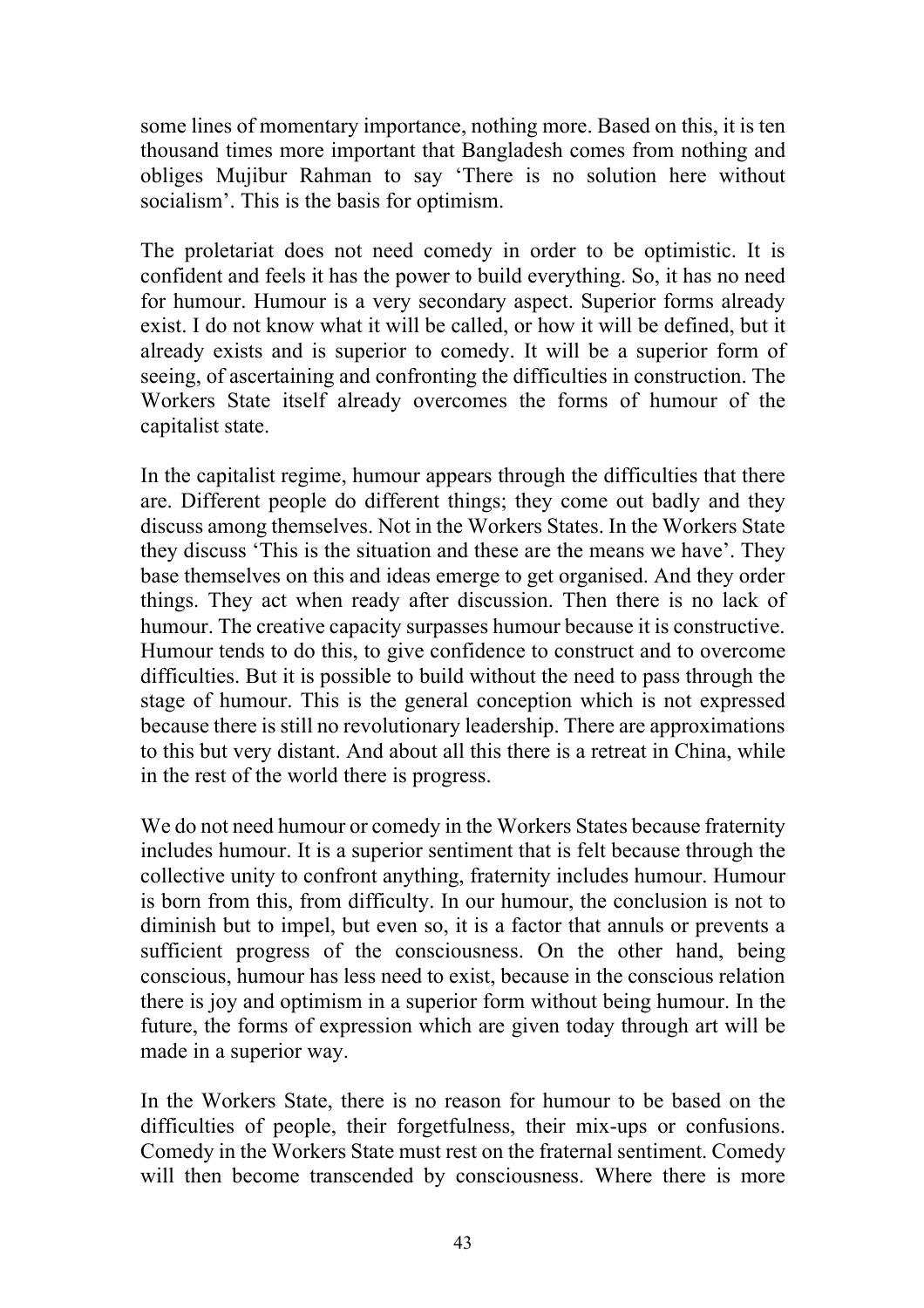consciousness, comedy continues to exist but humour takes superior forms. The collective sentiment grows inside the optimism of seeing that together, we can resolve everything.

The bureaucracy cannot do any of this. When it makes a humorous film, it is an individualist and stupid comedy based on the unforeseen, the improvised, the contradictory, the misunderstood.

The bureaucracy usurped power but it has no past. It maintained itself in history on the basis of usurpation. This is why it has no present and no future. It has no perspective, because it is unnecessary in history. This is also the reason why it cannot develop rational thought. When in the midst of difficulties, it cannot feel the joy of living. This renders it incapable of optimism. The Workers State, Lenin and Trotsky, have left behind them the highest expression of optimism and the joy of living. On one occasion Lenin said to Trotsky 'They will probably kill us'. 'Who knows?' said Trotsky, 'and who do we put in our place if they kill us?' 'Bukharin is the most capable,' said Lenin, 'the problem is we won't be able to control him'. Lenin and Trotsky were concerned about being killed. They saw that the most capable was Bukharin, but he was a Communist of the right. They saw that he was not going to take the required measures. He was not an energetic and determined type of person. See how Lenin and Trotsky talked about him with optimism and mirth. The bureaucracy is incapable of any of this. Bureaucracy is always anxious, and for good reason, since all it does is usurp the power. Where there is humour or comedy in the realm of the bureaucrats, it always expresses the anguish of having to live this life, their lives, under the constant threat of working class uprising, and no friends around. When the workers demand democracy, in whose name does bureaucracy refuse to grant it? The bureaucracy refused democracy to the workers of Poland, and now the workers won a strike. In the Hungary of 1956, the bureaucracy not only refused democracy to the workers, but had some workers murdered. Bureaucracy can no longer murder like this anymore. See that there have been changes! Now the bureaucrats must support Bangladesh. About these changes, it is essential to show them to the world.

Establishing comedy must elevate humour. Humour means to see everything well, with capacity but at the same time with the scientific sense. Not just comedy by the side of life but inserted, internalised, placed in life, and forming part of life.

The cinema is a result of life. The person who goes to see it has to continue it, elevating the creative capacity, and, above all, elevating the sentiments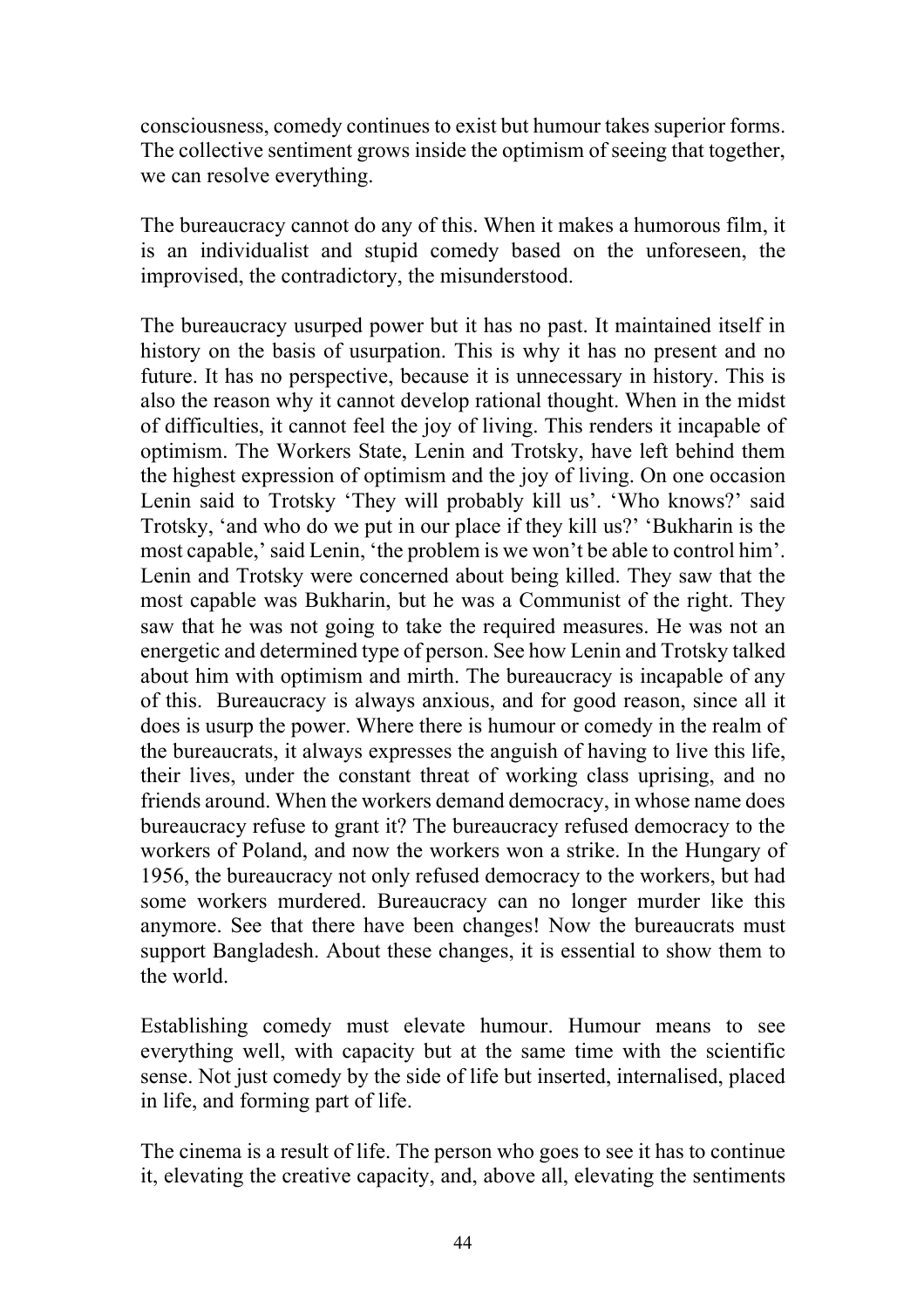of human fraternity, which provide the condition to be able to take all the initiatives, all the creative capacity needed to resolve all the problems of humanity. The struggle of one against the other, with another and another, is going to disappear and everyone is going to be united! And it is important to show how the will is centralised and the capacity, the feelings, the passion, the emotions and the intelligence are all for a common end. This has to be the cinema's humour.

This is what the cinema in the workers state is going to be in a short time, and it will gradually lose comedy because we have no further use for it now. Comedy arises from the relations of the system of private property; the joking of people can be seen as a measure of combat against the system of private property, against capitalism and the possessing classes.

In Socialism, comedy as a means of communication is not going to be compulsory; there are going to be completely superior forms of relations. There is not going to be the necessity of passing through a stage of comedy to demonstrate optimism. It is going to function directly. Then, when difficulties appear, there is not going to be a humorous attitude to resolve them but there will be instead a very profound and scientific way. And optimism will be very superior to the humorous form in which it is expressed today. Comedy is an invention of the relations of private property, a necessity of humanity which, to advance and progress, had to establish relations of superior objectivity in the face of life's difficulties. In the Workers State, as opposed to the capitalist state, there is always the optimism to progress.

Capitalism uses humour to censure, limit, intimidate and smash. It uses it as a tool to show superiority. What superiority? Capitalism is in no way superior! Its humour is the result of the relations of private property.

Humour as developed by humanity serves it as a means to keep going in the face of difficulties. One has to be optimistic because the basis of optimism is the necessity to live. All this needs to be expressed in the cinema.

Cinema must express the brotherly feeling and the consciousness of Marxism. With Marxism, consciousness no longer depends on the necessity to live; the necessity to live goes on, but already its basis is the idea.